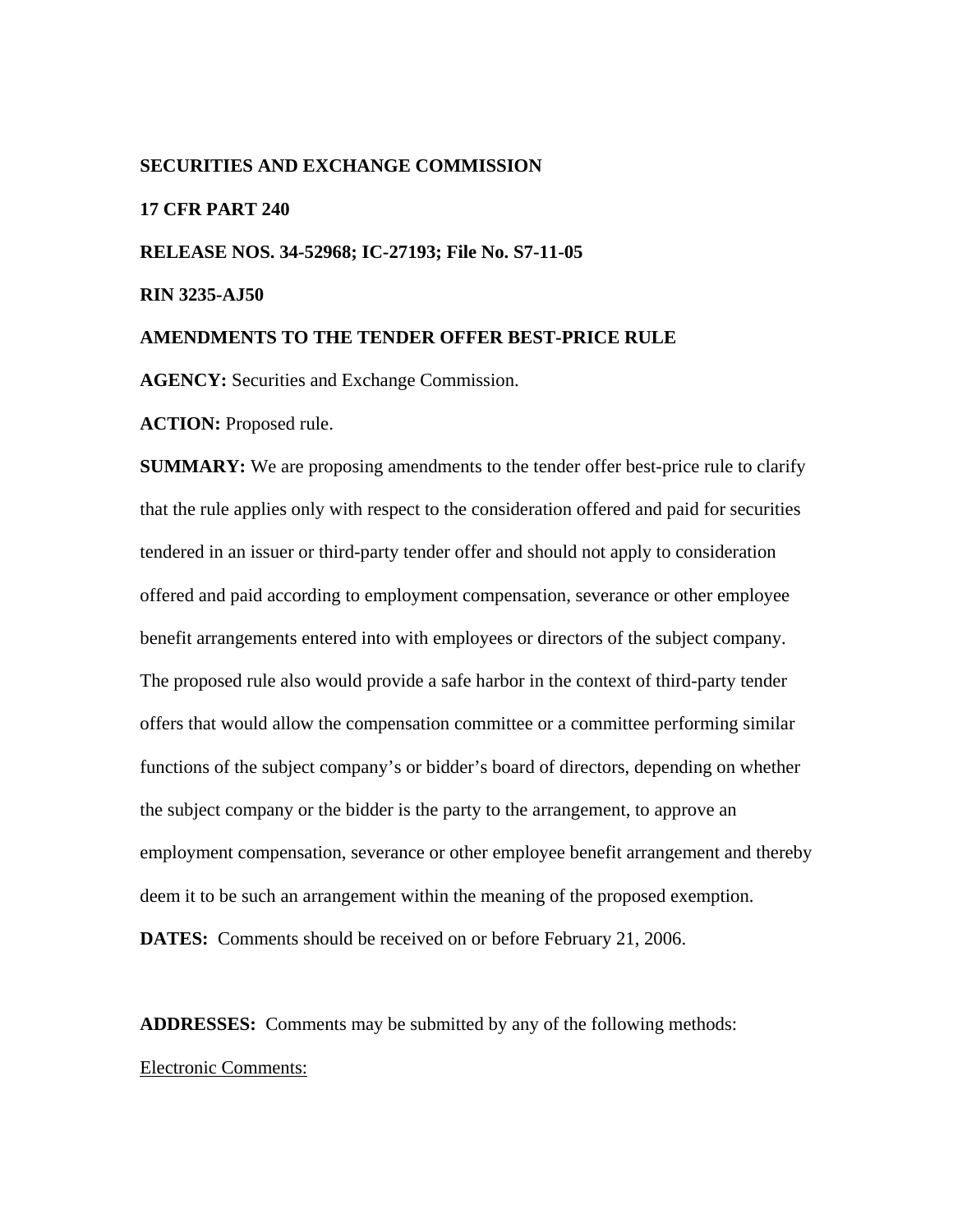- Use the Commission's Internet comment form (http://www.sec.gov/rules/proposed.shtml); or
- Send an e-mail to rule-comments@sec.gov. Please include File Number S7-11-05 on the subject line; or
- Use the Federal eRulemaking Portal (http://www.regulations.gov). Follow the instructions for submitting comments.

## Paper Comments:

• Send paper comments in triplicate to Jonathan G. Katz, Secretary, Securities and Exchange Commission, 100 F Street, NE, Washington, DC 20549-9303.

All submissions should refer to File Number S7-11-05**.** This file number should be included on the subject line if e-mail is used. To help us process and review your comments more efficiently, please use only one method. The Commission will post all comments on the Commission's Internet Web site

(http://www.sec.gov/rules/proposed.shtml). Comments also are available for public inspection and copying in the Commission's Public Reference Room, 100 F Street, NE, Washington, DC 20549. All comments received will be posted without change; we do not edit personal identifying information from submissions. You should submit only information that you wish to make available publicly.

**FOR FURTHER INFORMATION CONTACT:** Brian V. Breheny, Chief, or Mara L. Ransom, Special Counsel, Office of Mergers & Acquisitions, Division of Corporation Finance, at (202) 551-3440.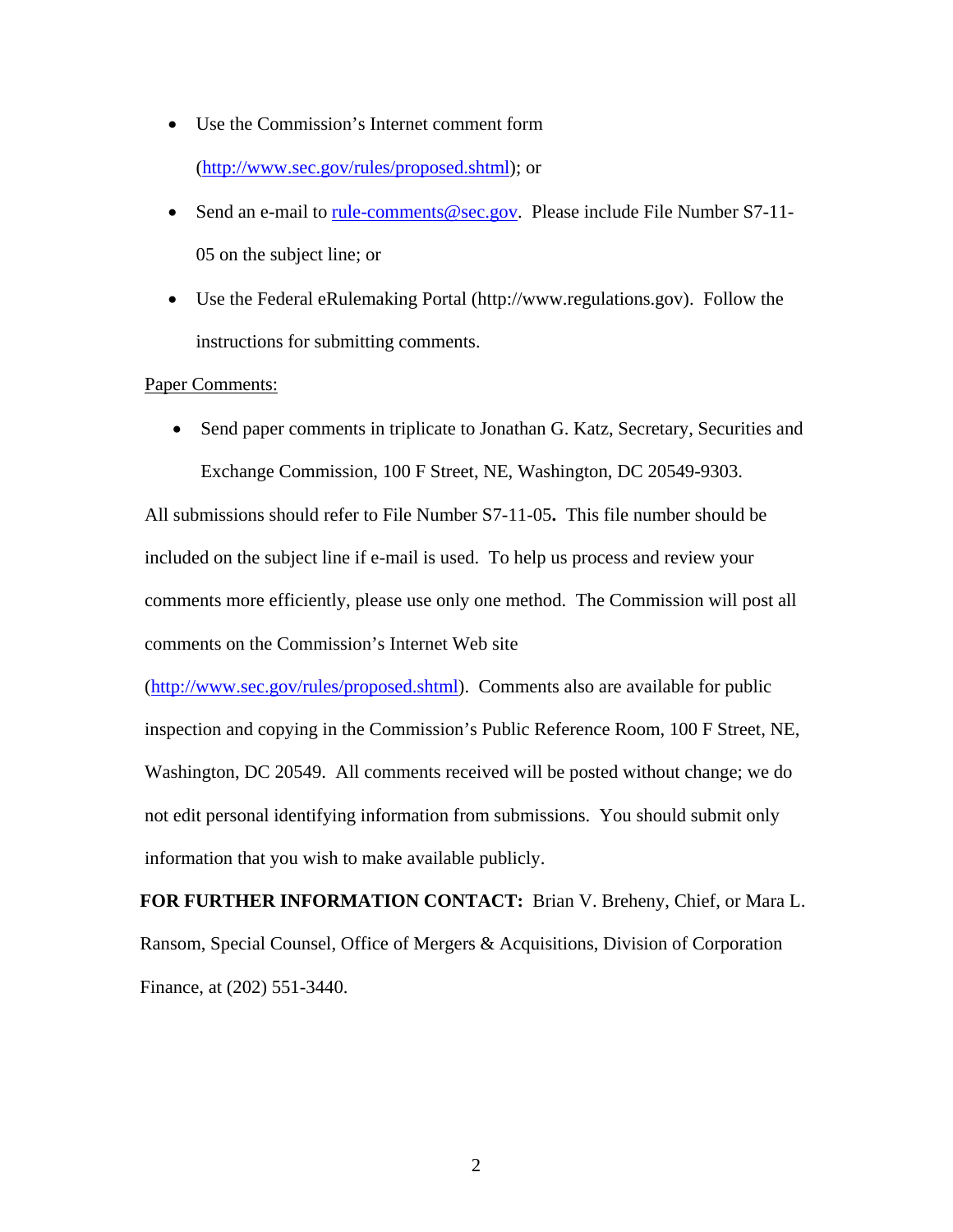**SUPPLEMENTARY INFORMATION:** We are proposing amendments to Rule 13e- $4<sup>1</sup>$  and Rule 14d-10<sup>2</sup> under the Securities Exchange Act of 1934.<sup>3</sup>

# **I. EXECUTIVE SUMMARY AND BACKGROUND**

#### **A. Reasons for the proposed amendments to the best-price rule**

The tender offer best-price rule<sup>4</sup> was adopted, as discussed in more detail below, to assure fair and equal treatment of all security holders of the class of securities that are the subject of a tender offer by requiring that the consideration paid to any security holder is the highest paid to any other security holder in the tender offer.<sup>5</sup> We are proposing amendments to the best-price rule for three reasons. First, we want to make it clear that compensatory arrangements between subject company employees or directors and the bidder<sup>6</sup> or subject company<sup>7</sup> are not captured by the application of the best-price rule. Second, we would like to alleviate the uncertainty that the various interpretations of the

 $\overline{a}$ 

5 See Amendments to Tender Offer Rules: All-Holders and Best-Price, Release No. 34-23421 (July 11, 1986) [51 FR 25873] (the "Rule 14d-10 Adopting Release").

6 The term "bidder" is used throughout this release to refer to the offeror or purchaser in a tender offer.

<sup>1</sup> 17 CFR 240.13e-4.

 $^{2}$  17 CFR 240.14d-10.

<sup>3</sup> 15 U.S.C. 78a et seq*.*

<sup>4</sup> For purposes of this release, unless otherwise indicated, our references to the "tender offer best-price rule" or the "best-price rule" are intended to refer to both Exchange Act Rule 13e-4(f)(8)(ii) and Exchange Act Rule 14d-10(a)(2).

<sup>7</sup> The term "subject company" is used throughout this release to refer to the company to be acquired in a business combination transaction or the company whose securities are the subject of the transaction, whether the transaction is agreed upon or unsolicited.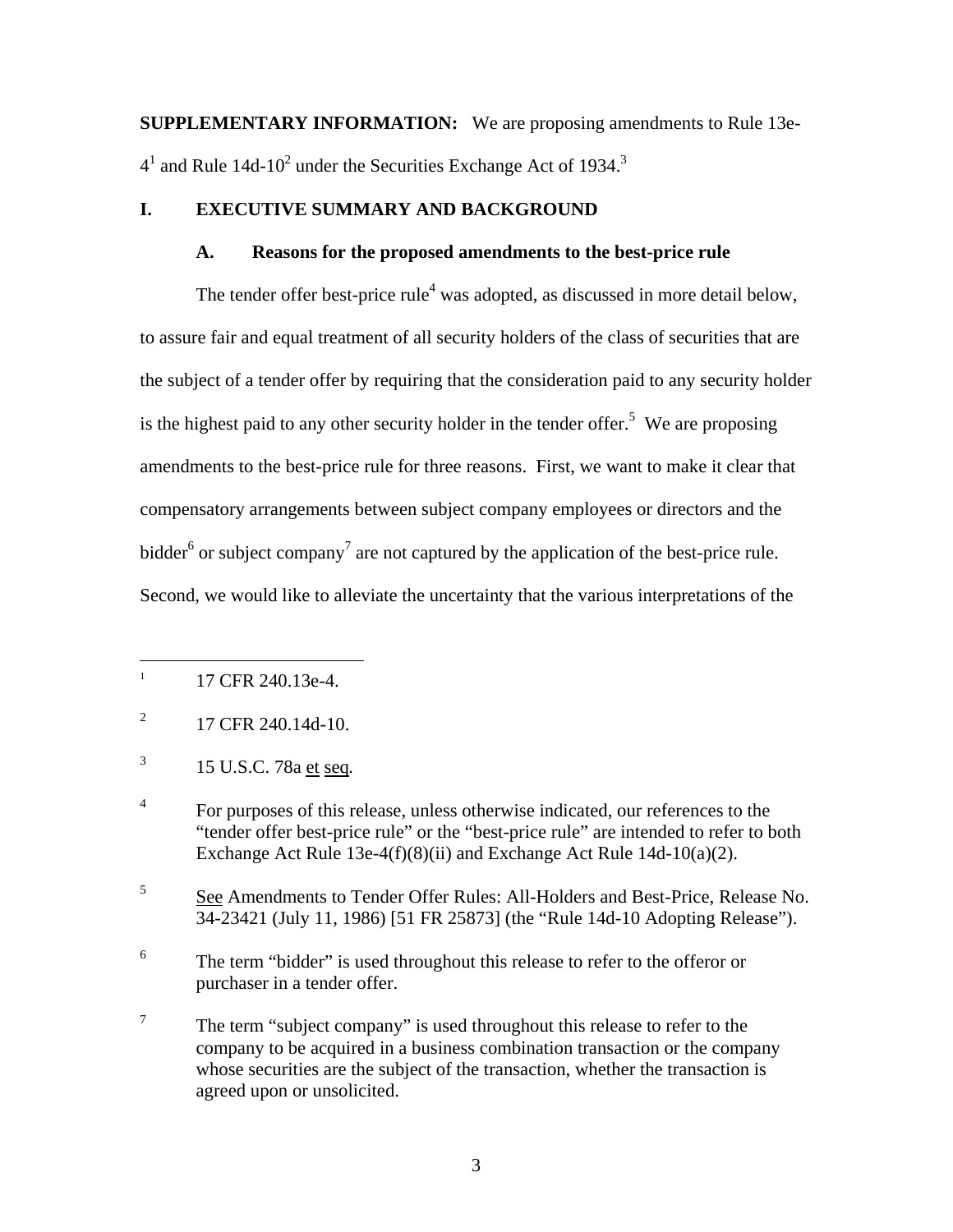best-price rule by courts have produced. Finally, we want to remove any unwarranted incentive to structure transactions as statutory mergers, to which the best-price rule does not apply, instead of tender offers, to which it does apply.

Briefly, we propose to:

 $\overline{a}$ 

- amend the language of Rules 13e-4(f)(8)(ii) and 14d-10(a)(2) to clarify that the best-price rule applies only with respect to the consideration offered and paid for securities tendered in a tender offer;
- add a new provision to Rule  $14d-10(c)$  to provide an exemption from the third-party best-price rule for the negotiation, $\frac{8}{3}$  execution or amendment of payments made or to be made or benefits granted or to be granted according to employment compensation, severance or other employee benefit arrangements that are entered into by the bidder or the subject company with current or future employees or directors of the subject company; and
- for purposes of the exemption, add a new provision to Rule  $14d-10(c)$  to include a safe harbor provision that provides that the compensation committee of the board of directors (or a committee performing similar functions) comprised solely of independent directors of the bidder or subject company, depending on which entity is party to the arrangement, may approve the employment compensation, severance or employee

<sup>8</sup> We do not believe that an analogous exemption is needed in the issuer best-price rule, Rule 13e-4(f)(8), although we solicit comment on whether that rule should be changed as well in this respect. See Section II.B. below.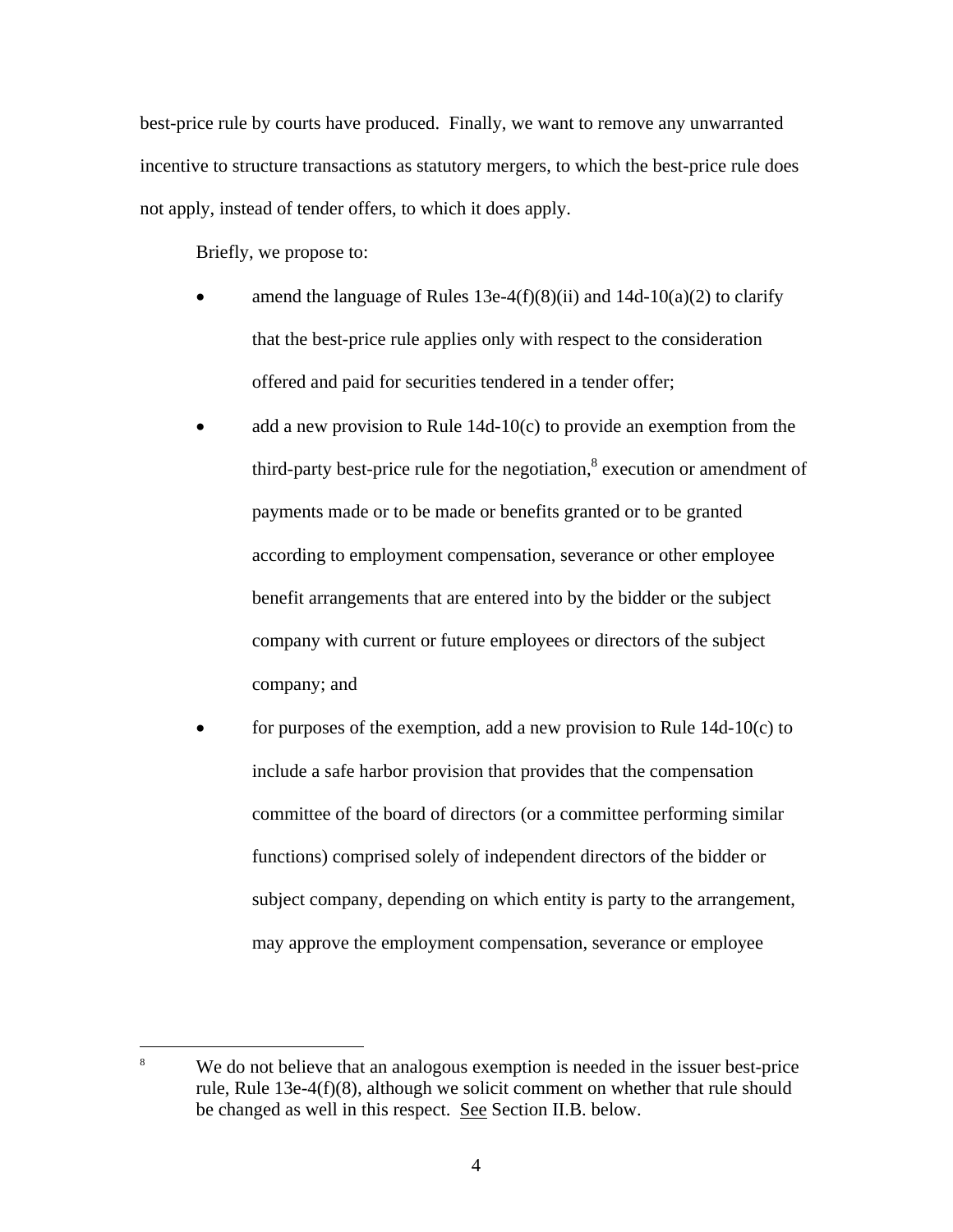benefit arrangement and thereby deem it to be such an arrangement for purposes of the exemption.

## **B. History of the adoption of the best-price rule**

Congress adopted the Williams Act in 1968 to address potentially abusive tactics such as "Saturday Night Specials" and "First-Come, First Served" offers.<sup>9</sup> The Williams Act amended the Exchange Act by adding the requirement for beneficial ownership reporting (Section 13(d)),<sup>10</sup> the procedural and disclosure requirements for purchases of securities by the issuer thereof (Section 13(e)),<sup>11</sup> and the procedural and disclosure requirements for third-party tender offers (Sections  $14(d)$  - (f)).<sup>12</sup> With respect to tender offers, the Williams Act was designed to achieve two main purposes: assure that public security holders of the target company are provided with adequate disclosure, and eliminate practices in connection with tender offers that may result in unfair discrimination among, and pressure on, tendering security holders.<sup>13</sup> The second purpose was achieved through Congress's adoption of the substantive provisions of Section 14(d) of the Exchange  $Act^{14}$  and the Commission's adoption of Regulation 14D.<sup>15</sup>

<sup>9</sup> Hearings, Subcommittee on Securities, 90th Congress, First Session on S.510, March 21, 1967 at page 17.

 $10$  15 U.S.C. 78m(d).

 $11 \qquad 15 \text{ U.S.C. } 78 \text{m(e)}.$ 

 $12 \qquad 15 \text{ U.S.C. } 78n(d)$ -(f).

<sup>&</sup>lt;sup>13</sup> Hearings, Subcommittee on Securities, 90th Congress, First Session on S.510, April 4, 1967 at page 203.

<sup>&</sup>lt;sup>14</sup> Hearings, Subcommittee on Securities, 90th Congress, First Session on S.510, March 21, 1967 at page 36.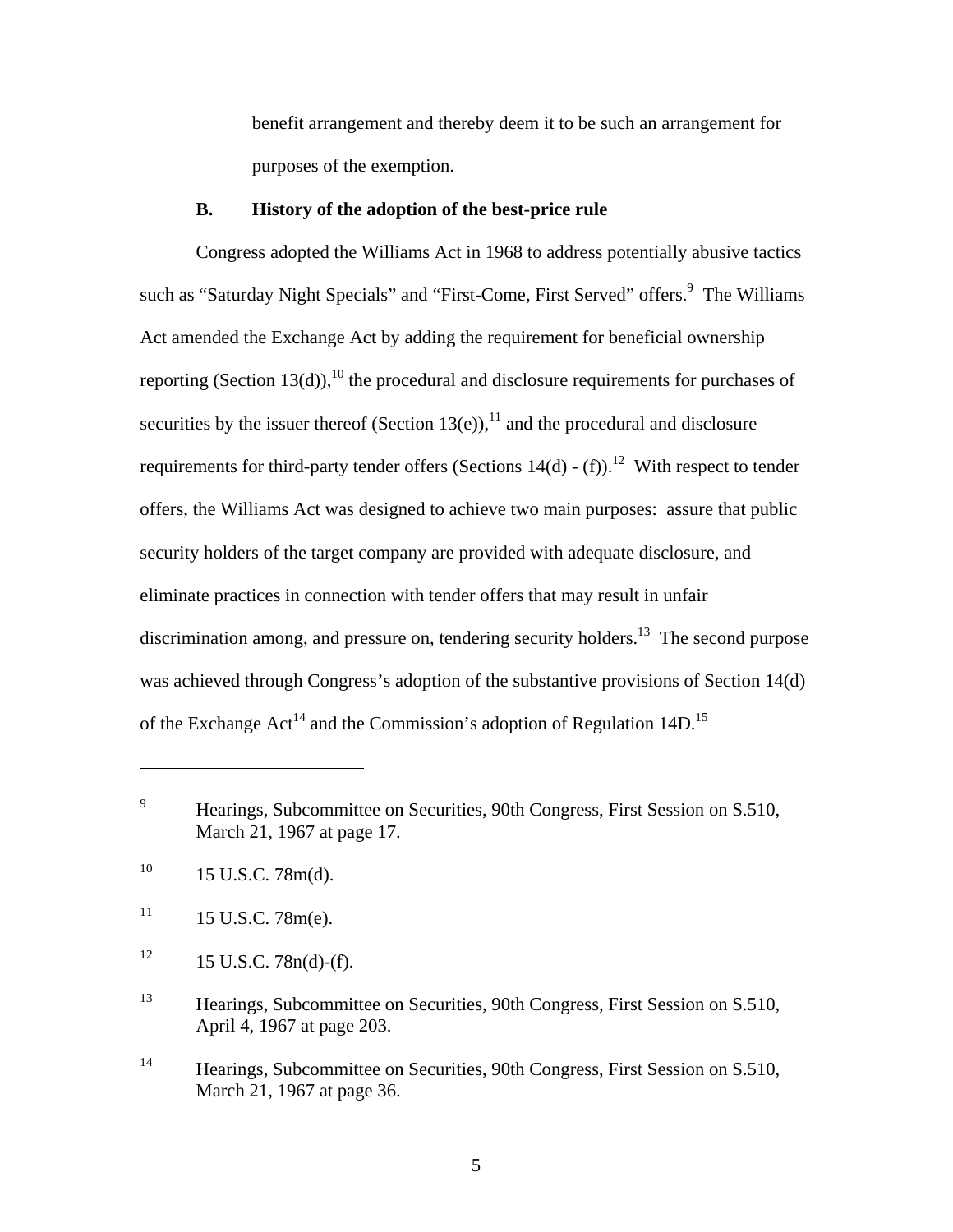Based on the objectives of the Williams Act and the substantive protections afforded by Section 14(d)(7) of the Exchange Act,<sup>16</sup> which requires equal treatment of security holders, the staff of the Commission had taken the position that there were implicit requirements that a bidder make a tender offer to all holders of the subject securities and that the bidder make the offer to all holders on the same terms.<sup>17</sup> After questions arose regarding the applicability of this implicit all-holders requirement to issuer tender offers,<sup>18</sup> we adopted Rule 13e-4(f)(8) and Rule 14d-10 to codify the position that both an issuer tender offer and a third-party tender offer must be open to all holders of the class of securities subject to the tender offer (commonly referred to as the "allholders rule"), and that all security holders must be paid the highest consideration paid to any security holder (commonly referred to as the "best-price rule"). The rules provide that no bidder shall "make a tender offer unless: (1) [t]he tender offer is open to all security holders of the class of securities subject to the tender offer; and (2) [t]he

<sup>15</sup> See the Rule 14d-10 Adopting Release.

 $^{16}$  15 U.S.C. 78n(d)(7).

<sup>&</sup>lt;sup>17</sup> See Proposed Amendments to Tender Offer Rules, Release No. 34-22198 (July 1, 1985) [50 FR 27976] (stating that "…implicit in these provisions, and necessary for the functioning of the Williams Act, are the requirements that a bidder make a tender offer to all security holders of the class of securities which is the subject of the offer and that the offer be made to all holders on the same terms.").

<sup>&</sup>lt;sup>18</sup> Id. at 27977 ("...guestions have arisen recently regarding the applicability of the all-holders requirement…" in referring to Unocal Corp. v. Pickens, 608 F. Supp. 1081 (C.D. Cal. 1985), in which the court held that a defensive issuer tender offer that excluded the hostile bidder who was also a shareholder of the issuer was lawful).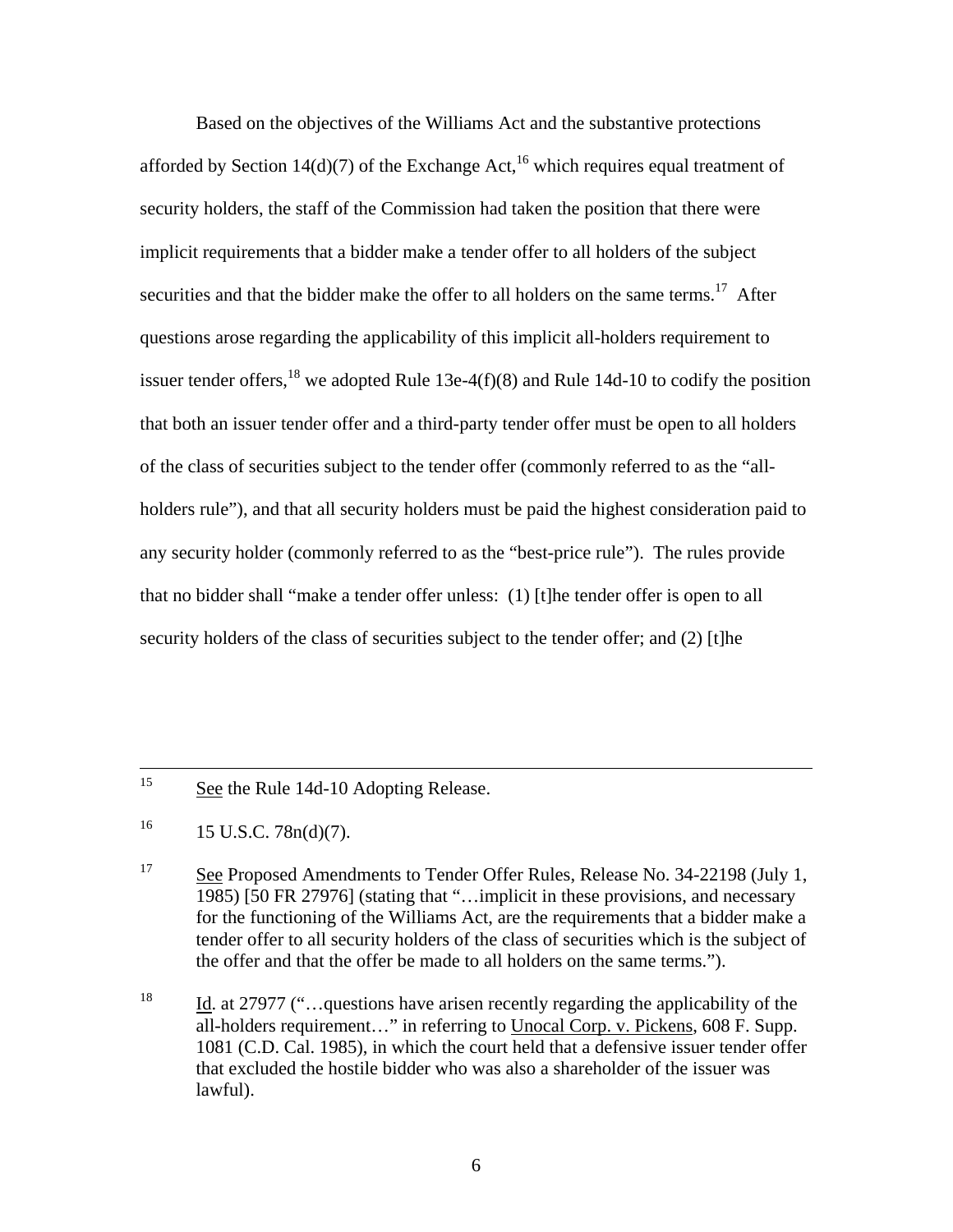consideration paid to any security holder pursuant to the tender offer is the highest consideration paid to any other security holder during such tender offer."<sup>19</sup>

# **C. History of the various interpretations of the best-price rule**

Since the adoption of the best-price and all-holders rules, the best-price rule has been the basis for litigation brought in connection with tender offers in which it is claimed that the best-price rule was violated as a result of the bidder entering into new agreements or arrangements, or adopting the subject company's pre-existing agreements or arrangements, with security holders of the subject company.<sup>20</sup> The agreements or arrangements with security holders that most frequently are the subject of best-price rule litigation have involved employment compensation, severance or other employee benefit arrangements with employees or directors of the subject company – although certain commercial agreements also have been the basis for these actions.<sup>21</sup> When ruling on these best-price rule claims, courts generally have interpreted the best-price rule in two different ways – employing either an "integral-part test" or a "bright-line test" to determine whether the arrangement violates the best-price rule.

# **1. The integral-part test**

The integral-part test states that the best-price rule applies to all integral elements of a tender offer, including employment compensation, severance and other employee

<sup>19</sup> Exchange Act Rule 13e-4(f)(8) (17 CFR 240.13e-4(f)(8)) and Exchange Act Rule 14d-10(a) (17 CFR 240.14d-10(a)).

<sup>&</sup>lt;sup>20</sup> See, e.g., Epstein v. MCA, 50 F.3d 644 (9th Cir. 1995), rev'd on other grounds sub nom. Matsushita Electrical Industrial Co. v. Epstein, 516 U.S. 367 (1996); Lerro v. Quaker Oats, 84 F.3d 239 (7th Cir. 1996); Walker v. Shield Acquisition Corp*.,* 145 F. Supp.2d 1360 (N.D. GA 2001).

 $^{21}$  Id.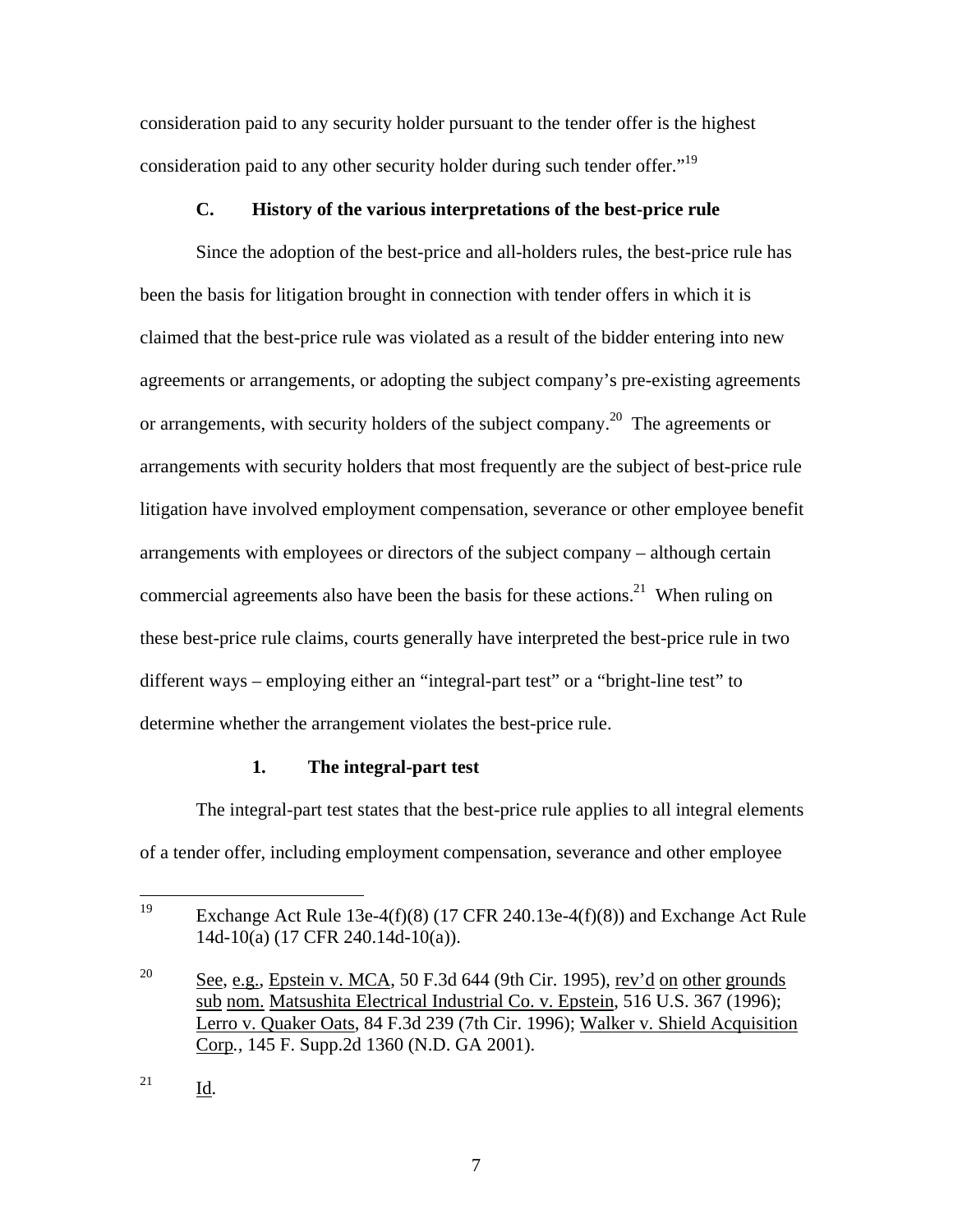benefit arrangements or commercial arrangements that are deemed to be part of the tender offer, regardless of whether the arrangements are executed and performed outside of the time that the tender offer formally commences and expires.<sup>22</sup> In 1995, in Epstein v. MCA Inc.,<sup>23</sup> the United States Court of Appeals for the Ninth Circuit was the first court to apply the integral-part test to an action brought pursuant to, inter alia, the bestprice rule. The Epstein court rejected the defendants' argument that no liability existed pursuant to the best-price rule because a transaction between the bidder and one of the security holders of the subject company in a tender offer closed after the tender offer period expired. Instead, the Court held that "[a]n inquiry more in keeping with the language and purposes of Rule 14d-10 focuses not on when [the individual shareholder] was paid but on whether the [individual shareholder transaction] was an integral part of [the bidder's] tender offer."<sup>24</sup> Analyzing the transaction based on this test, the Epstein court held that "[b]ecause the terms of the [individual shareholder transaction] were in several material respects conditioned on the terms of the public tender offer, we can only conclude that the [individual shareholder transaction] was an integral part of the offer and

<sup>22</sup> See Epstein, 50 F.3d 644; Perera v. Chiron Corp., 1996 U.S. Dist. LEXIS 22503 (N.D. CA 1996); Padilla v. MedPartners, 1998 U.S. Dist. LEXIS 22839 (C.D. CA 1998); Millionerrors Investment Club v. General Electric, 2000 U.S. Dist. LEXIS 4778 (W.D. PA 2000); Maxick v. Cadence Design Systems, 2000 U.S. Dist. LEXIS 14099 (N.D. CA 2000); McMichael v. United States Filter Corp*.*, 2001 U.S. Dist. LEXIS 3918 (C.D. CA 2001); Karlin v. Alcatel, S.A., 2001 U.S. Dist. LEXIS 12349 (C.D. CA 2001); Harris v. Intel Corp*.*, 2002 WL 1759817 (N.D. CA 2002); Cummings v. Koninklijke Philips Electronics, N.V., 2002 U.S. Dist. LEXIS 23383 (N.D. CA 2002); In re: Luxottica Group S.p.A., 2003 U.S. Dist. LEXIS 21389 (E.D. N.Y. 2003).

<sup>&</sup>lt;sup>23</sup> 50 F.3d 644.

 $^{24}$  Id. at 655.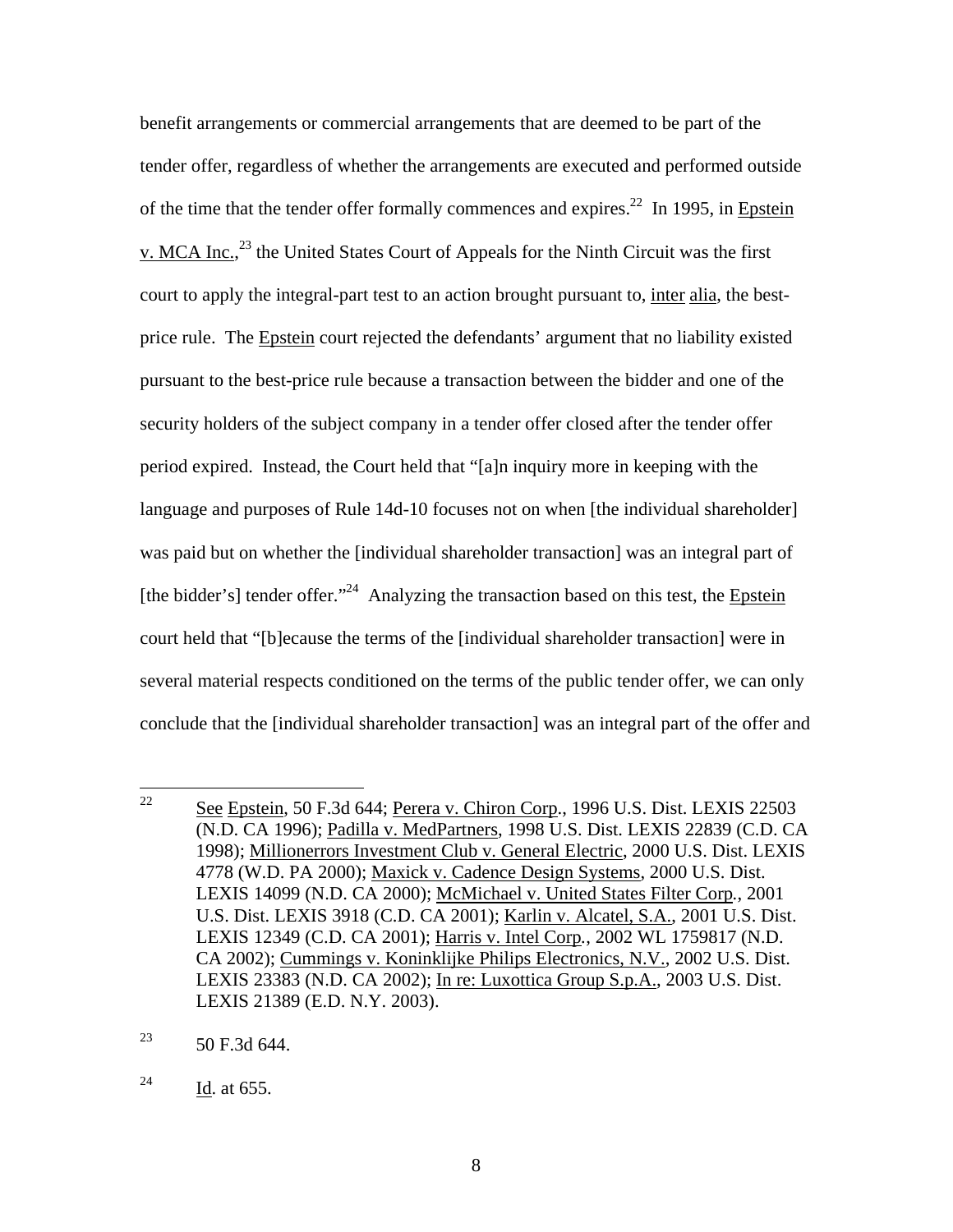subject to Rule 14d-10's requirements."<sup>25</sup> Courts following the integral-part test have ruled that agreements or arrangements made with security holders that constituted what they determined to be an integral part of the tender offer violate the best-price rule.<sup>26</sup>

# **2. The bright-line test**

The bright-line test, on the other hand, states that the best-price rule applies only to agreements and arrangements executed and performed between the time a tender offer formally commences<sup>27</sup> and expires.<sup>28</sup> Both before and after the **Epstein** decision, jurisdictions following the bright-line test have held that agreements or arrangements with security holders of the subject company do not violate the best-price rule if they are not executed and performed "during the tender offer."<sup>29</sup> In this regard, the United States Court of Appeals for the Seventh Circuit stated in Lerro v. Quaker Oats Company<sup>30</sup> that

<sup>25</sup> Id.

<sup>&</sup>lt;sup>26</sup> Although originally adopted by the Ninth Circuit in the Epstein case, decisions rendered by district courts in the Second and Third Circuits also have applied the integral-part test when addressing best-price rule claims. See, e.g., Millionerrors, 2000 U.S. Dist. LEXIS 4778; Luxottica, 2003 U.S. Dist. LEXIS 21389.

<sup>&</sup>lt;sup>27</sup> See Exchange Act Rule 13e-4(a)(4) (17 CFR 240.13e-4(a)(4)) and Exchange Act Rule 14d-2 (17 CFR 240.14d-2) (relating to procedures for formal commencement of tender offers).

<sup>&</sup>lt;sup>28</sup> Kramer v. Time Warner Inc., 937 F.2d 767 (2d Cir. 1991); Lerro, 84 F.3d 239; Gerber v. Computer Associates Int'l, 303 F.3d 126 (2d Cir. 2002); In re Digital Island Securities Litigation, 357 F.3d 322 (3d Cir. 2004); Walker v. Shield Acquisition Corp., 145 F. Supp.2d 1360 (N.D. GA 2001); Susquehanna Capital Group v. Rite Aid Corp., 2002 U.S. Dist. LEXIS 18290 (E.D. PA 2002); Katt v. Titan Acquisitions, Inc., 244 F. Supp.2d 841 (M.D. TN 2003).

<sup>29</sup> Kramer, 937 F.2d 767; Gerber*,* 303 F.3d 126; Priddy v. Edelman, 679 F. Supp. 1425 (E.D. Mich. 1988), aff'd on other grounds, 833 F.2d 438 (6th Cir. 1989).

<sup>30</sup> Lerro, 84 F.3d 239.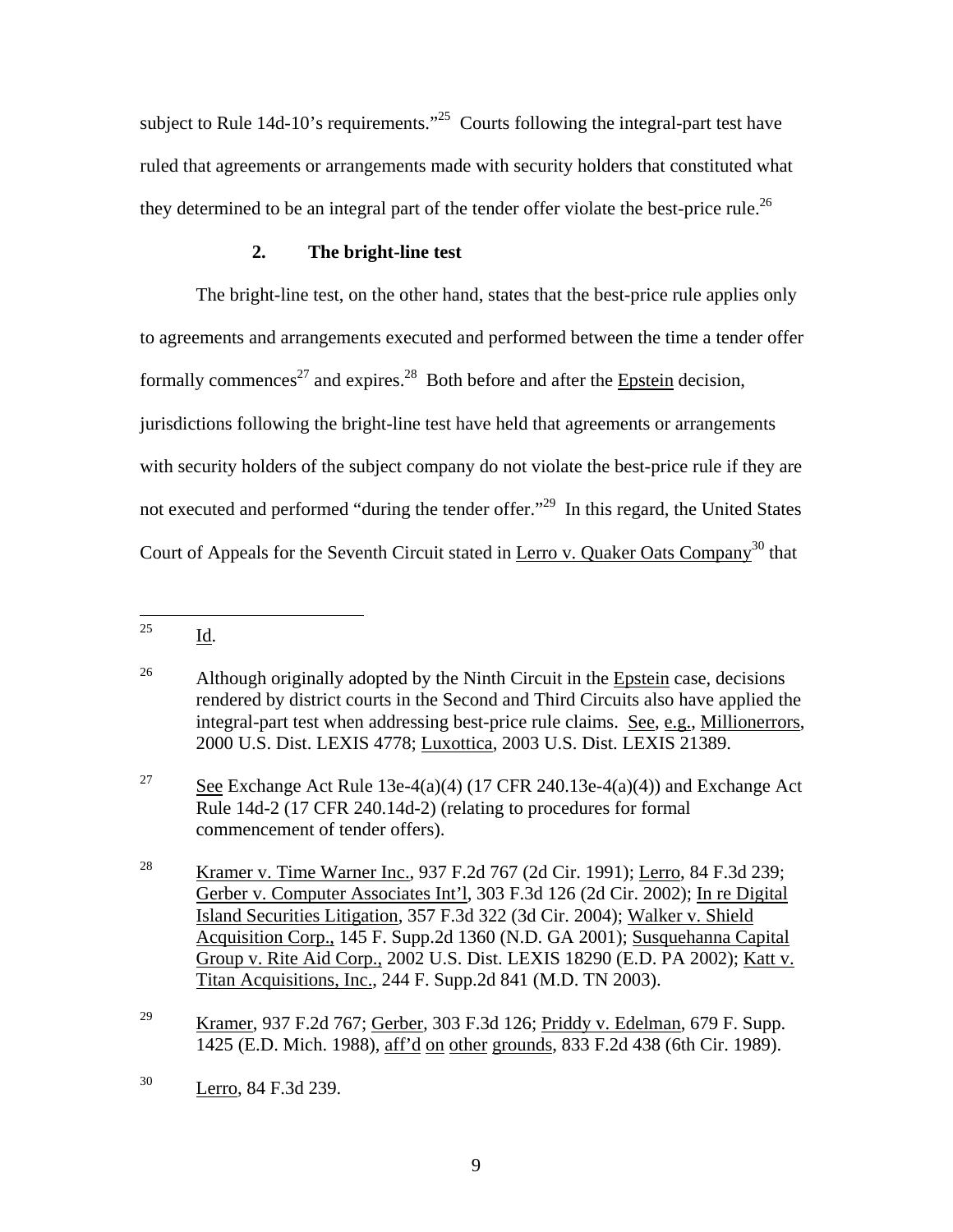"[b]efore the offer is not 'during' the offer," "[t]he difference between 'during' and 'before' (or 'after') is not just linguistic" and "…the point of Rules 10b-13, 14d-10, and their cousins is to demark clearly the periods during which the special Williams Act rules apply." $31$ 

# **3. Impact of split in court interpretations**

 The resulting uncertainty regarding the interpretation of the best-price rule has made parties that are considering commencing a tender offer and intend to enter into or amend any agreements or arrangements with employees or directors of the subject company reluctant to engage in a tender offer.<sup>32</sup> We understand that this reluctance is present even if the negotiation, execution or amendment of any agreement or arrangement, or related payments, has no relation to the securities tendered by such employees or directors in a tender offer. Because the retention of key employees or directors, or the execution of definitive severance arrangements, can be such an important aspect of a merger or acquisition, the bidder and subject company are not likely to forgo entering into or modifying employment compensation, severance or other employee benefit arrangements in favor of retaining the tender offer structure. Instead, even where a tender offer may be the most attractive method of acquiring another company, the resulting uncertainty and the drastic consequences of a violation (payment of the per share value of the other arrangements to all security holders) have caused bidders to

<sup>31</sup> Id. at 242.

 $32$  See, e.g., Dennis J. Block and Jonathan M. Hoff, Developments Concerning SEC All Holders, Best Price Rules, N.Y. L.J., June 28, 2001, at 5; Clifford E. Neimeth, Inconsistent Application of the SEC's "All Holders-Best Price" Rule Continues to Chill Tender Offers, The Journal of Investment Compliance, Winter 2002/2003, at 43.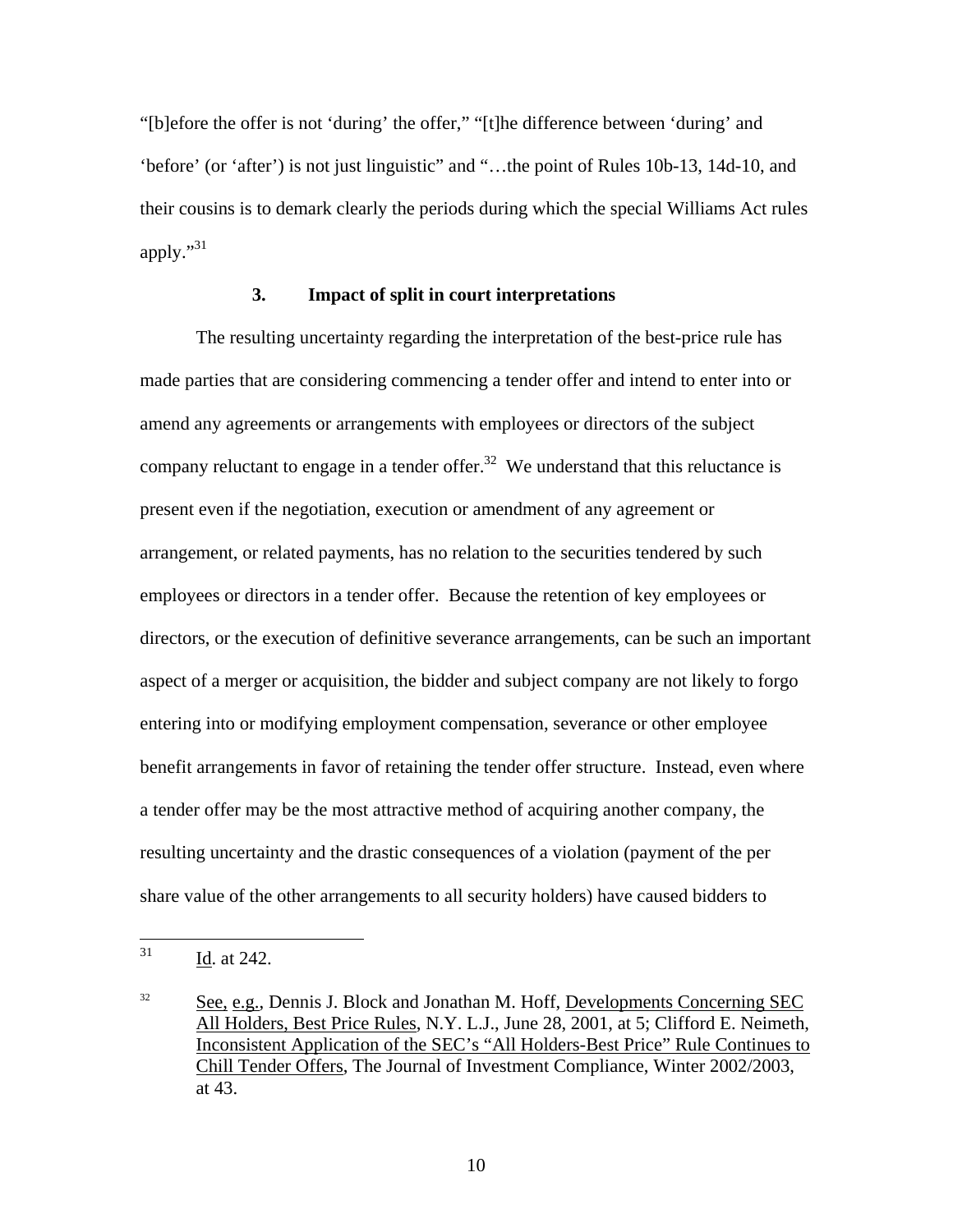refrain from conducting tender offers, in favor of structuring extraordinary transactions as statutory mergers<sup>33</sup> where the best-price rule is inapplicable.<sup>34</sup> This disfavoring of tender offers in favor of statutory mergers is contrary to our goals articulated in the adoption of Regulation M-A. $^{35}$ 

## **D. Proposed approach to addressing split in court interpretations**

We do not believe that the best-price rule should be subject to a strict temporal test. We also do not believe that all payments that are conditioned on or otherwise somehow related to a tender offer, including payments under compensatory or commercial arrangements that are made to persons who happen to be security holders, whether made before, during or after the tender offer period, should be subject to the best-price rule. Accordingly, we are proposing amendments to the best-price rule that do not follow the approach of either the integral-part or the bright-line test. Instead, the proposed amendments would refocus the determination as to potential violations of the best-price rule on whether any consideration paid to security holders for securities

<sup>33</sup> Statutory mergers are also known as "long-form" or "unitary" mergers, the requirements of which generally are governed by applicable state law.

<sup>&</sup>lt;sup>34</sup> See, e.g., Stephen I. Glover, Applying the Best Price Rule to Employee Retention Bonuses, The M & A Lawyer, April 2001, at 26.

<sup>&</sup>lt;sup>35</sup> 17 CFR 229.1000 – 229.1016. See Regulation of Takeovers and Security Holder Communications, Release No. 34-42055 (Oct. 22, 1999) [64 FR 61408]("We also noted unnecessary differences in regulatory requirements between tender offers and other types of extraordinary transactions, such as mergers…Our goals in proposing and adopting these changes are to…harmonize inconsistent disclosure requirements and alleviate unnecessary burdens associated with the compliance process…."). We acknowledge, however, that other factors, including the adoption of poison pills and staggered boards by companies and the passage of anti-takeover legislation by states, may otherwise have caused, and may continue to cause, bidders to refrain from conducting tender offers.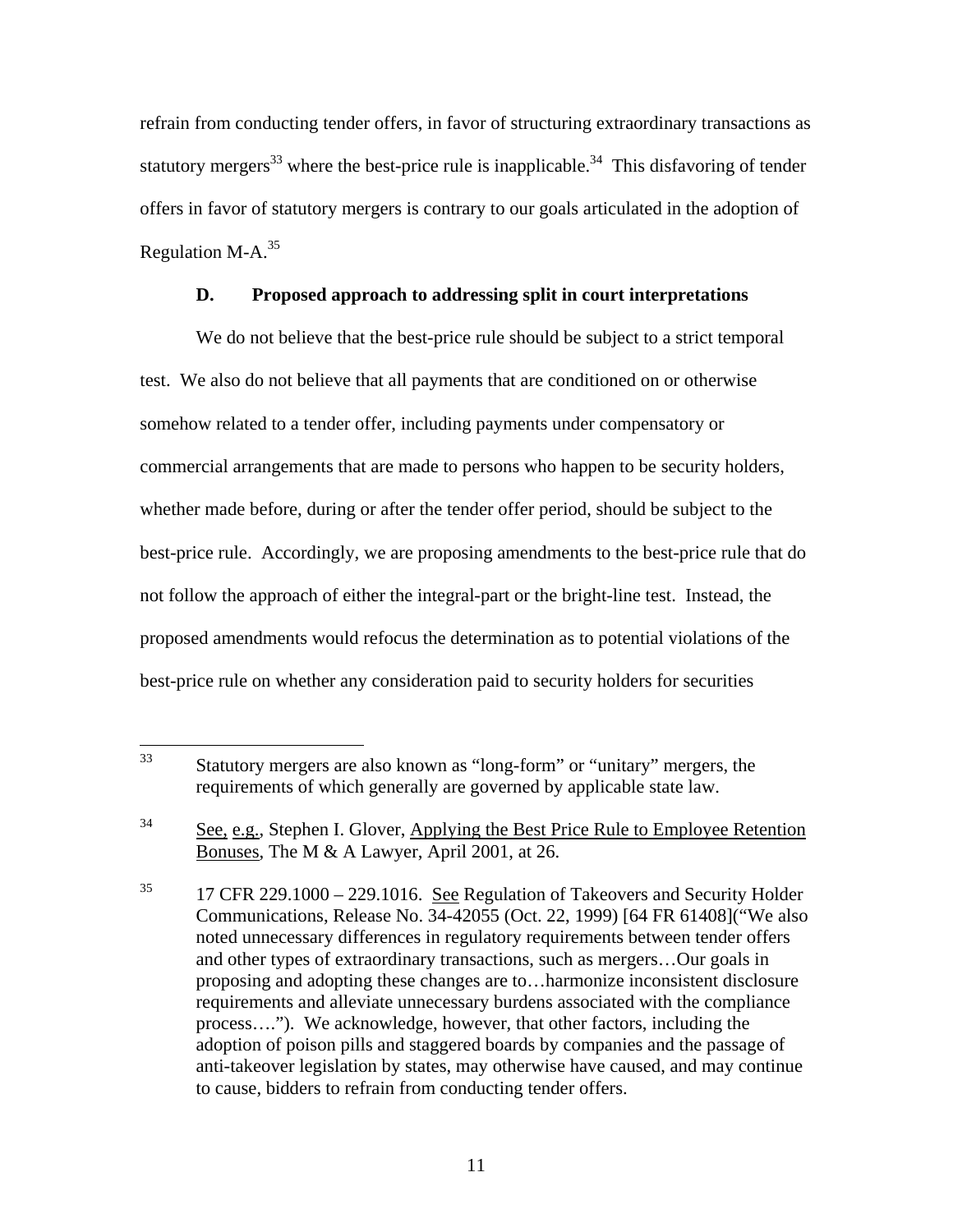tendered into an offer is the highest consideration paid to any other security holder for securities tendered into the tender offer.

The proposed amendments are premised on the view that the best-price rule was not intended to apply to consideration paid pursuant to arrangements, including employment compensation, severance or other employee benefit arrangements, entered into by the bidder or the subject company with the employees or directors of the subject company, so long as the consideration paid pursuant to such arrangements to persons that happen to be security holders was not to acquire their securities. As such, we are proposing amendments that establish that the best-price rule applies only to consideration paid for securities tendered. In light of the particular difficulties that have arisen under the existing rules regarding compensatory arrangements, we also are proposing an exemption and safe harbor regarding these arrangements in the context of third-party tender offers. The fact that we are proposing a safe harbor for compensatory arrangements in third-party tender offers would not affect the impact of the proposed rule change on payments made pursuant to other arrangements, such as commercial arrangements, provided that the consideration paid is not for securities tendered.

The commercial realities of merger and acquisition transactions are that key employees (without any regard to their holdings of securities) may represent a significant portion of the value that inheres in a continuing business enterprise. Alternatively, it may be advantageous for those employees (again, without any regard to their holdings of securities) to be replaced or otherwise terminated after the transaction. To ensure that key employees remain with the subject company, or to ensure a smooth transition for employees who will not remain with the subject company after the transaction is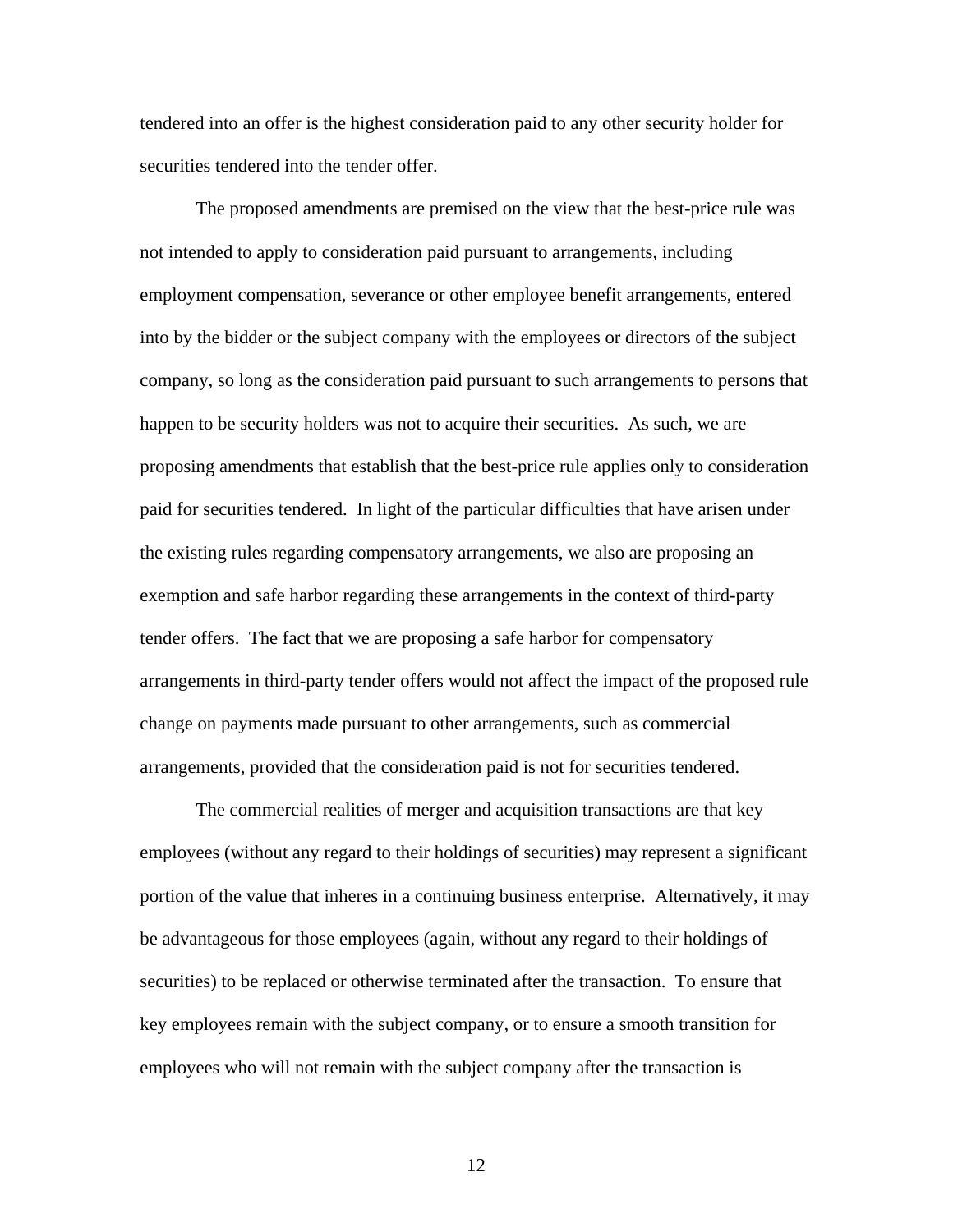complete, critical personnel decisions often are required to be made concurrently with decisions regarding whether to pursue a transaction with the subject company. While these decisions may be an "integral part" of the transaction of which the tender offer is a part, they also may have nothing to do with the consideration paid for securities tendered in the tender offer. Indeed, we believe that the fact that most recipients of such payments are security holders is pure happenstance insofar as these payments are concerned and that such payments would be made to the recipients whether or not they were security holders. We therefore believe that the proposed specific exemption from the third-party best-price rule for employment compensation, severance or other employee benefit arrangements strikes the proper balance between these realities and the statutory purpose of the best-price rule.

## **II. THE CURRENT PROPOSALS**

## **A. Proposed amendments to Rules 13e-4(f)(8)(ii) and 14d-10(a)(2)**

The premise of the best-price rule is that bidders must pay consideration of equal value to all security holders for the securities that they tender in a tender offer.<sup>36</sup> Accordingly, an analysis of the best-price rule must include a consideration of whether any security holders have been paid additional or different consideration for the securities they tendered in the offer. $37$ 

<sup>36</sup> <sup>36</sup> "The objective of the…best-price provision is to make explicit the requirements that issuers and bidders alike…must pay every tendering security holder the highest consideration paid to any other security holder." See the Rule 14d-10 Adopting Release at 25881.

 $37$  This analysis assumes, of course, that the transaction is a tender offer. For purposes of this release, we assume the presence of a tender offer and, therefore, the application of the best-price rule.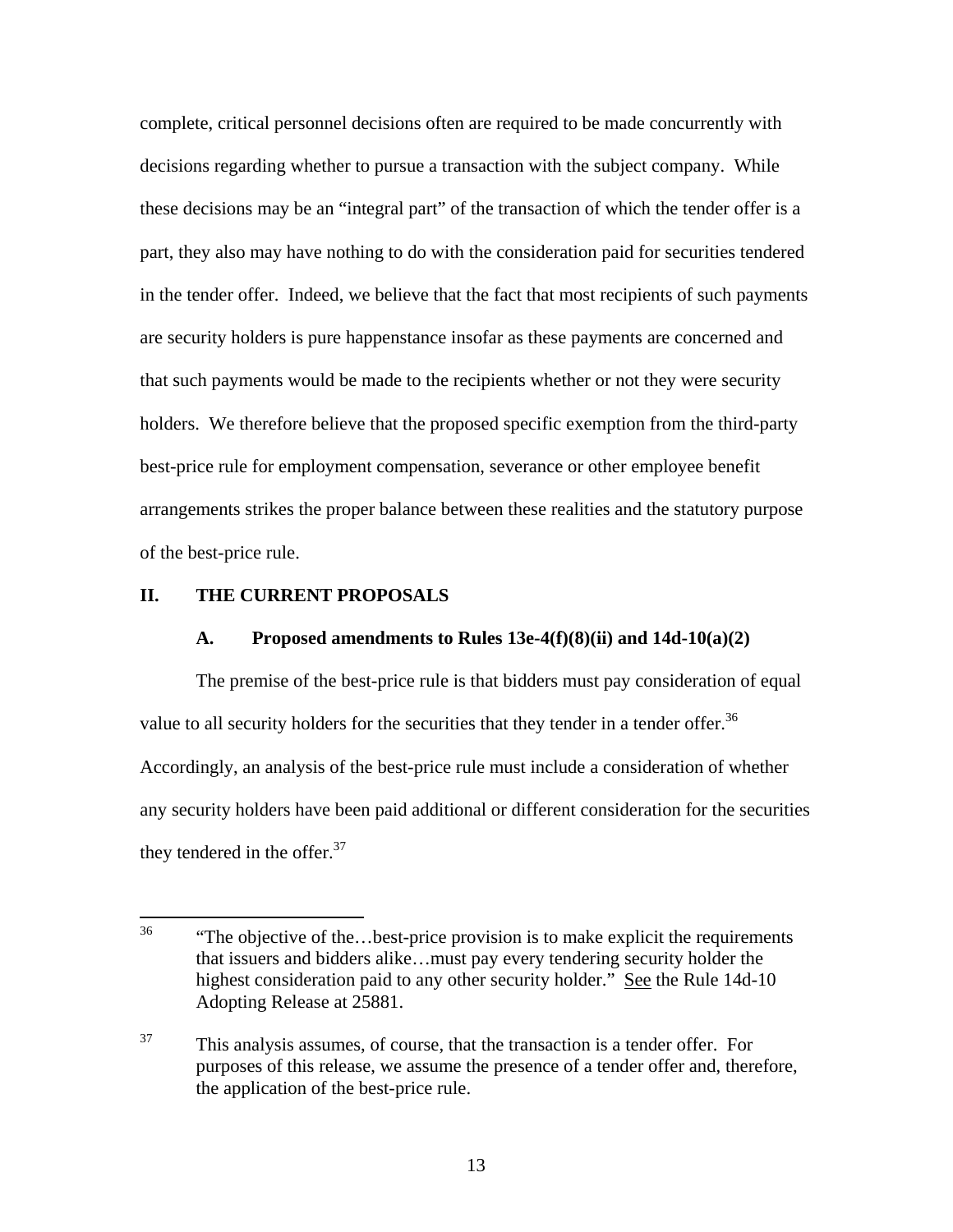Our proposed amendments recognize that if purchases of securities are deemed to be made as part of a tender offer, then the consideration paid for all securities tendered in the offer must satisfy the best-price rule. We propose to amend the best-price rule to establish clearly that it applies with respect to the consideration offered and paid for securities tendered in the tender offer. Specifically, we propose to revise the best-price rule to state that a bidder shall not make a tender offer unless "[t]he consideration paid to any security holder for securities tendered in the tender offer is the highest consideration paid to any other security holder for securities tendered in the tender offer." In doing so, the clause "for securities tendered in the tender offer" would replace the current clauses "pursuant to the tender offer" and "during such tender offer" to clarify the intent of the best-price rule.

Congress and the Commission<sup>38</sup> have declined to define the term "tender offer" in consideration of the complex structure of acquisitions, the constant changes affecting tender offers and, most importantly, to avoid compromising substantive protections as a result of a narrowly construed definition.<sup>39</sup> The best-price rule was not intended to presuppose a bright-line standard such that a tender offer is always deemed to commence and expire as of a formal stated date. $40$  The flexible concept of a tender offer is consistent

<sup>38</sup> 38 Although the Commission proposed to define the term "tender offer" in 1979, no such definition has been adopted. See Proposing Release Regarding Amendments to Tender Offer Rules, Release No. 34-16385 (Nov. 29, 1979) [44 FR 70349].

<sup>&</sup>lt;sup>39</sup> Id. at page 70349 ("This position has been premised upon the dynamic nature of these transactions and the need for the Williams Act to be interpreted flexibly in a manner consistent with its purposes to protect investors. Consequently, the Commission specifically declined to define the term….").

<sup>&</sup>lt;sup>40</sup> We recognize that certain courts have wrestled with the concept of "whether" a tender offer exists as opposed to "when" a tender offer begins and ends. See, e.g.,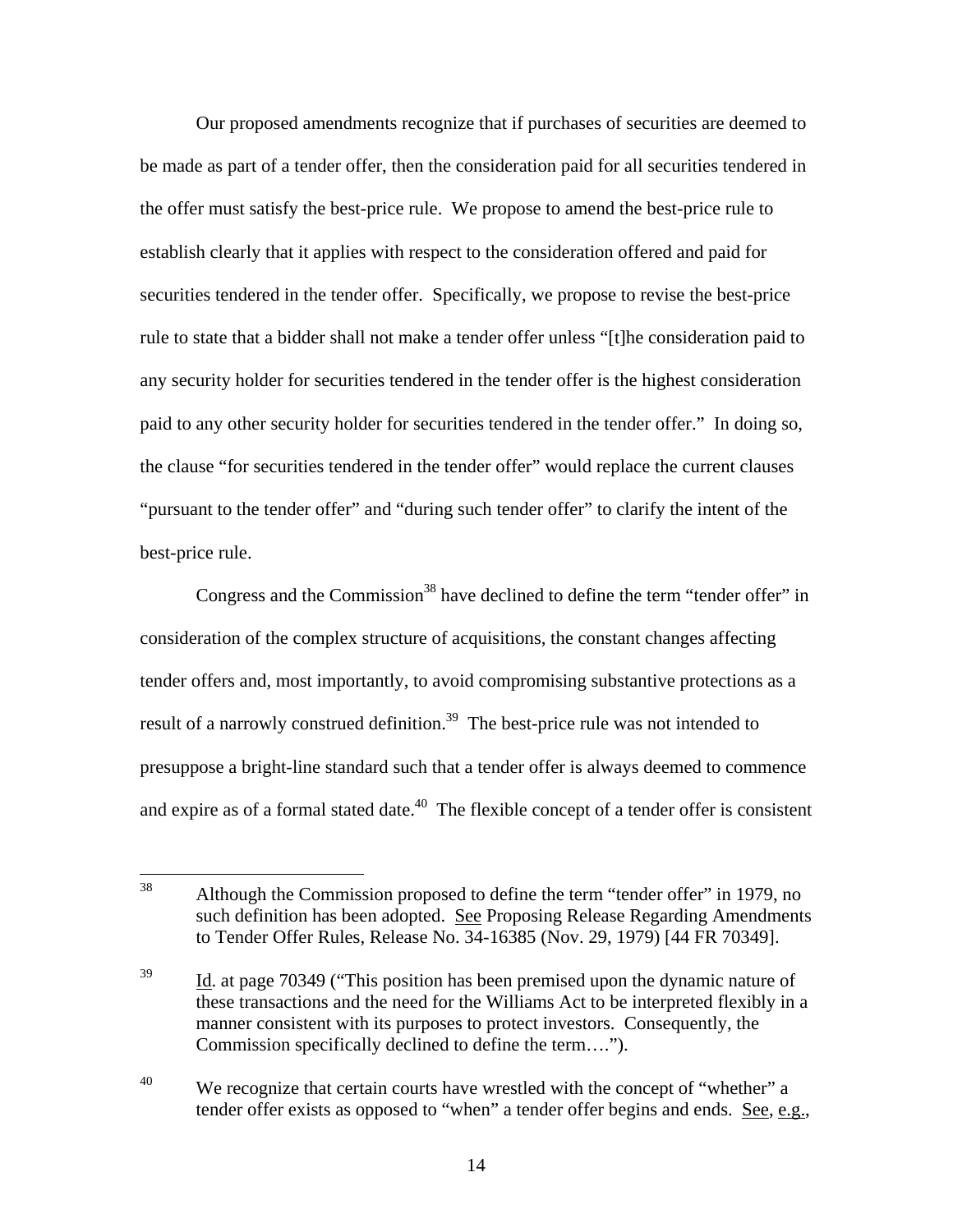with the purpose of the best-price rule, in that it prevents bidders from impermissibly circumventing the rule. We do not intend to change this approach, and the elimination of the words "during the tender offer" would not do so.

 The proposed revisions also would remove the potentially expansive concept of consideration paid "pursuant to" the tender offer in order to focus the analysis as to whether the consideration to which the best-price rule would apply was paid "for securities tendered in" the tender offer. While we believe that the best-price rule was not intended in all cases to be limited to formal stated dates, we also believe that the bestprice rule was not intended to apply to all payments made to persons who happen to be security holders of a subject company, whether made before, during or after the formal tender offer period. After concluding that a tender offer exists, a proper analysis of whether the best-price rule has been violated must address whether each security holder was paid consideration equal to the consideration paid to all other security holders for securities tendered in the offer. The proposed language "for securities tendered in" would result in a narrower scope of consideration falling within the best-price rule than

 $\overline{a}$ 

Epstein, 50 F.3d at 656 ("Rule 14d-10 does not prohibit transactions entered into or effected before, or after, a tender offer – provided that all material terms of the transaction stand independent of the tender offer.") Often, however, these questions cannot be determined independently of each other. Depending on the facts, multiple purchases of a subject company's securities over an extended period of time may be determined to be private transactions or open market purchases or, alternatively, multiple purchases may be deemed to be a tender offer. If the purchases are deemed a tender offer, then, beginning with the first purchase, the security holders who sold their securities should have had the procedural protections of Regulation 14E and, if the securities are registered pursuant to section 12 of the Exchange Act, Regulation 14D or, if the issuer has a class of equity securities registered pursuant to section 12 of the Exchange Act, or is required to file periodic reports pursuant to section 15(d) of the Exchange Act, or which is a closed-end investment company registered under the Investment Company Act of 1940, Rule 13e-4, including the best-price rule.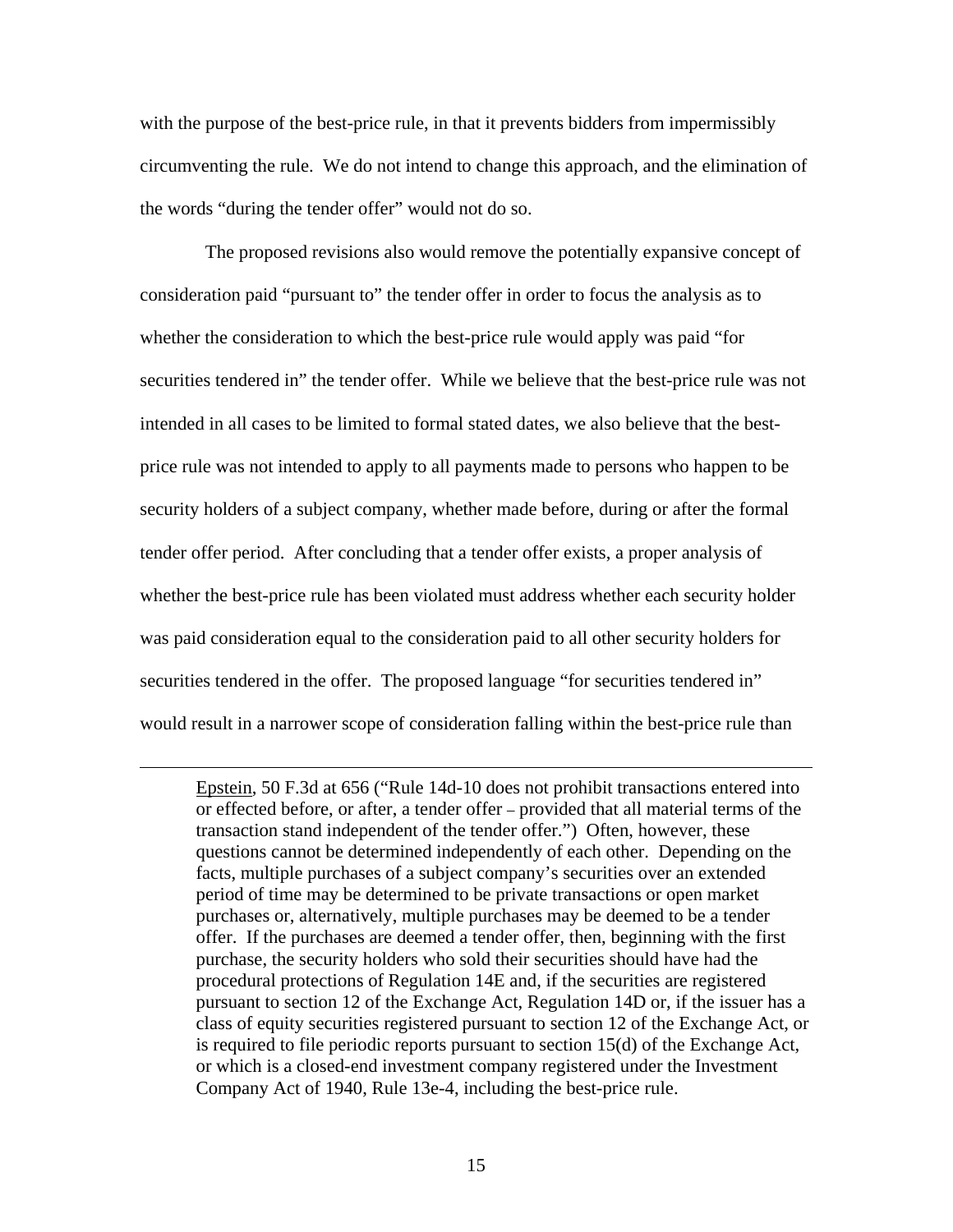would potentially be the case if the integral-part test were applied.<sup>41</sup> Consideration paid under other arrangements, including compensatory and commercial arrangements, that is not consideration for securities tendered in the tender offer, also would fall outside the scope of the best-price rule.

It has been suggested that it would be appropriate to adopt a specific time frame during which the best-price rule would apply.<sup>42</sup> Certain of the Commission's rules include such specific time frames during which those rules apply. For instance, the prohibitions contained in Rule 14e-5 apply "from the time of public announcement of the tender offer until the tender offer expires,"<sup>43</sup> and Rule 10b-18's safe harbor generally is not available for purchases "[e]ffected during the period from the time of public announcement…of a merger, acquisition, or similar transaction involving a recapitalization, until the earlier of the completion of such transaction or the completion

<sup>41</sup> We recognize that neither the integral-part test nor the bright-line test precedent specifically relies on the "pursuant to" provisions of Rule 13e-4(f)(8)(ii) or Rule  $14d-10(a)(2)$  when deciding best-price rule actions. Most bright-line opinions focus on the "during" such tender offer provisions. We are proposing this amendment and providing this interpretive guidance to clarify for practitioners and the courts the proposed rule's application.

<sup>42</sup> See*,* e.g.*,* American Bar Association comment letter in response to changes to the regulations governing tender offers, mergers, going-private transactions and security holder communications proposed in Regulation of Takeovers and Security Holder Communications, Release No. 33-7607 (Nov. 3, 1998) in File No. S7-28-98, Apr. 30, 1999, which states "[i]t is important that there be a 'bright line' test to measure the time period during which the restrictions under Rule 14e-5 (as well as Rule 14d-10) are applicable;" Michael D. Ebert, "During the Tender Offer" (or some other time near it): Insider Transactions Under the All Holders/Best Price Rule, 47 Vill. L. Rev. 677 (2002); Jason K. Zachary, Love Me Tender, Love Me True: Compensating Management and Shareholders under the "All-Holders/Best-Price" Rule, 31 Sec. Reg. L.J. 81 (2003).

<sup>43</sup> Exchange Act Rule 14e-5(a) (17 CFR 240.14e-5(a)).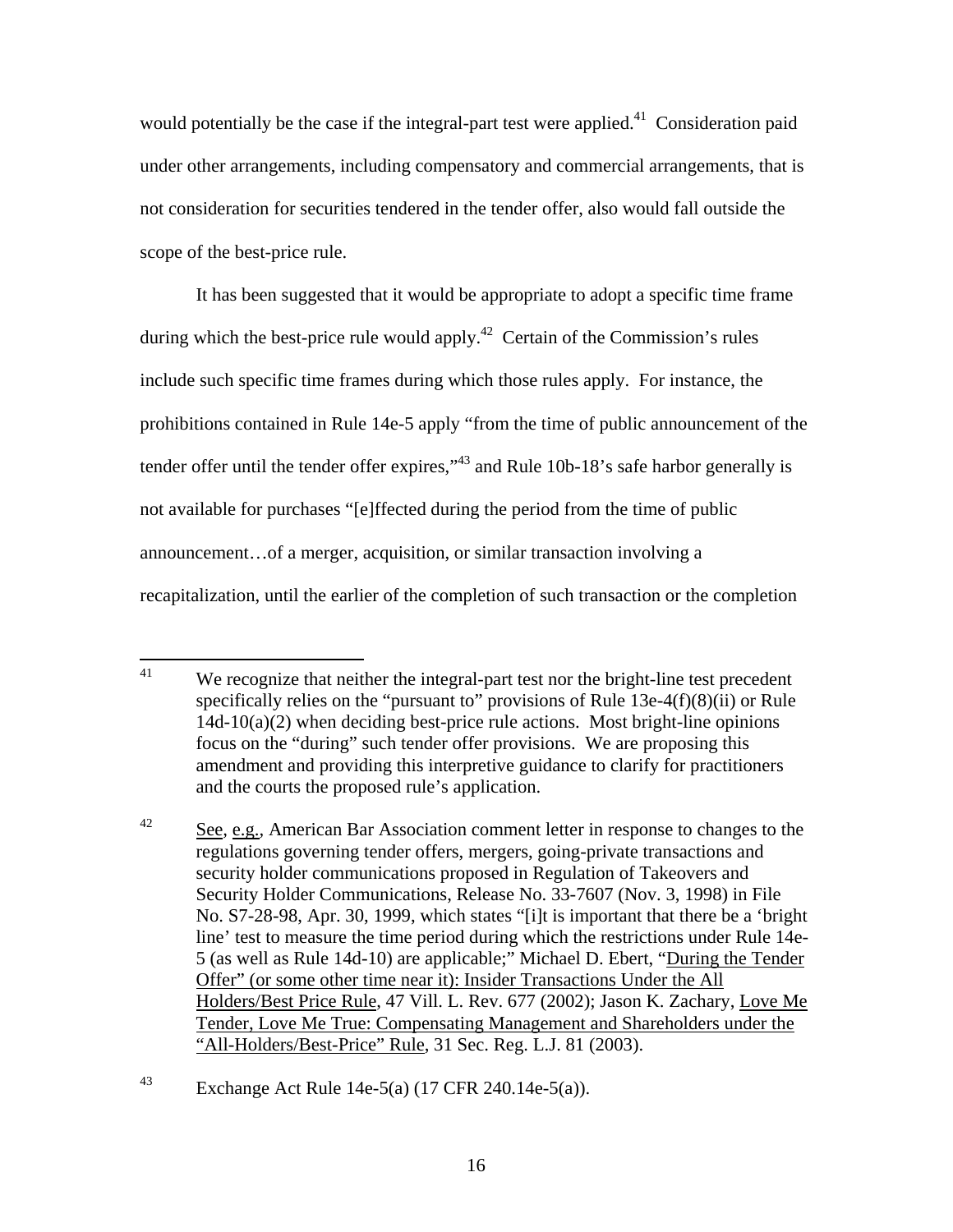of the vote by target shareholders."44 We believe, however, that it would be inappropriate to limit the application of the best-price rule to a specific time frame, as the abuses at which the best-price rule is aimed are not triggered by particular time frames.

# **Request for comment:**

- What effect would the removal of "during" from the best-price rule have on the bright-line case law precedent? Would the change in this language broaden the scope of potential future claims to include allegations that payments made at any time violate the best-price rule?
- If the "for securities tendered" language is added to the best-price rule, would employees and directors who enter into arrangements with the bidder or subject company, and who do not tender their securities into a tender offer, avoid the strictures of the best-price rule? Is this the appropriate outcome of the proposed amendment? Would a similar outcome result under the current language of the best-price rule? If this outcome is a possibility, should we revise the proposed language of the best-price rule so that the best-price rule would apply to arrangements entered into by employees and directors with the bidder or subject company regardless of whether they tender their securities in the offer?
- If officers or directors recommend that security holders tender into the transaction but, in order to avoid implicating the best-price rule, the same officers or directors opted to withhold tendering their own securities, what

 $44$ Exchange Act Rule  $10b-18(a)(13)$  (17 CFR 240.10b-18(a)(13)). See Purchases of Certain Equity Securities by the Issuer and Others, Release No. 34-48766 (Nov. 17, 2003) [68 FR 64952].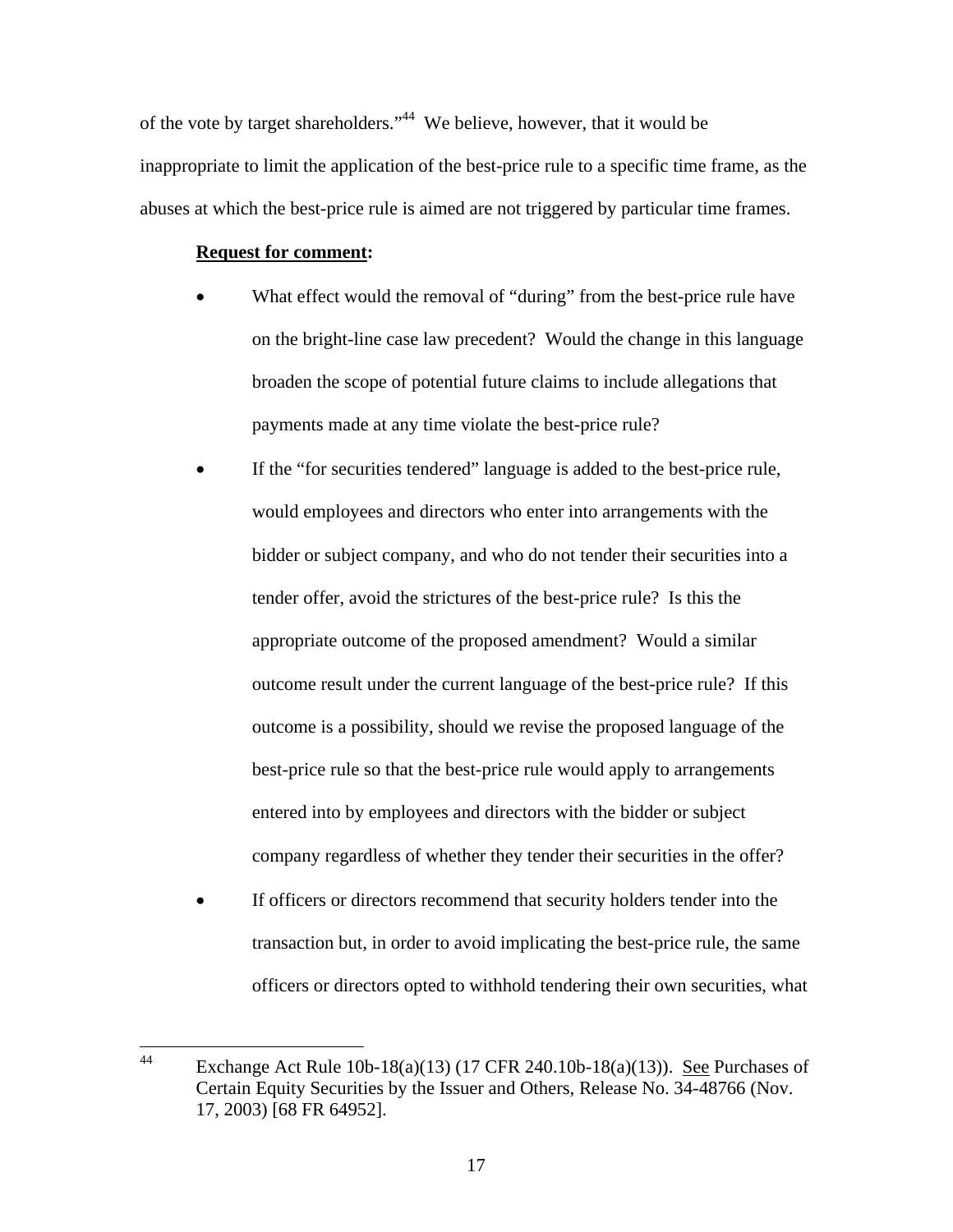would be the outcome? Could this result in an alleged breach of fiduciary duty? What effect or impact is this type of behavior likely to have on tender offers? Would it discourage officers or directors from recommending that security holders tender into the offer?

# **B. Proposed amendments to Rule 14d-10(c)**

We propose to revise Rule 14d-10 to include not only the general provision that the best-price rule applies solely to payments in consideration for securities tendered in a tender offer, but also a specific exemption from the third-party best-price rule for the following:

The negotiation, execution or amendment of an employment compensation, severance or other employee benefit arrangement, or payments made or to be made or benefits granted or to be granted according to such arrangements, with respect to employees and directors of the subject company, where the amount payable under the arrangement: (i) relates solely to past services performed or future services to be performed or refrained from performing, by the employee or director (and matters incidental thereto), and (ii) is not based on the number of securities the employee or director owns or tenders.<sup>45</sup>

We believe that amounts paid pursuant to employment compensation, severance or other employee benefit arrangements should not be considered when calculating the price paid for tendered securities. These payments are made for a different purpose.

We are not proposing an analogous exemption to the issuer best-price rule. We do not believe that issuers generally have the same need to negotiate, execute or amend compensatory arrangements when they structure and commence tender offers and, thus, the additional clarification afforded by such an exemption is unnecessary. We solicit

 $\overline{a}$ 

<sup>&</sup>lt;sup>45</sup> See proposed Exchange Act Rule  $14d-10(c)(2)$ .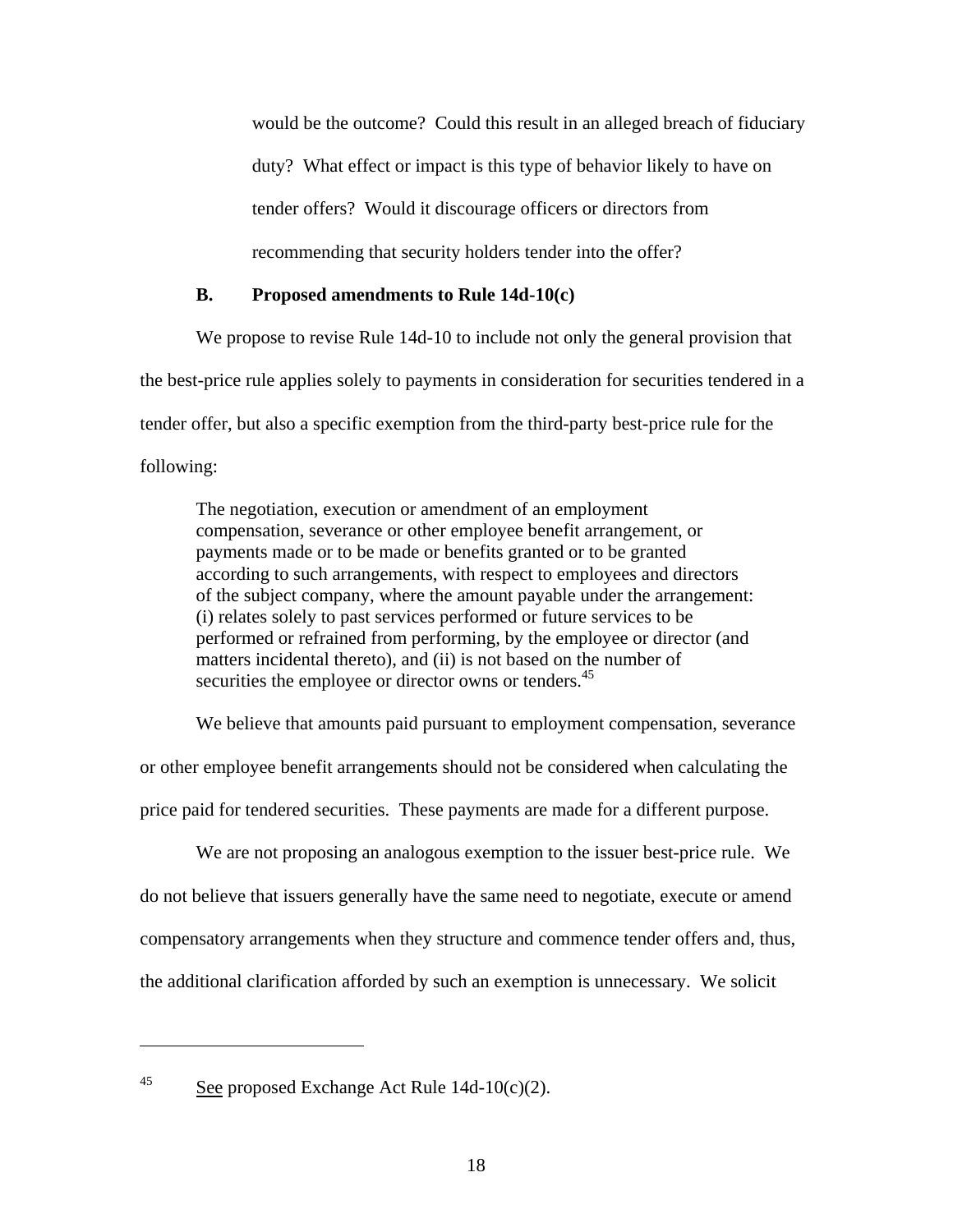comment, however, on whether adopting a similar exemption from the issuer best-price rule is necessary or would be practical.

## **1. Requirements of the exemption**

For purposes of the exemption included in proposed Rule 14d-10(c), the amounts to be paid pursuant to such an arrangement must:

- relate solely to past services performed or future services to be performed or refrained from performing (e.g., covenants not to compete), by the employee or director, and matters incidental thereto; and
- not be based on the number of securities the employee or director owns in the subject company.46

We have included these additional requirements to ensure that the amounts paid pursuant to employment compensation, severance or other employee benefit arrangements are based on legitimate compensatory reasons. Under our proposed amendments to the thirdparty best-price rule, part of the consideration required for the exemption must be past or future services, or refraining from performing such services.

The requirement in the proposed amendments to the third-party best-price rule that the amounts payable under the employment compensation, severance or other employee benefit arrangement must not be based on the number of securities the

 $46\text{ }$ 46 Our proposals do not address whether the employment compensation, severance or other employee benefit arrangements need always be for the purpose of incentivizing an individual with respect to future performance. We recognize that there are instances in which the issuance of additional consideration may be necessary to serve a contrary purpose, such as to persuade departing employees to relinquish or renegotiate long-term employment contracts, golden parachutes and other arrangements that the bidder would prefer not to honor upon successful consummation of the tender offer. These arrangements also can fall within the exemption under the proposed amendments.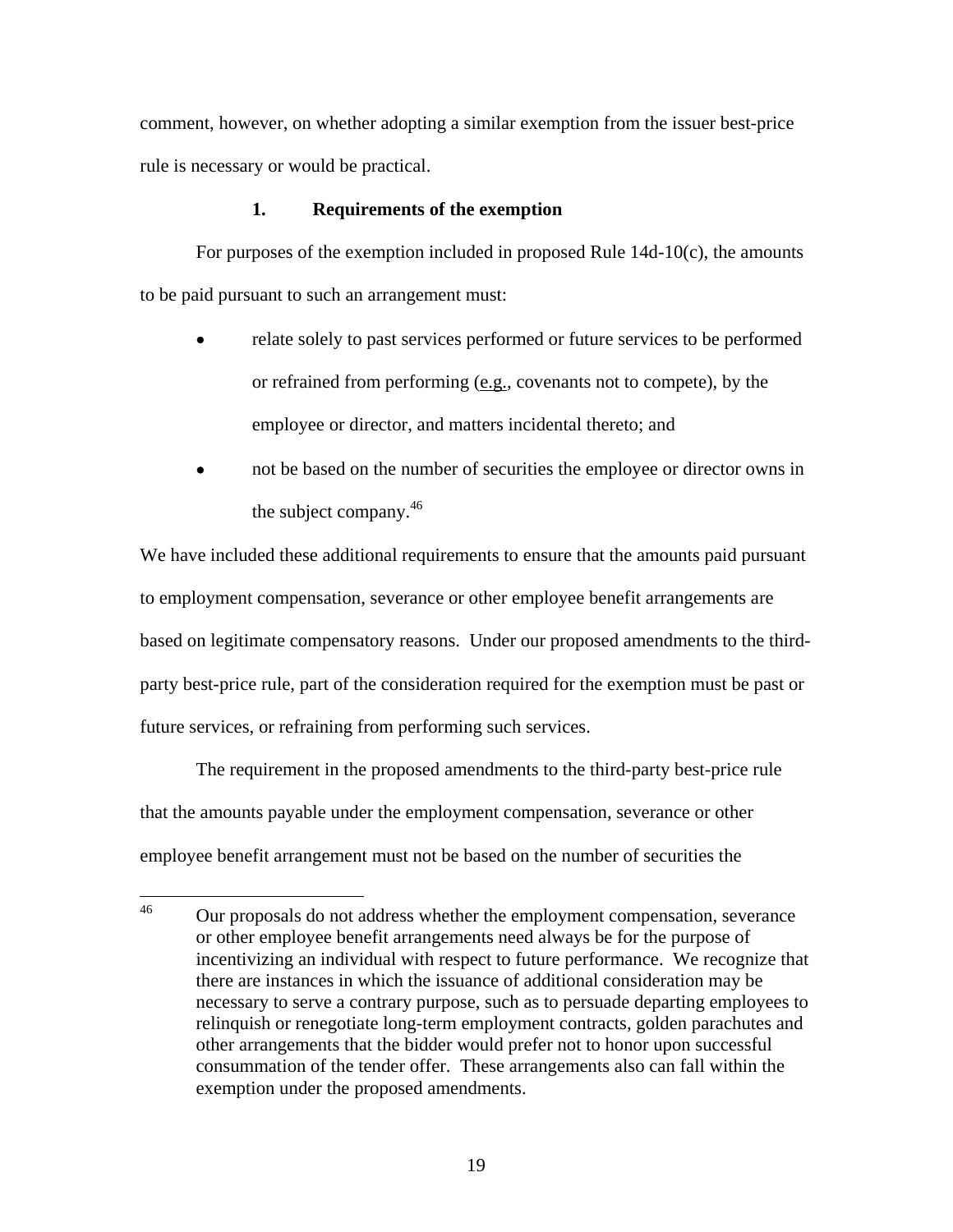employee or director owns is intended to exclude from the exemption those types of arrangements to which the best-price rule is intended to apply. Specifically, if the payments to be made pursuant to an arrangement are proportional to or otherwise based on the number of securities held by the employee or director, then this relationship between the payment and the securities would defeat the purpose of the exemption and would, accordingly, subject the payments to the application of the third-party best-price rule.

While the exemption that we have proposed specifically covers employment compensation, severance and other employee benefit arrangements and thus does not specifically extend to other arrangements, such as commercial arrangements, the fact that an arrangement does not fall within the exemption would not raise any inference that the arrangement constitutes consideration paid for securities tendered in a tender offer. We have proposed a new instruction to Rule 14d-10 to that effect.

#### **Request for comment:**

The proposed rule does not specifically define or refer to examples of employment compensation, severance or other employee benefit arrangements that would be captured in the exemption. Should we define these arrangements? If so, would a definition similar to Instruction 7(ii) to Item 402(a)(3) of Regulation S- $K^{47}$  be helpful? Alternatively, or perhaps in addition to providing a definition, would it be more helpful if we gave examples? If so, what examples of employment compensation, severance and employee benefit arrangements should be included? Are we risking

47 47 17 CFR 229.402(a)(3).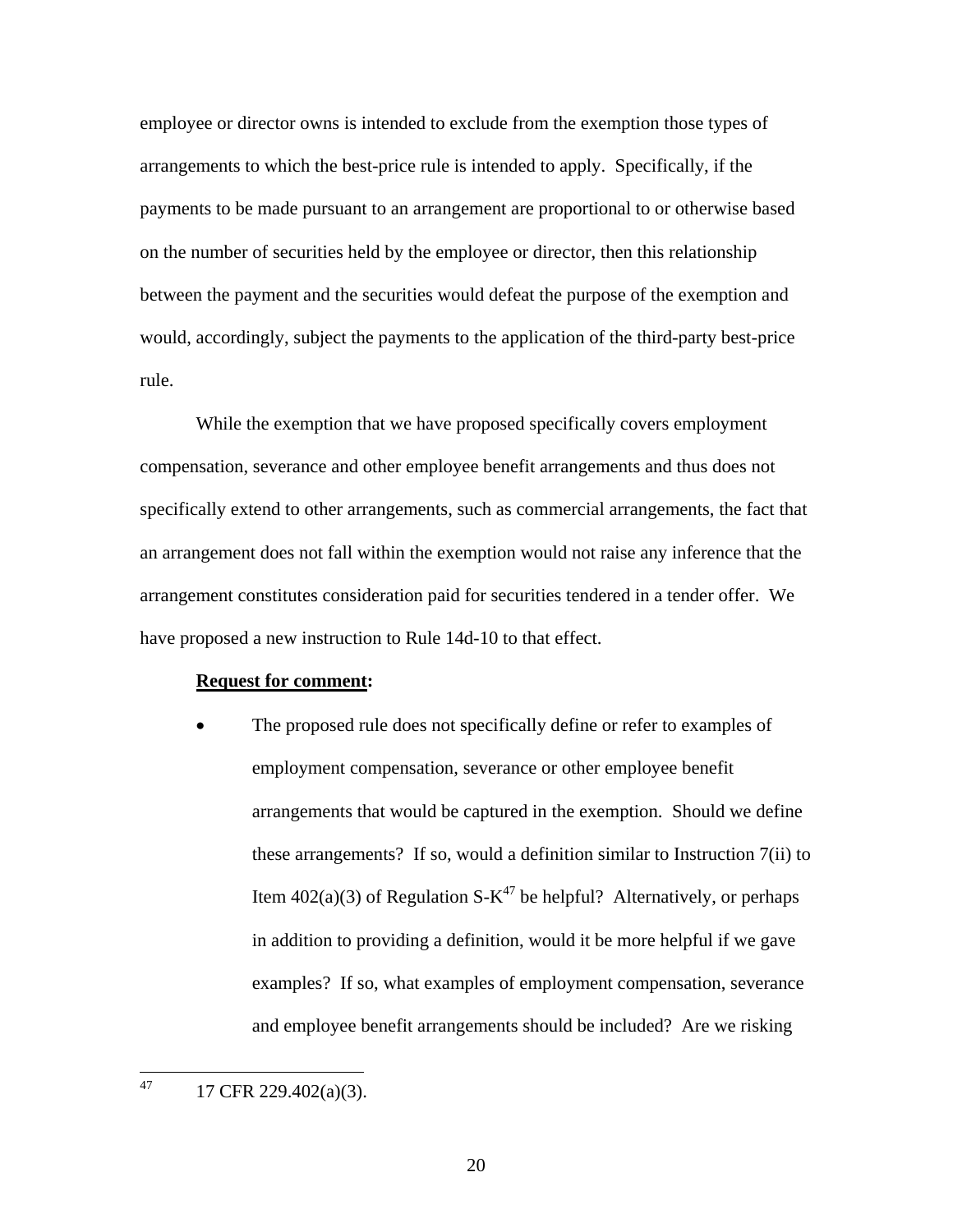making the exemption too broad by providing a list of examples (e.g., would parties simply call the arrangement something in the list, even where it is some other arrangement entirely, in the hopes of triggering application of the exemption)?

Should we include a list of non-exclusive factors in our proposed amendments to Rule 14d-10(c) to assist bidders and subject companies in making a determination as to whether an employment compensation, severance or employee benefit arrangement falls within the exemption? Such factors could include: timing of the execution of the arrangements; timing of payments to be made pursuant to the arrangements; the reasonable and customary nature of the arrangements; endorsement or recommendation of the tender offer; and whether the arrangement is conditioned on tendering into the tender offer. Should we include additional factors or modify or exclude some of these proposed factors? Is there a certain factor or combination of factors that should always be present to conclude that an arrangement falls within the exemption? Should a certain factor or combination of factors be deemed dispositive as to whether an arrangement falls within the exemption? Would the inclusion of the non-exclusive factors be helpful in determining what arrangements fall within the exemption? Would some or all of these factors currently be considered by boards of directors and courts when deciding whether an arrangement falls within the exemption? If the nonexclusive factors were not included in the proposed rule, would it be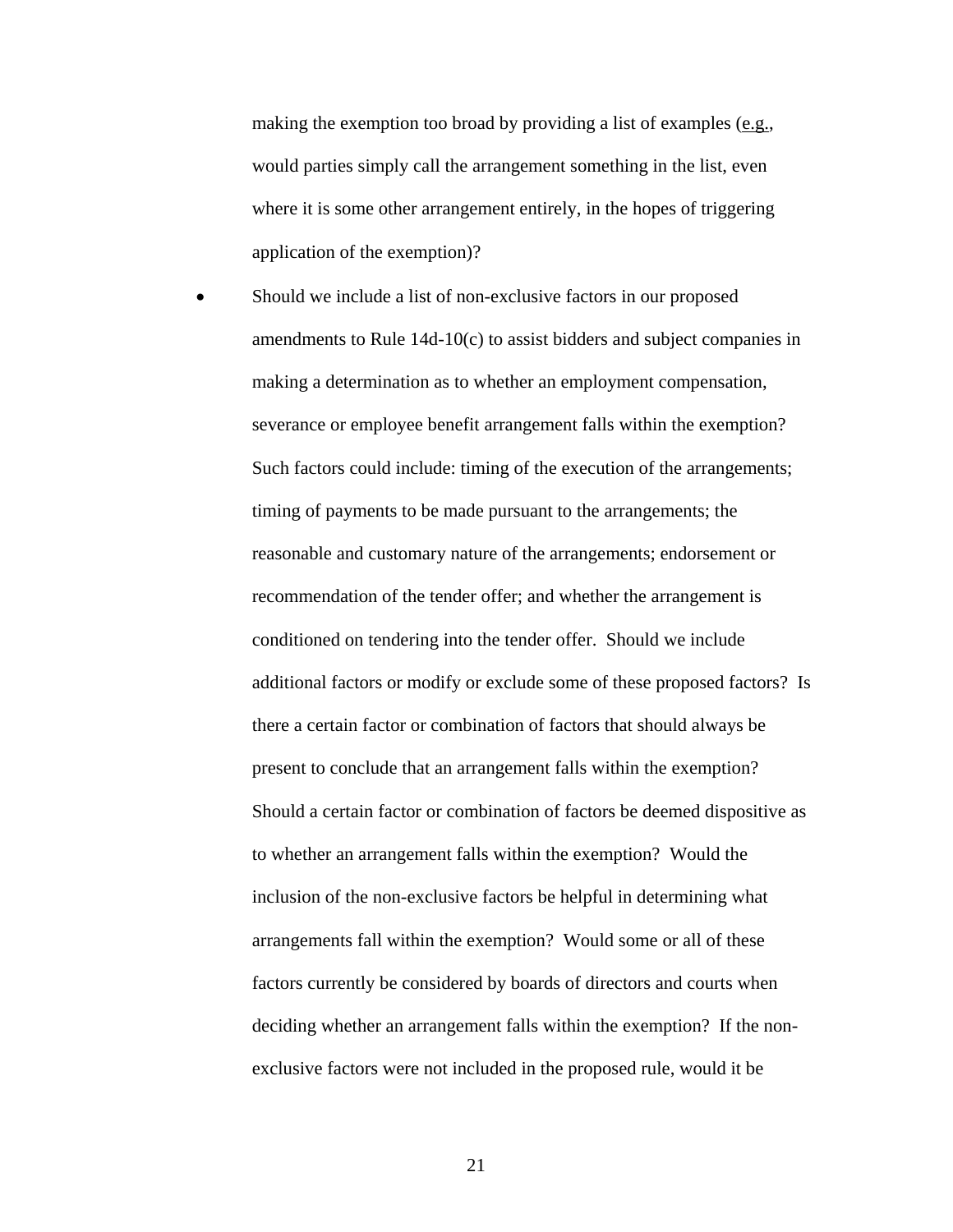helpful if a discussion of certain non-exclusive factors were included in the adopting release?

- What would be the impact on the proposed rule if an exemption for commercial arrangements also was included in the best-price rule? Should we expand the proposed amendment to Rule 14d-10(c) to cover any commercial arrangement (e.g. distribution rights arrangements) where the party received an economic benefit beyond the price paid for the securities? Some commenters have raised this issue in their analysis of the judicial precedent to date. Are the proposed amendments to Rule 14d-10(a)(2) broad enough to provide commercial arrangements protection from the potential application of the best-price rule?
- The proposed exemption would require that the arrangement relate to past or future services and matters incidental thereto. We solicit comment on the appropriateness of this requirement. Specifically, should we give guidance as to what evidence would be necessary to prove that the agreement or arrangement relates to past or future services? Is it clear what the clause "matters incidental thereto" would capture? Should we give guidance as to what this was intended to cover?
- The proposed exemption would require that the payments made pursuant to an arrangement not be based on the number of securities the employee or director owns or tenders. We solicit comment on the appropriateness of this requirement. For example, would it be helpful if we included the word "specifically" in front of the requirement "based on the number of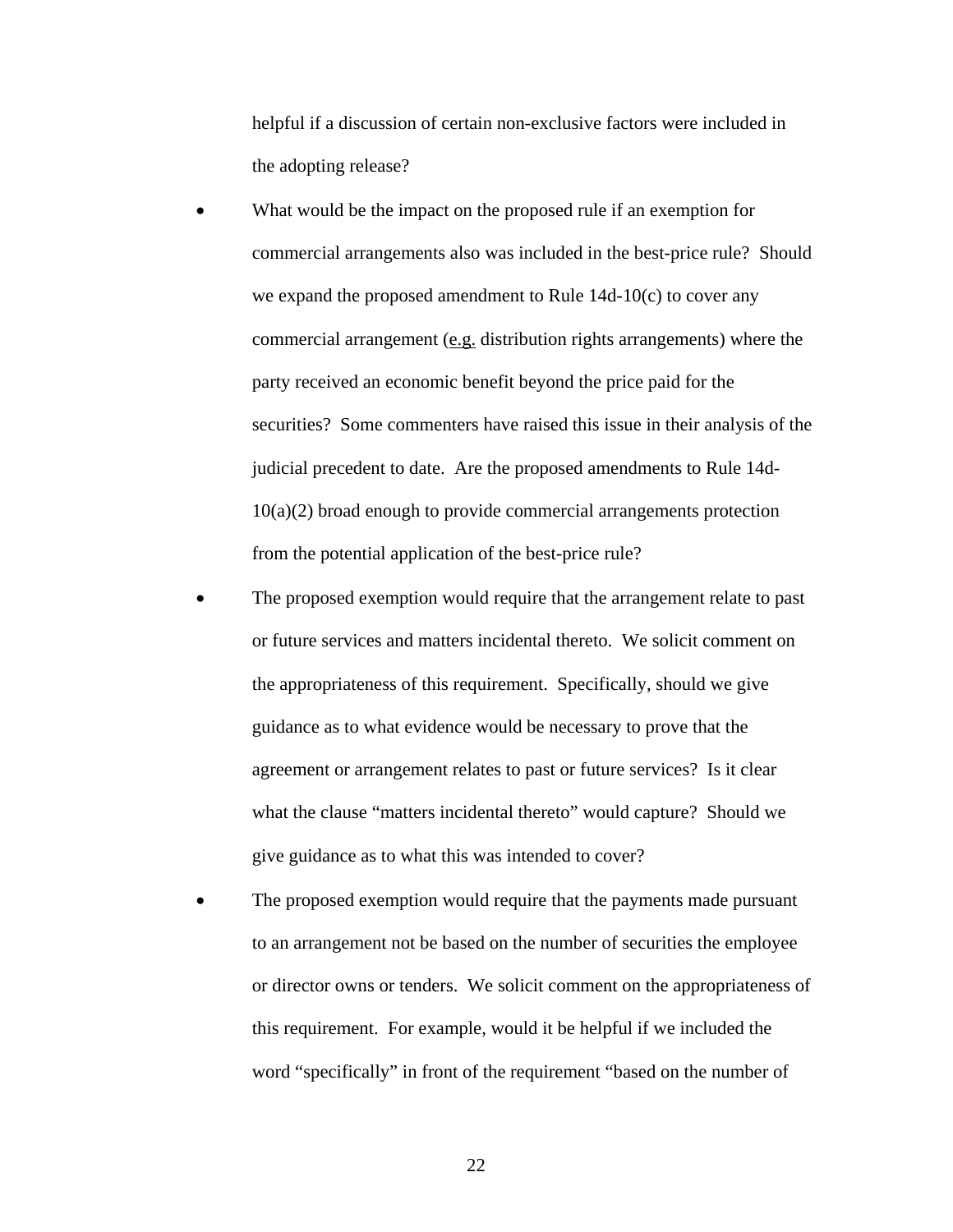securities the employee or director owns or tenders?" Should we give guidance as to what standard would be applied to avoid having payments be based on the number of securities owned or tendered?

- The proposed exemption would cover arrangements or agreements entered into with employees and directors of the subject company. Should the exemption be restricted to only such employees and directors? Is it possible that these types of arrangements or agreements would be entered into with employees and directors of the bidder?
- Would the proposed exemption help alleviate the litigation risk currently posed by the best-price rule? Would it make it less likely that cases involving a violation of the best-price rule survive a summary judgment motion, and, if so, is this preferable?
- Should we amend the issuer tender offer rules contained in Rule 13e-4 to provide a similar exemption? Are similar issues present in issuer tender offers, particularly where a going-private transaction is involved? Would the failure to include a similar exemption with respect to the issuer tender offer rules contained in Rule 13e-4 create a negative implication that employment compensation, severance and other employee benefit arrangements would or should be covered by the issuer best-price rule?

#### **2. The compensation committee safe harbor**

To provide increased certainty to bidders and subject companies in connection with the application of the third-party best-price rule to employment compensation, severance and other employee benefit arrangements, we propose to amend Rule 14d-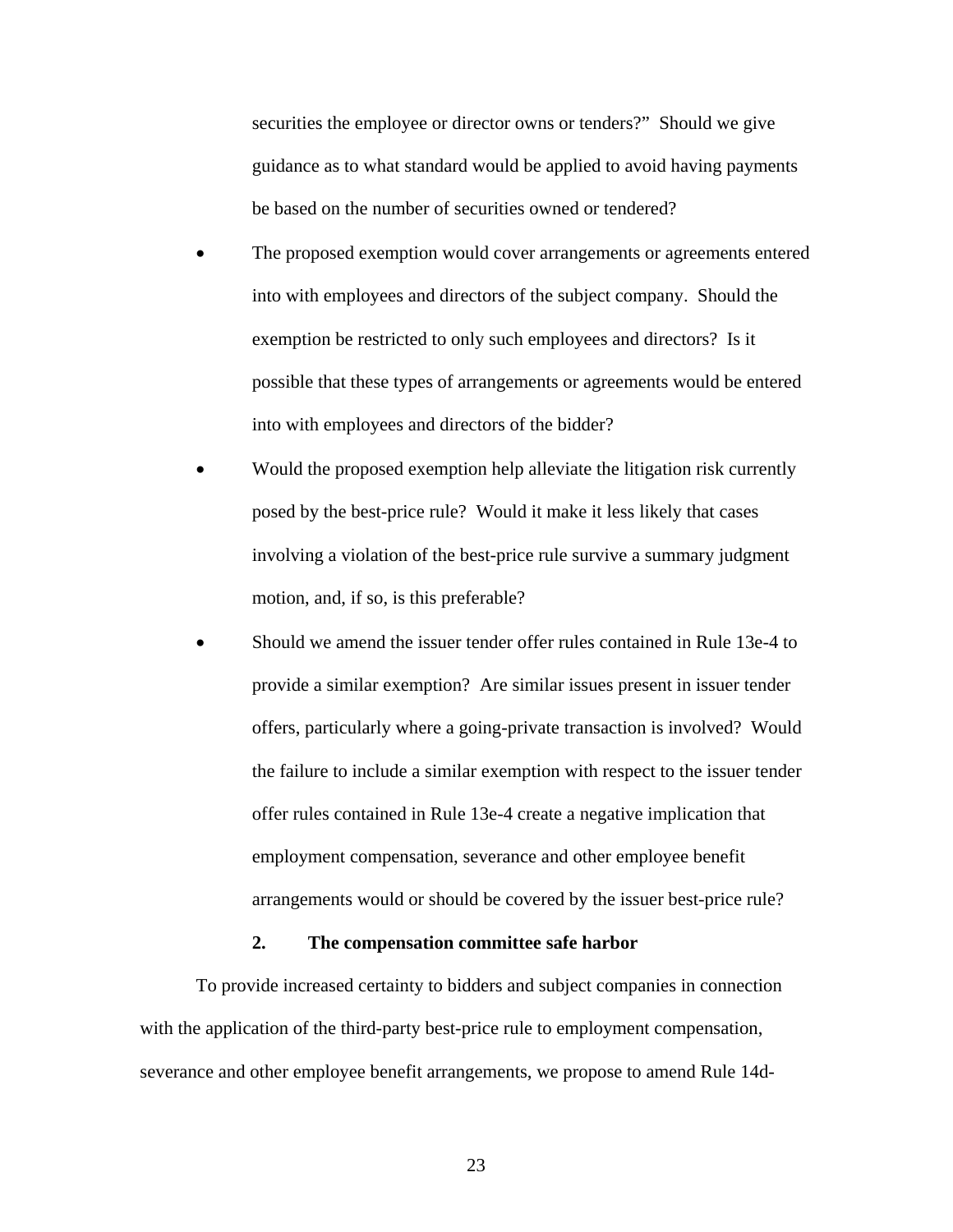10(c) to include a non-exclusive safe harbor provision. The safe harbor provision would allow the compensation committee or a committee performing similar functions of the subject company's or bidder's board of directors, depending on whether the subject company or the bidder is the party to the arrangement, to approve an employment compensation, severance or other employee benefit arrangement and thus have it deemed to be an arrangement within the exemption of the proposed rule.<sup>48</sup> The proposed safe harbor would require that the compensation committee or the committee performing similar functions be comprised solely of independent directors. Specifically, the proposals would add the following sentence to new proposed Rule 14d-10(c)(3):

For purposes of paragraph  $(c)(2)$  of this section, pursuant to this nonexclusive safe harbor, an arrangement shall be deemed an employment compensation, severance or other employee benefit arrangement if it is approved as meeting the requirements of paragraphs  $(c)(2)(i)$  and  $(ii)$  of this section by the compensation committee of the subject company's or bidder's (depending on whether the subject company or bidder is a party to the arrangement) board of directors. If that company's board of directors does not have a compensation committee, the arrangement shall be deemed an employment compensation, severance or other employee benefit arrangement if it is so approved by the committee of that board of directors that performs functions similar to a compensation committee. In each circumstance, the arrangement shall be deemed an employment compensation, severance or other employee benefit arrangement only if the approving compensation committee or the committee performing similar functions is comprised solely of independent directors.<sup>49</sup>

We believe that this proposed non-exclusive safe harbor provision strikes a proper

balance between the need for certainty in planning and structuring proposed acquisitions

<sup>48</sup> Where the bidder or subject company does not have an established compensation committee, one or more directors who have been selected to form a committee that conducts similar functions as a compensation committee may be used for purposes of this safe harbor.

 $\frac{49}{2}$  See proposed Exchange Act Rule 14d-10(c)(3).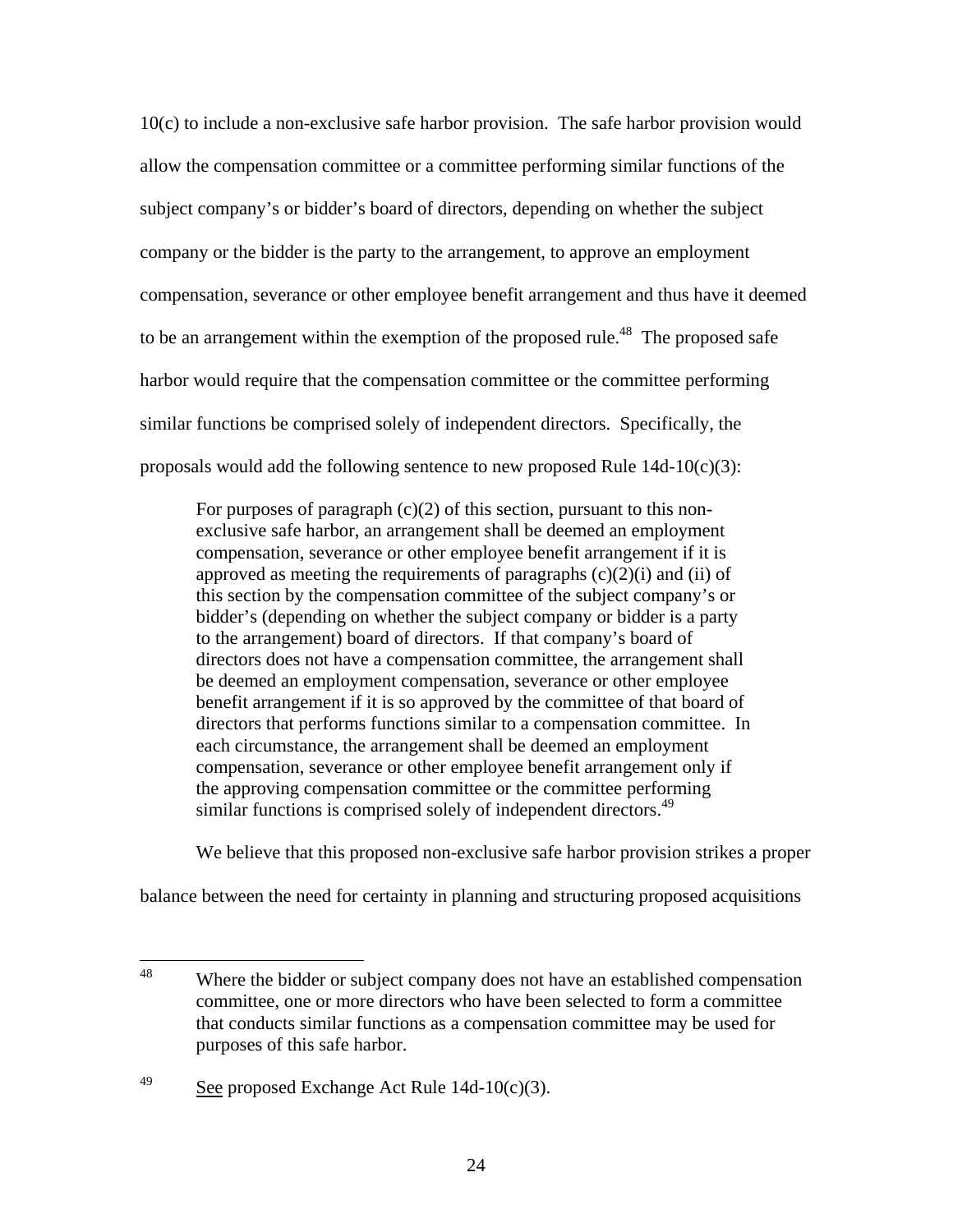and the statutory purposes of the third-party best-price rule. The fiduciary duty requirements of board committee members, coupled with significant advances in the independence requirements for compensation committee members<sup>50</sup> and recent advances in corporate governance, suggest that independent compensation committee members and groups of independent board members provide the necessary safeguards to approve as employment compensation, severance or other employee benefit arrangements only arrangements that fall within those categories, and would be thus subject to the exemption.

Any action by a compensation committee or other group of directors that violates a fiduciary duty generally would be an issue of state law.<sup>51</sup> An approval in accordance with the proposed rule that comprised such a violation would, as a result, be subject to state law remedies but would not necessarily result in a violation of the third-party bestprice rule.

<sup>50</sup> See e.g., Self-Regulatory Organizations; New York Stock Exchange, Inc. and National Association of Securities Dealers, Inc. Order Approving Proposed Rule Changes, Release No. 34-48745 (Nov. 4, 2003) [68 FR 64154]. See also 303A.05 of the New York Stock Exchange's Listed Company Manual (requiring the compensation committee to be comprised solely of independent directors); Rule 4350(c) of the NASDAQ's Marketplace Rules for Listed Companies (requiring compensation to be approved by independent directors). While the NASD listing standards do not mandate the establishment of a compensation committee, they do require that the compensation of the CEO of a listed company be determined or recommended to the board by either a majority of the independent directors or a compensation committee comprised solely of independent directors.

<sup>51</sup> See e.g., Aronson v. Lewis, 473 A.2d 805 (Del. 1984); Smith v. Van Gorkom, 488 A.2d 858 (Del. 1985); Ivanhoe Partners v. Newmont Mining Corp., 535 A.2d 1334 (Del. 1987); In re The Walt Disney Co. Derivative Litig., 825 A.2d 275 (Del. Ch. 2003). See generally, Dennis J. Block, Stephen A. Radin and Nancy E. Barton, The Business Judgment Rule: Fiduciary Duties of Corporate Directors (5th ed.).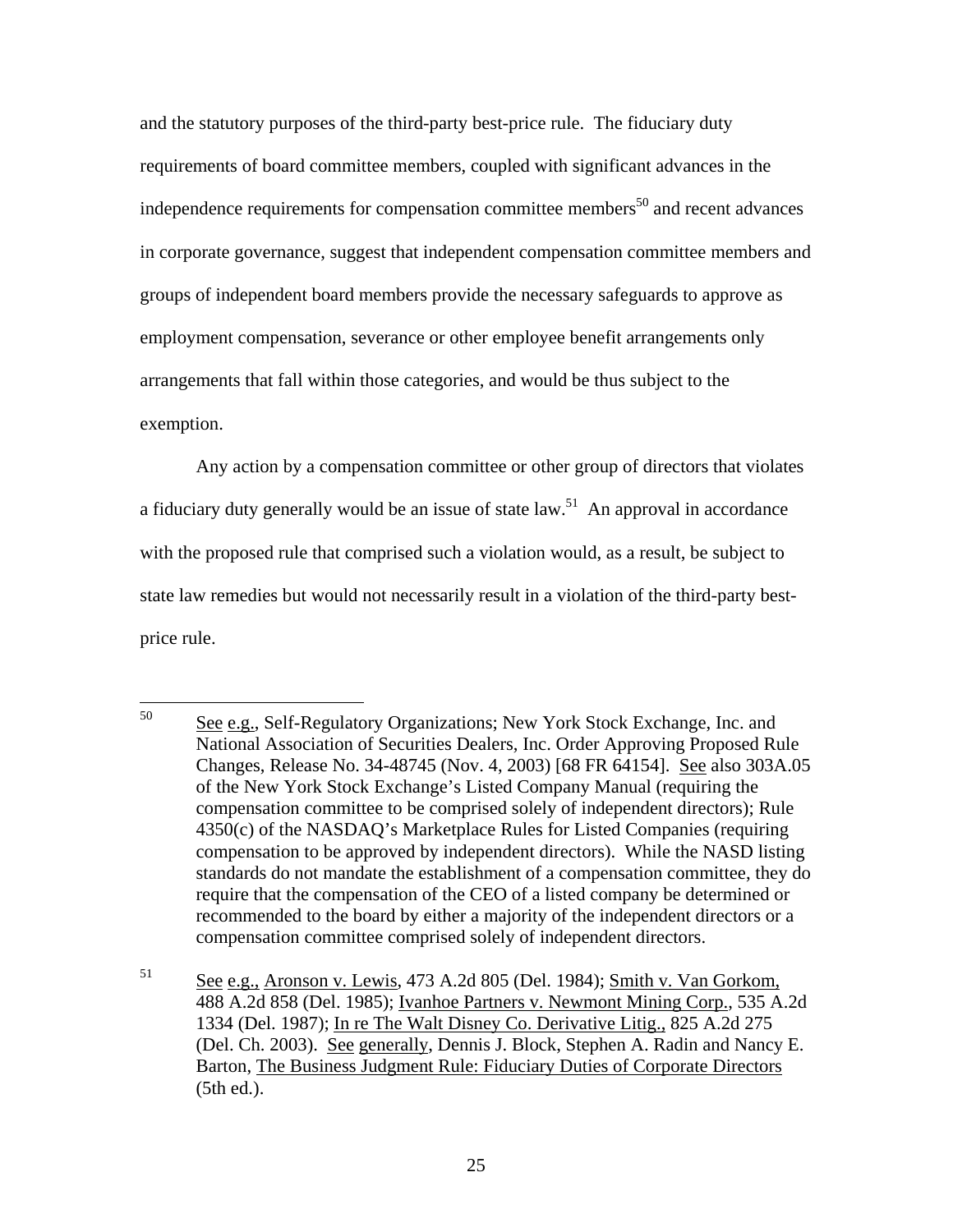We recognize that, under certain circumstances, security holders of the subject company may not be able to make a successful claim of a breach of fiduciary duty for actions taken by the bidder's compensation committee or other group of directors because fiduciary duties generally are not owed to prospective security holders.<sup>52</sup> We do not believe that this eliminates the utility of the safe harbor because the bidder's directors are obligated to act in the best interests of the security holders of the bidder, who likely will remain security holders of the combined company. Further, security holders of the subject company may have breach of fiduciary duty remedies available where members of the subject company board of directors recommend that security holders tender into a tender offer that contemplates employment compensation, severance or other employee benefit arrangements to be granted to employees or directors.

For purposes of determining whether the members of the bidder's or the subject company's compensation committee or the committee performing similar functions are independent, we propose to include an instruction to Rule  $14d-10(c)(3)$  providing that if the bidder or the subject company, as the case may be, is a listed issuer whose securities are listed on a registered national securities exchange or in an automated inter-dealer quotation system of a national securities association that has independence requirements for compensation committee members, the independence standards for compensation committee members as defined in the listing standards applicable to listed issuers should be used. Alternatively, if the bidder or the subject company is not a listed issuer, in determining whether a member of the compensation committee is independent, the bidder or subject company would use a definition of independence of a national securities

<sup>52</sup> See e.g., Anadarko Petroleum Corp. v. Panhandle E. Corp., 545 A. 2d 1171 (Del. 1988), Sanders v. Devine, 1997 Del. Ch. LEXIS 131 (Del. Ch. Sept. 24, 1997).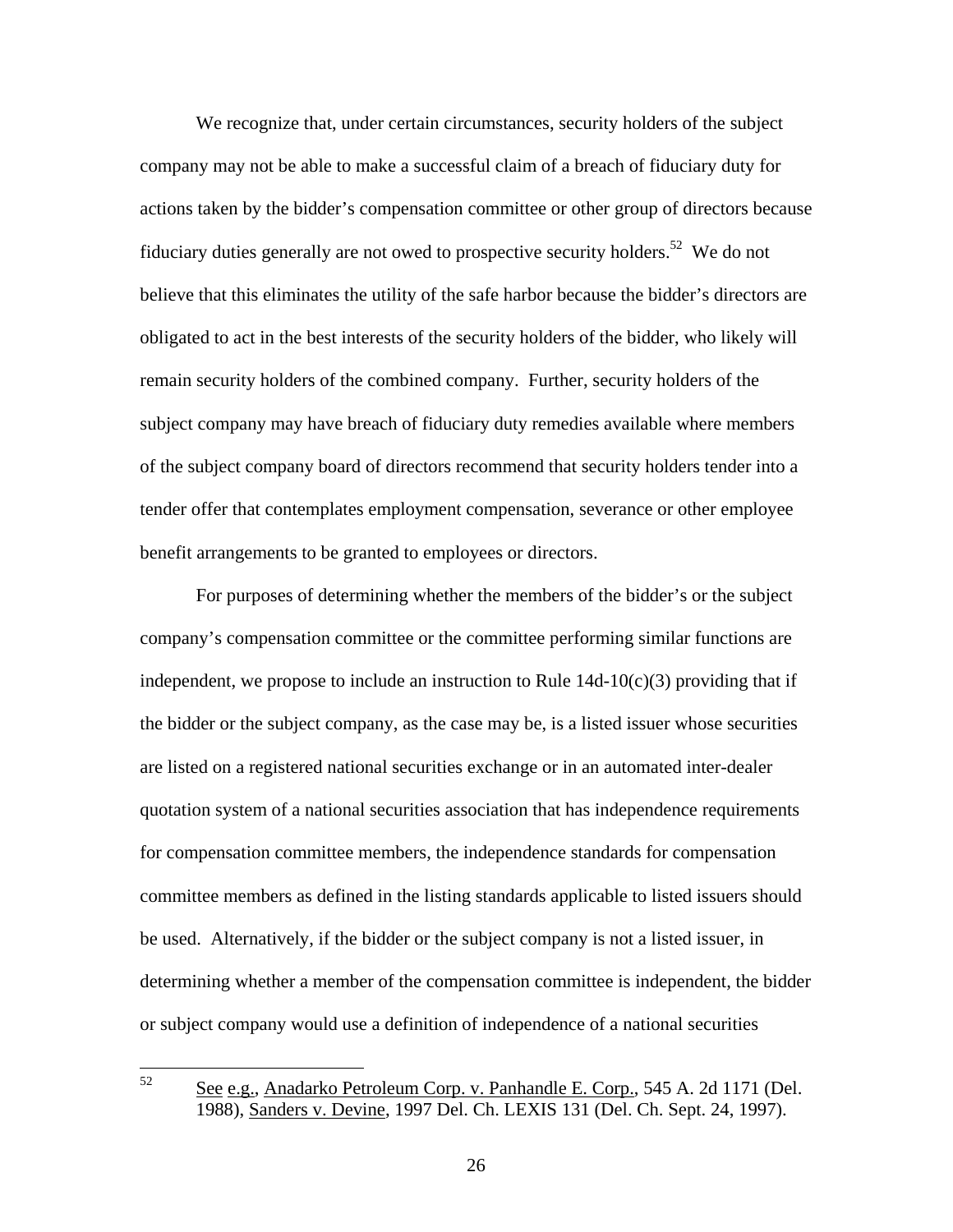exchange or a national securities association, so long as whatever definition is chosen is used consistently for all members of the compensation committee.<sup>53</sup>

## **Request for comment:**

- We have proposed that either the bidder's or the subject company's (depending which entity is a party) compensation committee or similar committee would be allowed to approve the arrangement. Will the respective state law fiduciary duties protect security holders' interests in these arrangements? For example, is it clear that the compensation committee members of the entity approving an arrangement will owe fiduciary duties to the security holders of that entity? If the compensation committee of the bidder does not owe fiduciary duties to subject company shareholders, are there alternative remedies available to protect their interests? What if the arrangement that is entered into between the subject company and the employee or director provides for payment over an extended period of time? Would that implicate a fiduciary duty of the bidder to its security holders for future obligations? Are there other state law protections apart from those arising from fiduciary duties? Can the safe harbor be modified to work better with state law protections?
- Could the proposed safe harbor be relied on in both negotiated or "friendly" tender offers and unsolicited or "hostile" tender offers? Should

 $53$  This approach is consistent with the disclosure requirements regarding nominating committee member independence contained in Item 7 of Schedule 14A (17 CFR 240.14a-101).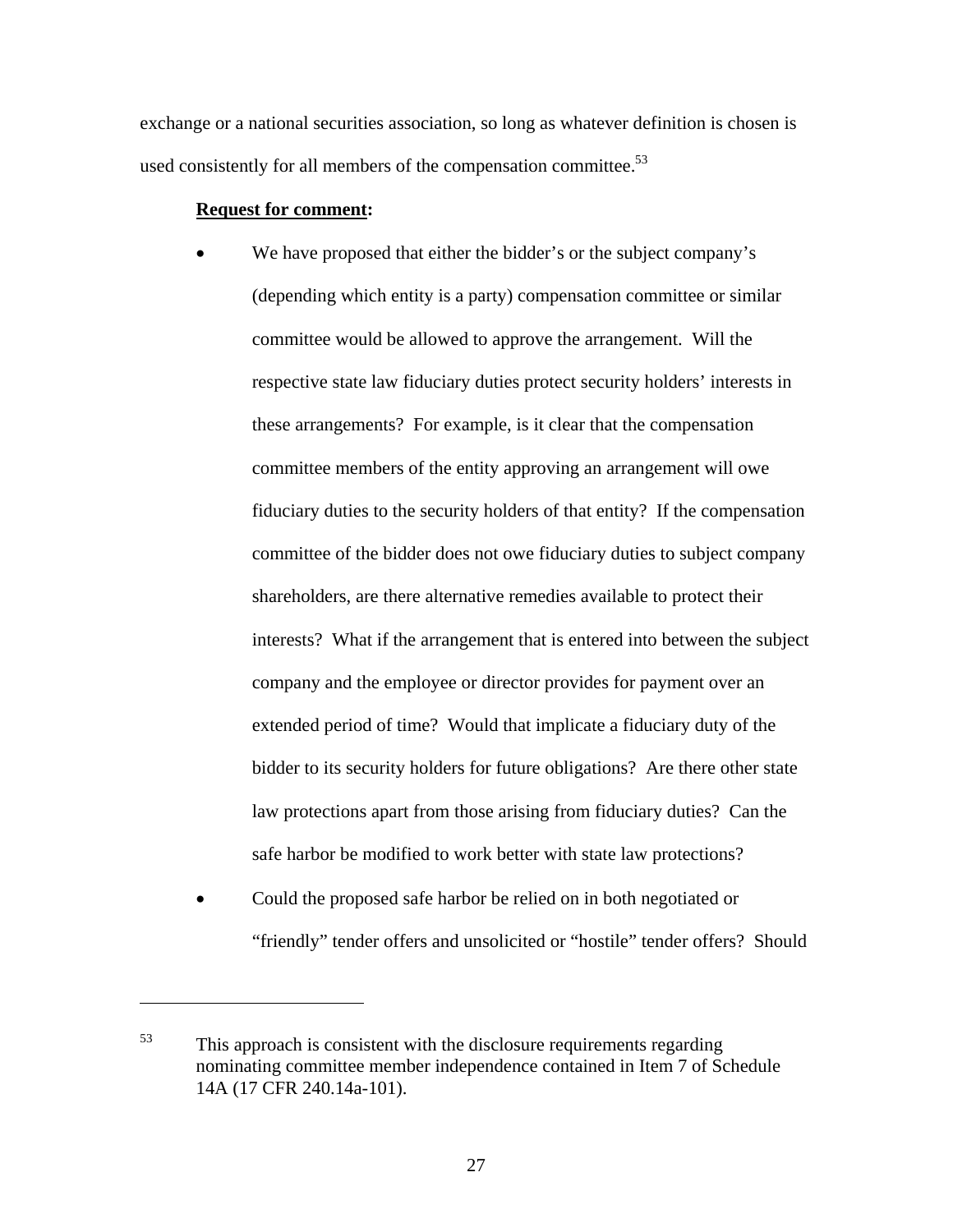changes be made to the language of the proposed safe harbor to make it clear that the safe harbor can or cannot be relied on in hostile transactions? Would the hostile nature of a takeover preclude the ability to negotiate arrangements that would involve additional consideration that would violate the best-price rule?

- For those companies, such as small business issuers, that may not have established a compensation committee or a committee performing similar functions, would full board approval provide an equally useful standard in establishing that the arrangement falls within the safe harbor? If so, would it matter whether or not the full board was comprised of at least a majority of independent directors, utilizing the independence standard provided in the instruction to the proposed safe harbor?
- The proposed safe harbor benefits are available only if the arrangements are approved by the compensation committee or a committee performing similar functions. Should the language of the safe harbor require, as a basis for reliance on the safe harbor, approval of specific arrangements? Are there circumstances under which approval for entire plans or arrangements would be sufficient? Do bidders in a tender offer enter into employment compensation, severance or other employee benefit arrangements with officers or directors of the subject company without first obtaining compensation committee approval? Do compensation committees generally set broad parameters that the officers of the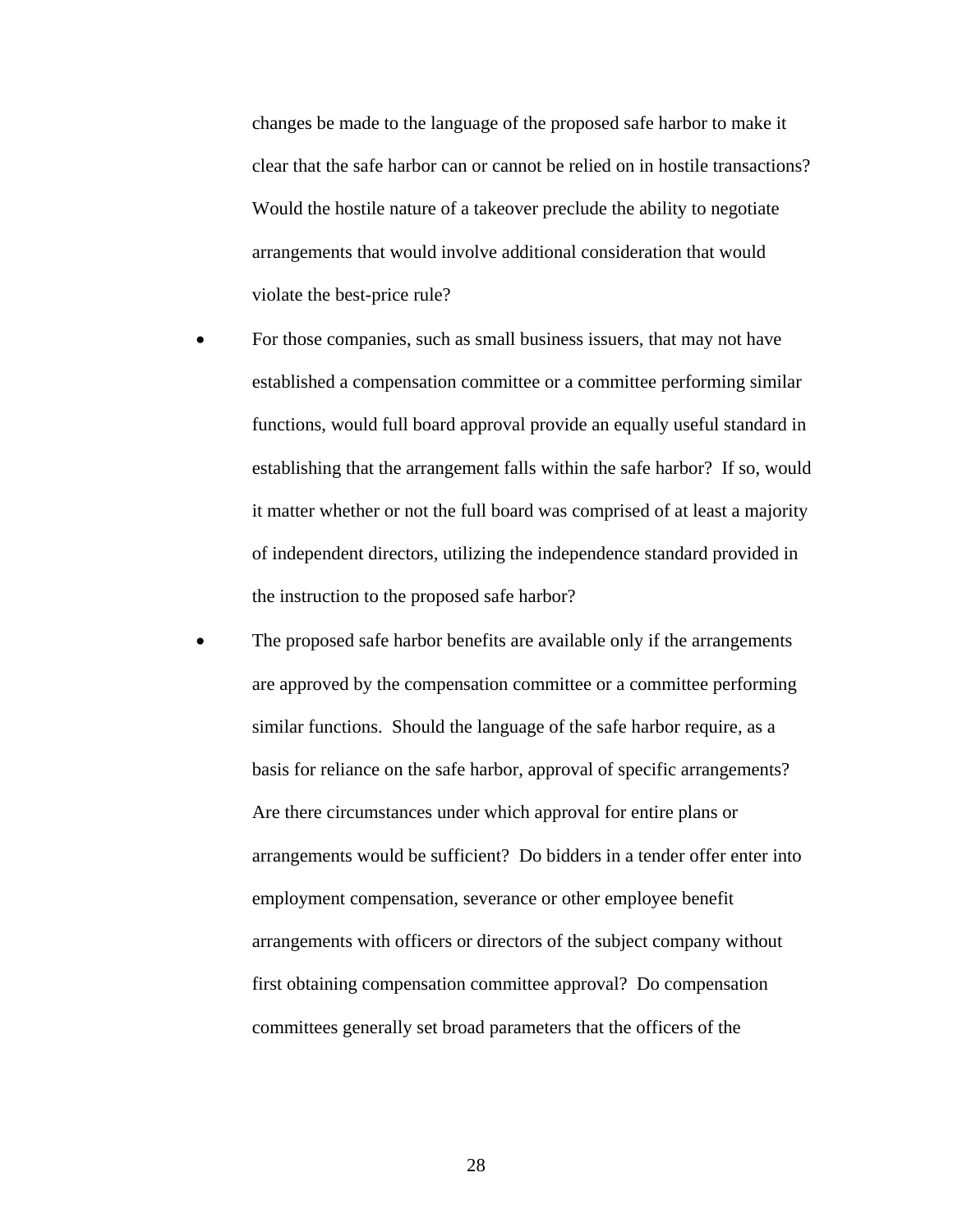company use when negotiating and entering into compensation arrangements?

- Should we address specifically the timing of the approval of the compensation committee (or the committee performing similar functions) of arrangements for purposes of the safe harbor? Should benefits granted or to be granted to an employee or director in connection with a tender offer pursuant to existing employment compensation, severance or other employee benefit arrangements that were approved by the compensation committee or the full board of directors when adopted be eligible for the safe harbor protections? If the proposal is adopted, should the safe harbor have retroactive applicability? If so, should the safe harbor be available for arrangements approved not sooner than, for example, the date the changes to the listing standards of the New York Stock Exchange requiring that the compensation committee be comprised solely of independent directors were adopted, or is some other date appropriate?
- If a member of the compensation committee or a committee performing similar functions is a party to the employment compensation, severance or other employee benefit arrangement, should the safe harbor still be available? Should the safe harbor address recusal or leave it to the committee members to determine how to handle this or similar situations that may arise?
- Is the independence test that is tied to the listing standards sufficient? Should we define "independent" by some other standard? Should the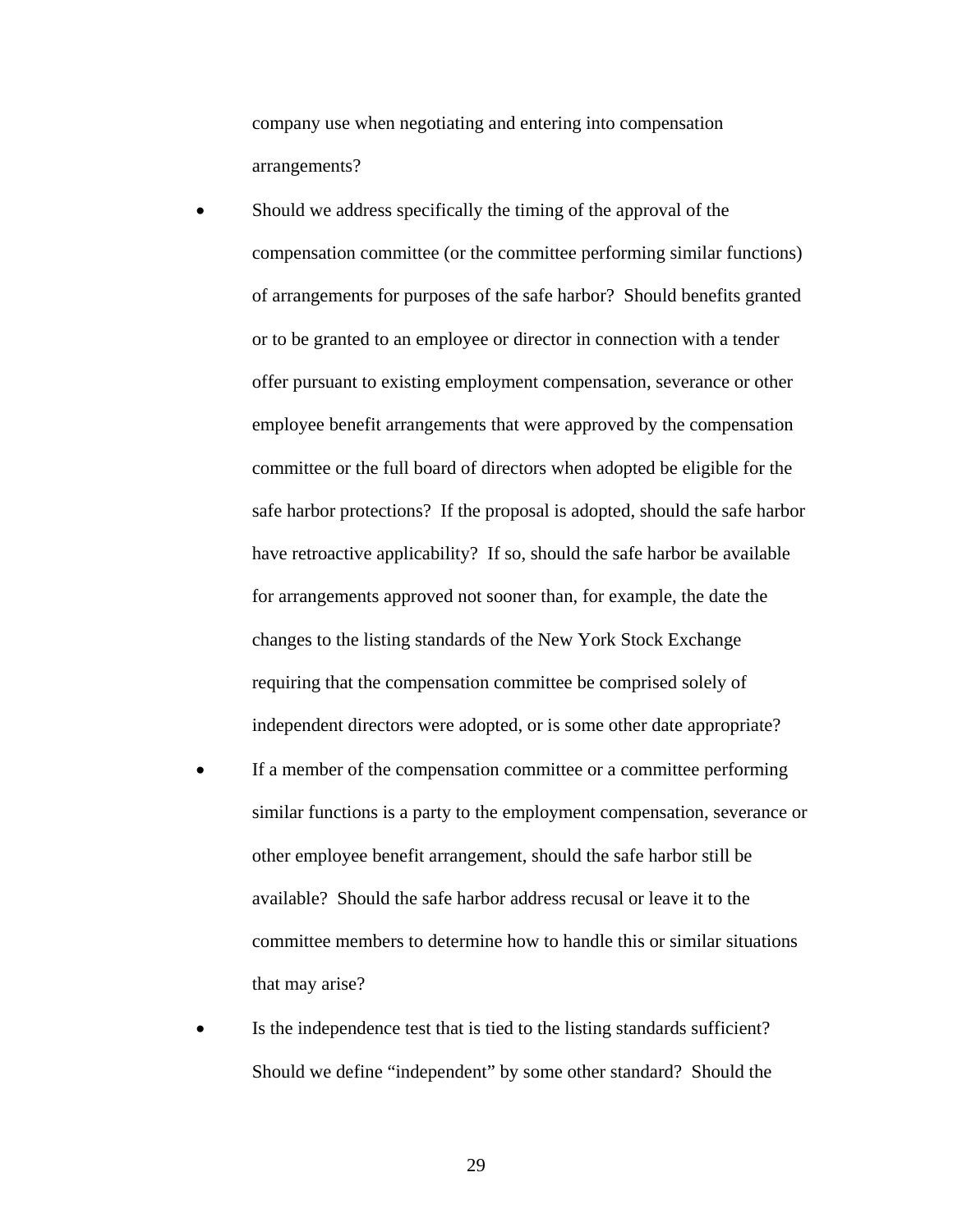subject company directors also be independent from the bidder? Should we consider using the Non-Employee Director standard used in Rule 16b- $3(d)$ ?<sup>54</sup>

- How would the independence test affect bidders that are foreign private issuers? Should we consider an alternative standard for foreign private issuers? Will the fiduciary duties of the members of the compensation committee of a foreign private issuer adequately serve to ensure that the agreement or arrangement falls within the exemption?
- Should we consider allowing the compensation committee or the committee performing similar functions to rely exclusively on the opinion of a compensation consultant in making its determination that an agreement or arrangement falls within the exemption for purposes of the proposed best-price rule amendments?
- If a bidder or subject company intended to rely on the proposed safe harbor, is it clear, based on existing rules and regulations, whether such reliance would be required to be disclosed in the tender offer documents? If not, should a specific requirement be adopted to ensure that adequate disclosure would be made to the security holders? Should reliance on the safe harbor be conditioned on corresponding disclosure by the bidder or subject company, as appropriate, about how the safe harbor was satisfied, including what factors were used in determining that the arrangement was

54 17 CFR 240.16b-3(d).

 $\overline{a}$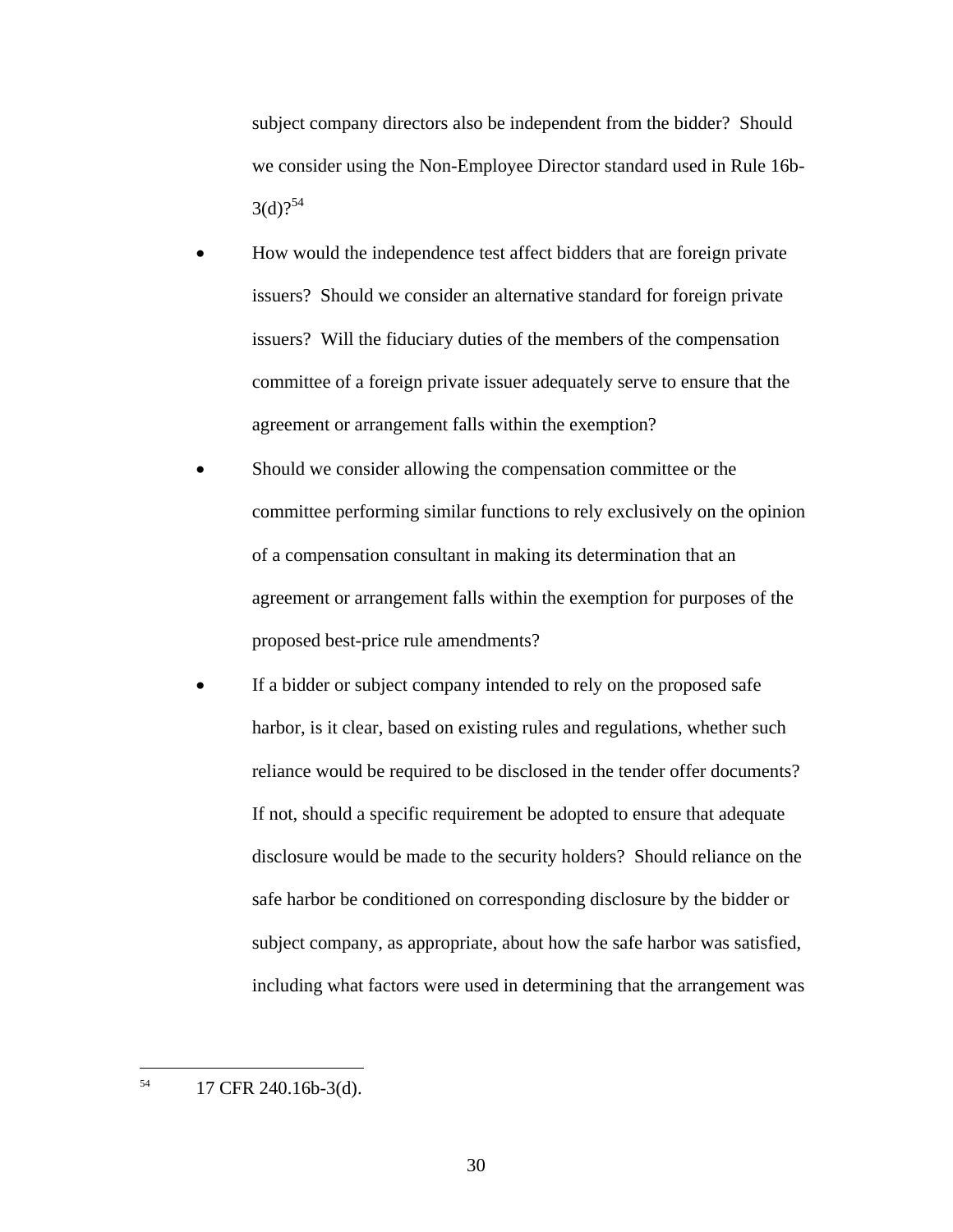deemed an employment compensation, severance or other employee benefit arrangement?

- If we were to include a list of non-exclusive factors in our proposed amendments to Rule 14d-10(c) to assist bidders and subject companies in making a determination as to whether an employee compensation, severance or employee benefit arrangement falls within the exemption, should we require that the compensation committee, or a committee performing similar functions, examine the non-exclusive factors in connection with its determination as to what arrangements fall within the exemption for purposes of the safe harbor?
- To what extent would the proposed safe harbor provide bidders and subject companies with an adequate means to avoid implicating the bestprice rule when it comes to employment compensation, severance and other employee benefit arrangements? Is there a risk that the proposed safe harbor would merely shift scrutiny by the courts to the determination as to whether the compensation committee has properly exercised its duties? Is that an appropriate outcome? Should approval that a court determines violates a fiduciary duty result in loss of the safe harbor? Will the fiduciary duties of the members of the compensation committee or a committee performing similar functions adequately serve to ensure that the agreement or arrangement falls within the exemption? Are there impediments to seeking judicial review of a determination that the agreement or arrangement falls within the exemption? Will the bidder's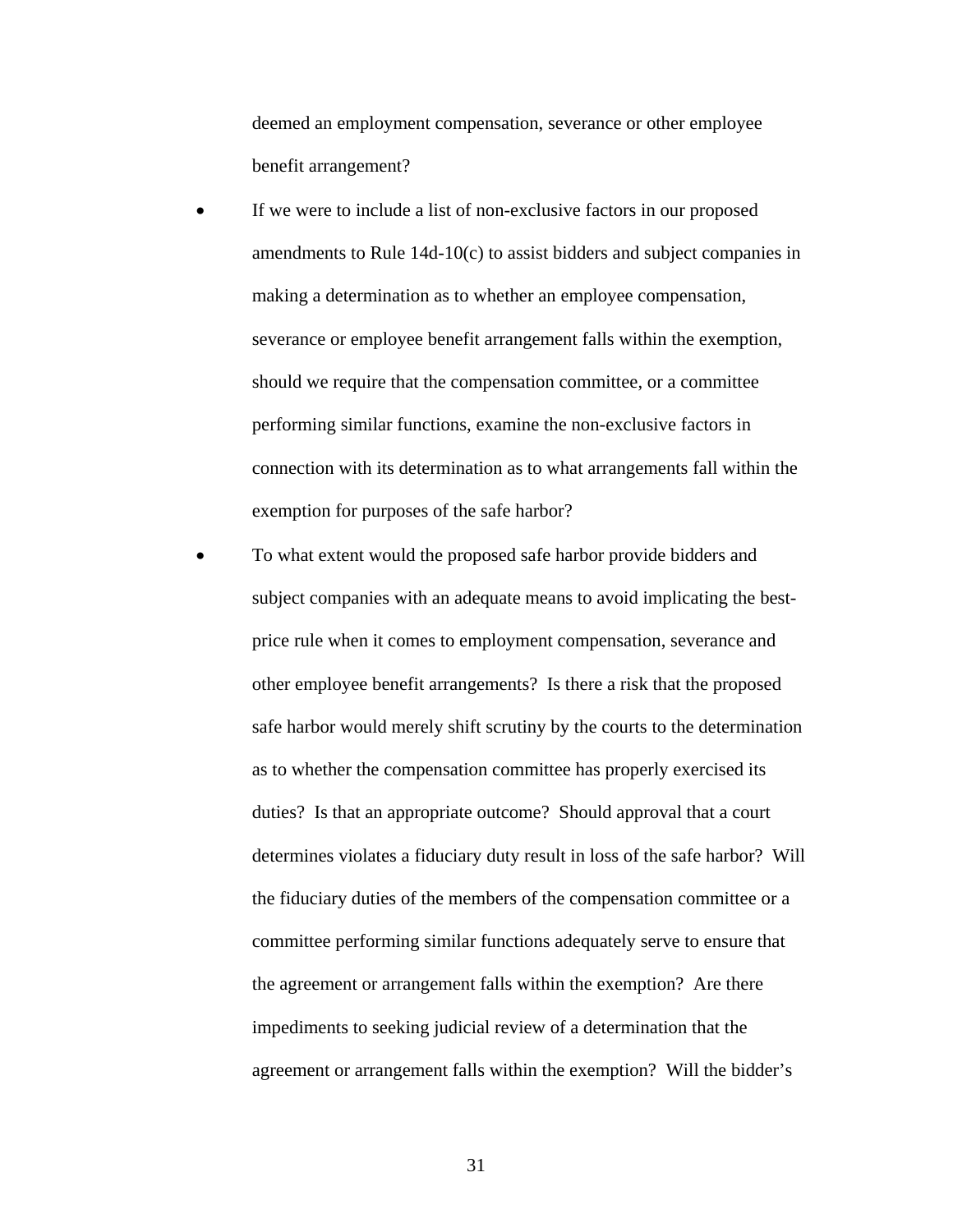incentive to consummate a transaction impede the compensation committee members' exercise of their fiduciary duties? Will the fact that the members of the subject company's compensation committee may not be part of the ongoing business operation after the consummation of the transaction impede the exercise of their fiduciary duties?

#### **General request for comment:**

- Would the proposed amendments accomplish the goal of clarifying the scope of Rule 14d-10? If not, what other or additional language would accomplish this goal more effectively?
- Should we amend the issuer best-price rules as well as the third-party bestprice rules? Are there issues that differ in issuer tender offers such that we should not consider making uniform changes to both sets of best-price rules? Would the failure to make uniform changes to both sets of bestprice rules create any implication that employment compensation, severance and other employee benefit arrangements, as well as other commercial arrangements, would or should be covered by the issuer bestprice rule? How should we address any such implication?
- Would it be appropriate to also include a de minimis exclusion to the bestprice rule? For example, would it be appropriate to carve out of the application of Rule 14d-10 the negotiation or execution of any employment compensation, severance or other employee benefit arrangement with an employee or director of the subject company who, together with any affiliates, beneficially owns less than a nominal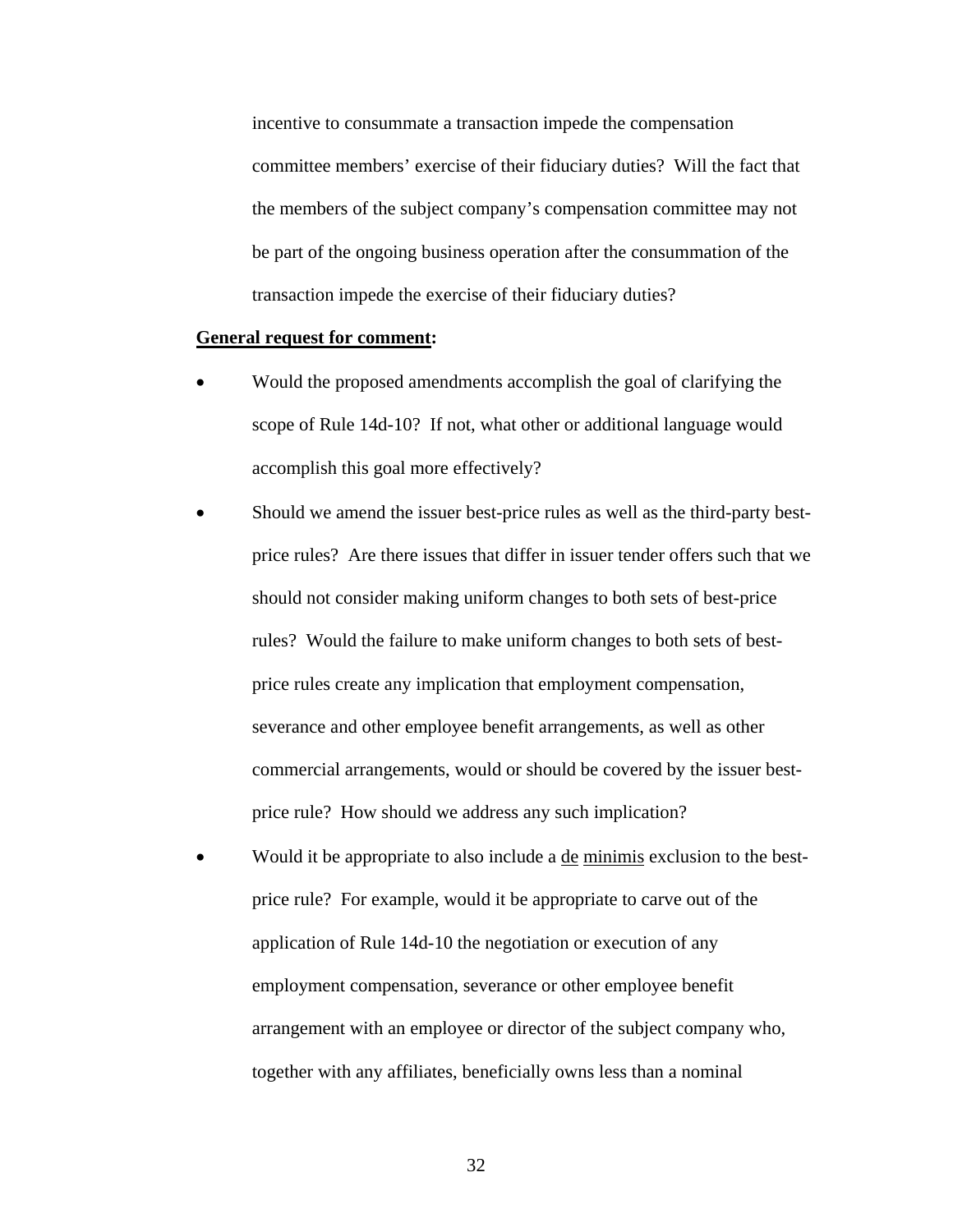threshold amount  $(e.g., 1\%$  of the class of securities that is the subject of the tender offer)?

# **III. REQUEST FOR COMMENT**

Any interested persons wishing to submit written comments on the proposals, as well as on other matters that might have an impact on the proposals, are requested to do so. We solicit comments from the point of view of bidders, subject companies, other participants in transactions, security holders of bidders and subject companies and other investors.

#### **IV. PAPERWORK REDUCTION ACT**

We have not prepared a submission to the Office of Management and Budget under the Paperwork Reduction Act of 1995 because the proposals do not impose recordkeeping or information collection requirements, or other collections of information requiring the approval of the Office of Management and Budget.

## **V. COST-BENEFIT ANALYSIS**

The overall objective of the proposed reforms is to make it clear that employment compensation, severance and other employee benefit arrangements between subject company employees or directors and the subject company or bidder are not captured by the application of the best-price rule. We also seek to alleviate the uncertainty bidders and subject companies face in planning and structuring third-party and issuer tender offers due to varying judicial interpretations of the best-price rule. Finally, we want to remove any unwarranted incentive to structure transactions as statutory mergers, to which the best-price rule does not apply, instead of tender offers, to which it does apply.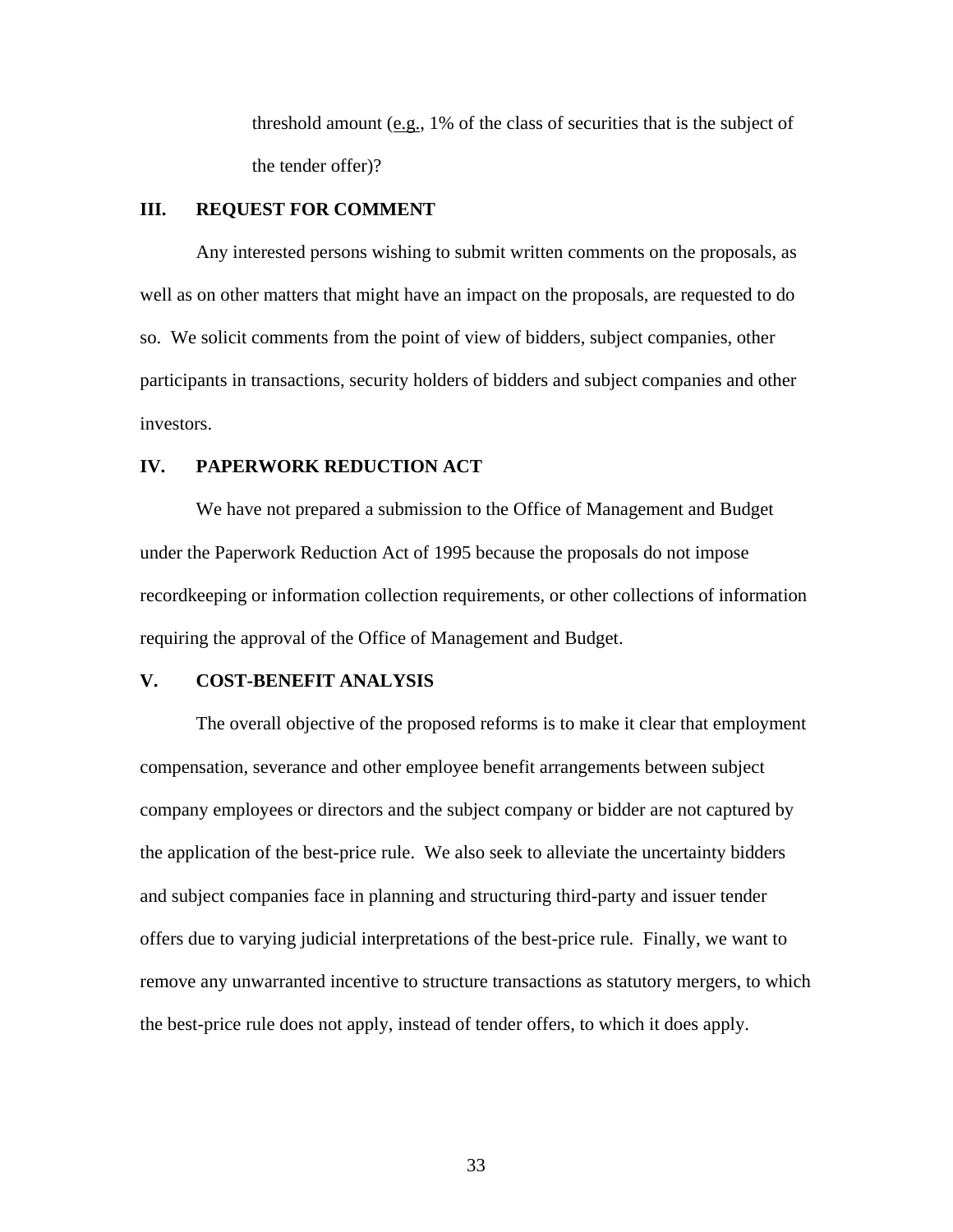#### **A. Benefits**

We believe that the proposed rules would benefit bidders because the amendments would have the effect of correcting unintended consequences of the present regulatory scheme, which has been interpreted by certain courts to include compensation merely due to the time in which the compensation was offered or paid. Further, the proposed safe harbor would provide bidders and subject companies with the ability to ensure that the compensation being awarded to employees and directors of the subject company does not run afoul of the best-price rule by providing greater certainty as to the situations in which the compensation being granted is outside the rule. Finally, these amendments also would provide parties that are in the process of negotiating mergers and acquisitions with greater flexibility in determining which structure they choose to effectuate the transaction.

Presently, a split by courts in their interpretation of the best-price rule has left bidders with uncertainty as to the application of the best-price rule. Because the proposed amendments to the best-price rule are intended to clarify the application of the best-price rule, thereby mitigating the uncertainty of potential litigation risk, the costs of litigation being avoided could be significant. We believe that this serves as the primary benefit of the proposed amendment as the costs of litigation borne by security holders of bidders choosing to engage in tender offers where the best-price rule is applicable could be avoided.

The proposed amendments also would benefit security holders in that the proposed changes accomplish the aforementioned purposes without undermining the statutory objective of ensuring that all tendering security holders are paid the highest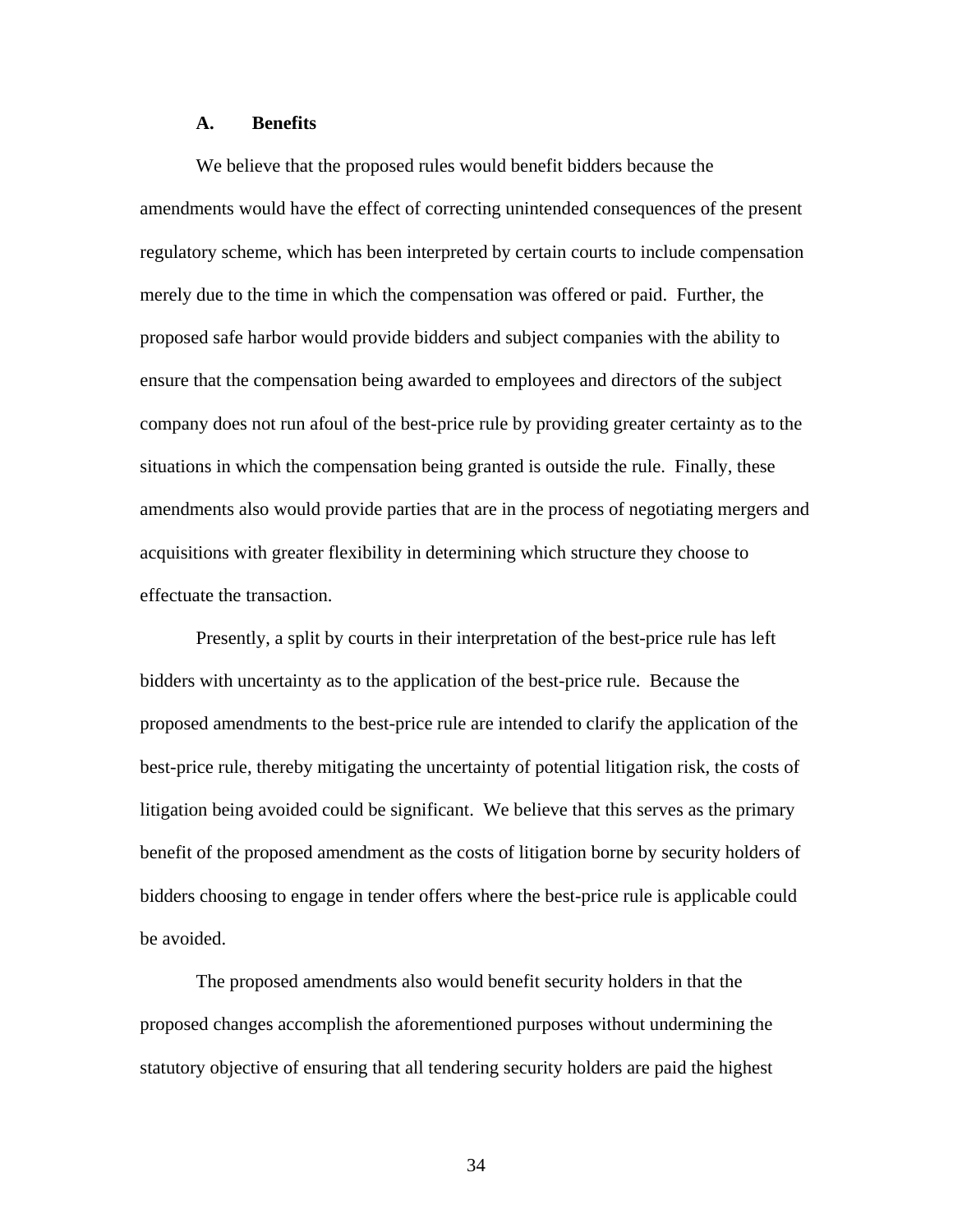consideration paid to any other security holder tendering into the offer. Without the proposed amendments, bidders, subject companies and security holders may have difficulty determining what constitutes the "highest consideration" when bidders conduct a tender offer at the same time employees or directors of the subject company enter into employment compensation, severance or other employee benefit arrangements with the bidder or subject company.

We do not believe that clarification of the best-price rule by virtue of the proposed amendments is likely to result in a modification of behavior on the part of bidders or subject companies in entering into employment compensation, severance or other employee benefit arrangements with employees or directors. We do, however, believe that the proposed amendments may provide bidders and subject companies with more options when they are determining a means to accomplish mergers and acquisitions. Absent the changes being proposed to the best-price rule, we understand that some bidders have avoided engaging in tender offers for fear of being subject to litigation regarding the application of the best-price rule.

We solicit quantitative data to assist our assessment of the benefits of the amendments to the best-price rule.

#### **B. Costs**

We note that the conduct the proposed rule prohibits already is prohibited by the existing rule and related statute. Therefore, the amended best-price rule does not add any additional requirements. Rather, it more clearly prohibits certain conduct by clarifying the language of the best-price rule and adds a means by which bidders can ensure, via a safe harbor, that they are complying with the rule. In that regard, compliance with the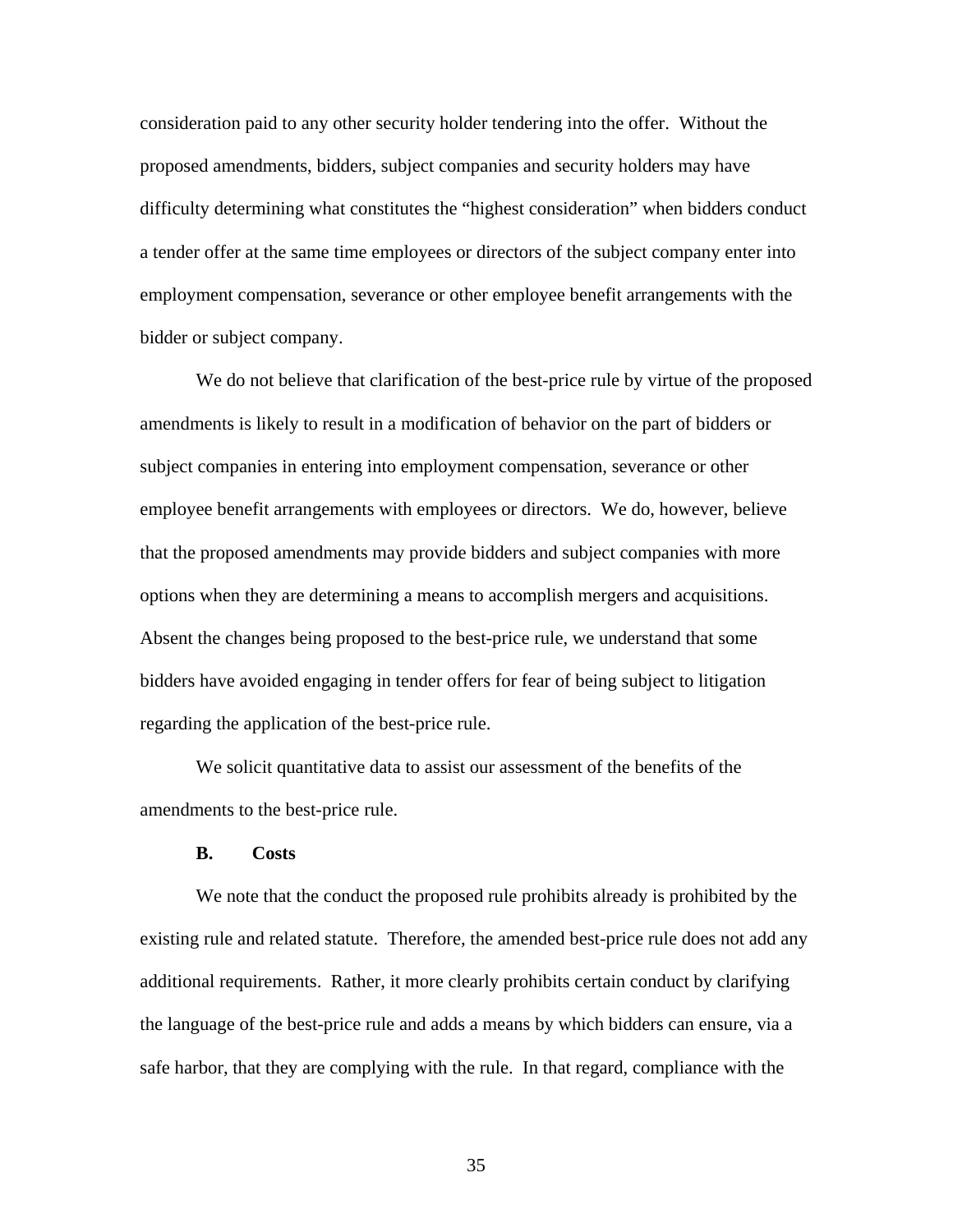best-price rule could be achieved in the same manner and by the same persons responsible for compliance under the current rule. We understand that, to take advantage of the safe harbor, bidders and subject companies may need to take extra steps to ensure compliance with the rule, but such compliance could entail a relatively small burden. Most bidders and subject companies already are required to have a compensation committee or a committee performing similar functions, so the cost of forming, organizing and convening a committee should be a cost that already is being incurred by the bidder or subject company. Further, it may be likely that many bidders or subject companies already ensure that their compensation committee or a committee performing similar functions approve employment compensation, severance or other employee benefit arrangements. Such bidders or subject companies likely would not incur additional costs to comply with the best-price rule and, for those that are not already engaging their compensation committee to perform this function, the cost should be limited to the time and expense associated with reviewing the specific arrangement and holding a meeting of the committee.

While we believe that the proposed changes to the best-price rule and, more specifically, the safe harbor, would provide increased certainty to bidders and subject companies in structuring tender offers, the proposed rule does not eliminate the potential costs of litigation entirely, including those that arise under state law. Security holders may claim that members of the compensation committee or a committee performing similar functions have breached their state fiduciary duties owed to security holders in approving employment compensation, severance or employee benefit arrangements entered in connection with a tender offer. Whether such behavior will be identifiable on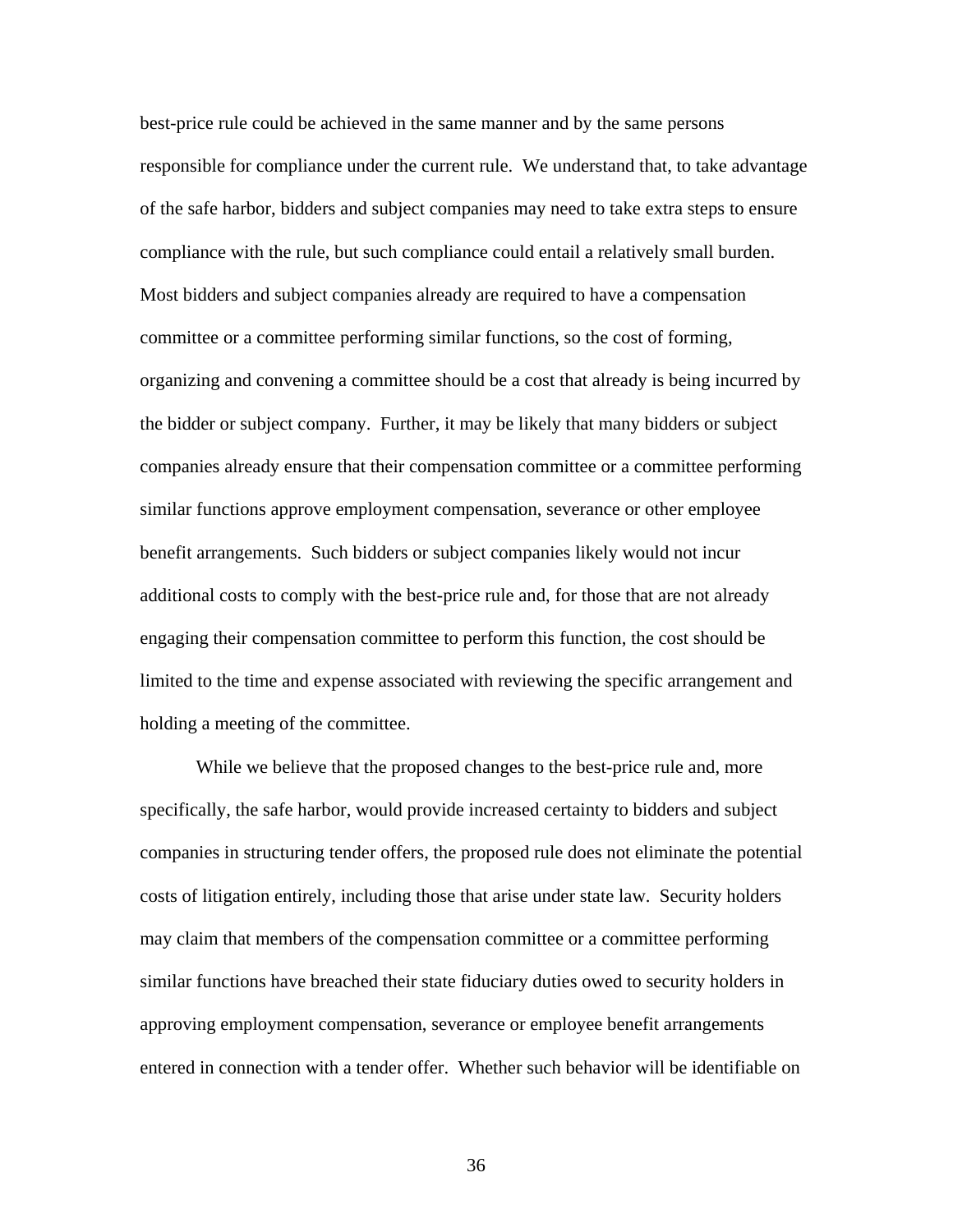the part of potential plaintiffs such that a successful claim can be made against members of the board of directors for breach of their fiduciary duties in approving the arrangement is uncertain. As a result, the potential costs associated with identifying the alleged illegal behavior and bringing a claim of liability could be imposed on potential plaintiffs. However, such costs currently would exist to the extent transactions are structured not to be tender offers.

Overall, we believe that the proposed amendments to the rule would impose minimal costs, if any, on bidders and subject companies and would support investor protection.

- What are the direct and indirect costs associated with the proposed rules?
- Would there be increased costs for compliance with the best-price rule in order to take advantage of the proposed safe harbor or are companies already implementing the steps necessary to take advantage of the proposed safe harbor, such that no additional costs would be applicable to the proposed amendment to the rule?
- Would there be increased costs associated with shifting the litigation from claims of violations of the best-price rule under federal law as compared to claims of breach of fiduciary duties under state law? What is the implication for such costs given that such litigation currently arises under state law for transactions that are structured not to be tender offers?
- We solicit quantitative data to assist our assessment of the costs associated with compliance with the best-price rule.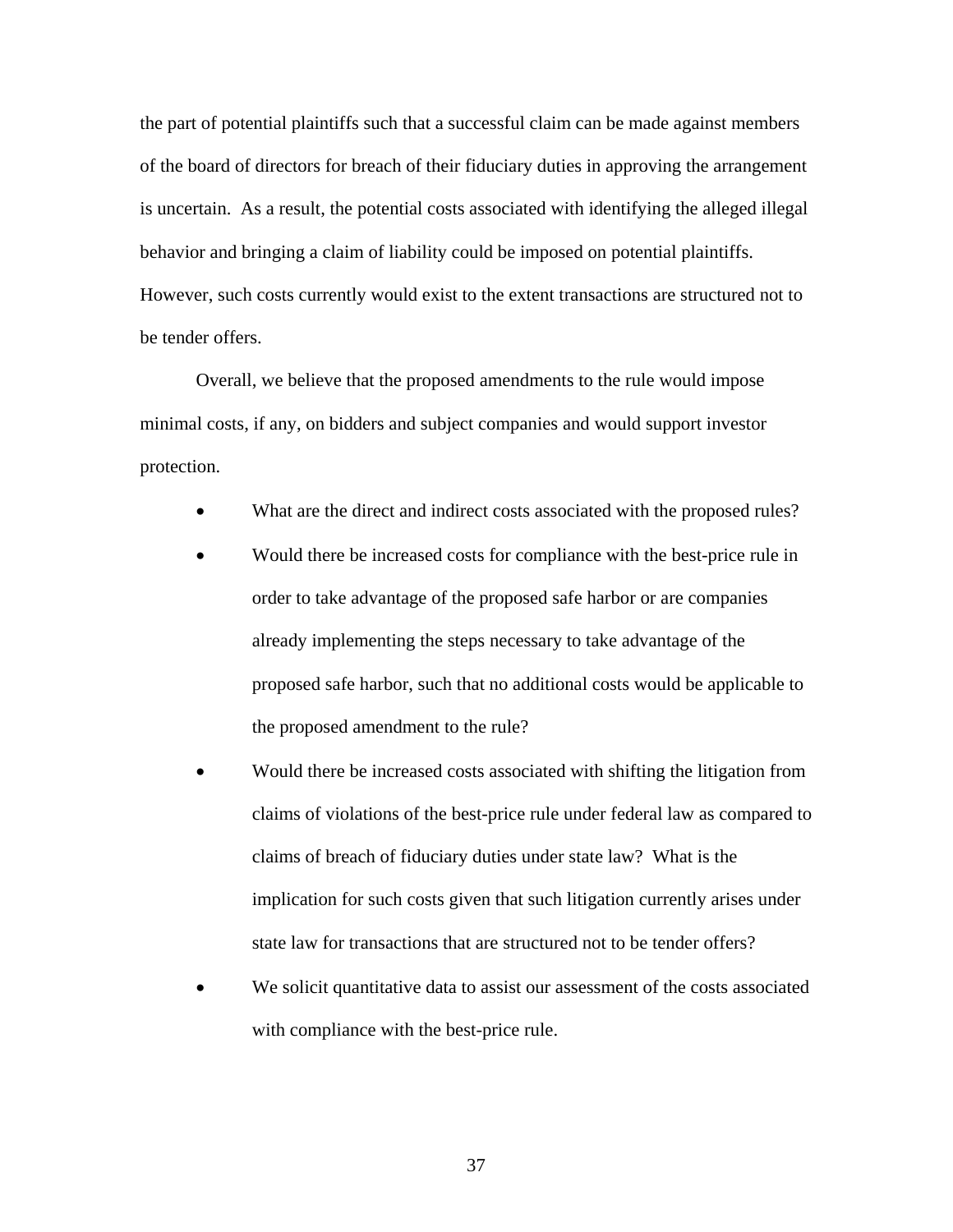# **C. Small business issuers**

Although the proposed rules apply to small business issuers, we do not anticipate any disproportionate impact on small business issuers. Like other issuers, small business issuers should incur relatively minor compliance costs, and should find it unnecessary to hire extra personnel. The issues of equal treatment among security holders in the context of tender offers affect small companies as much as they affect large companies. Thus, we do not believe that applying the proposed rules to small business issuers would be inconsistent with the policies underlying the small business issuer disclosure system.

# **VI. CONSIDERATION OF BURDEN ON COMPETITION AND PROMOTION OF EFFICIENCY, COMPETITION AND CAPITAL FORMATION**

Section 3(f) of the Exchange Act<sup>55</sup> and Section 2(c)<sup>56</sup> of the Investment Company Act of  $1940^{57}$  require the Commission, whenever it engages in rulemaking, to consider or determine if an action is necessary or appropriate in the public interest and to consider whether the action would promote efficiency, competition, and capital formation. In addition, Section 23(a)(2) of the Exchange Act requires the Commission, when making rules under the Exchange Act, to consider the impact such rules would have on competition.<sup>58</sup> Exchange Act Section 23(a)(2) prohibits the Commission from adopting any rule that would impose a burden on competition not necessary or appropriate in furtherance of the purposes of the Exchange Act.

1

 $^{55}$  15 U.S.C. 78c(f).

 $56$  5 U.S.C. 80a-2(c).

<sup>57 15</sup> U.S.C. 80a-1 et. seq.

 $58$  15 U.S.C. 78w(a)(2).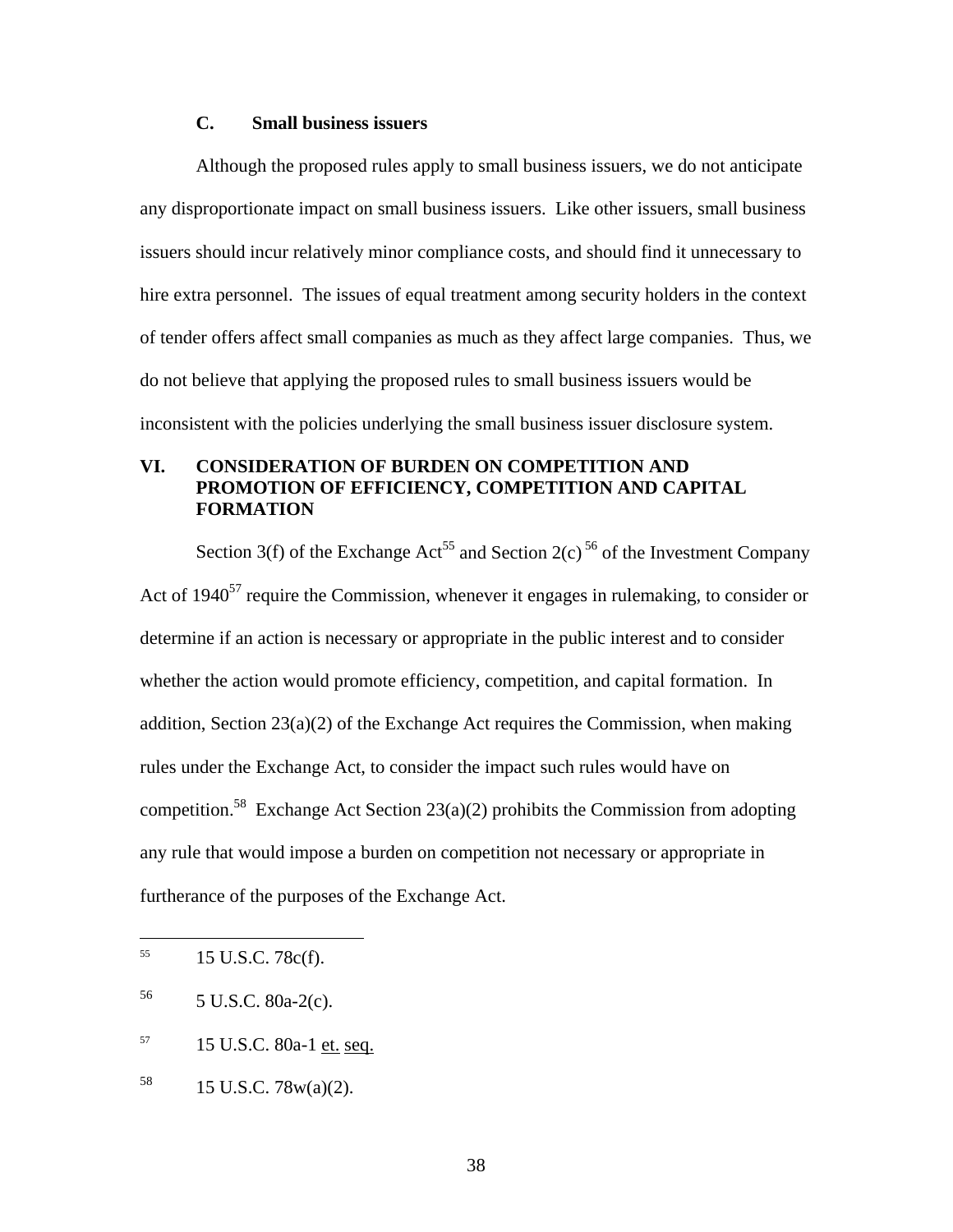The proposed amendments to the best-price rule are intended to improve on market efficiency by providing greater clarity to bidders, subject companies and security holders as to the situations in which compliance with the best-price rule has been met. This would facilitate the planning and negotiation of tender offers by clarifying the application of the best-price rule when an employment compensation, severance or other employee benefit arrangement is expected to be entered into.

As to the impact on competition, the proposed amendments to the best-price rule are intended to have a positive impact on competition for the same reasons that the proposed amendments would have a positive impact on market efficiency − companies desiring to merge with or acquire another company by conducting a tender offer would have the benefit of the amendments to the best-price rule that more clearly delineate the instances in which the negotiation or execution of employment compensation, severance or other employee benefit arrangements would not run afoul of the requirements of the best-price rule. It is possible, however, that because bidders and subject companies may desire to take advantage of the amendment to the best-price rule that provides for a safe harbor where the compensation committee, or committee performing similar functions, approves the arrangement, bidders and subject companies may need to reevaluate whether they have adequate policies and procedures in place for their compensation committee. Bidders and subject companies that do not consider using the safe harbor may be at a competitive disadvantage as compared to those bidders and subject companies that do because, absent the safe harbor, bidders and subject companies are potentially subject to lawsuits alleging a violation of the best-price rule if they negotiate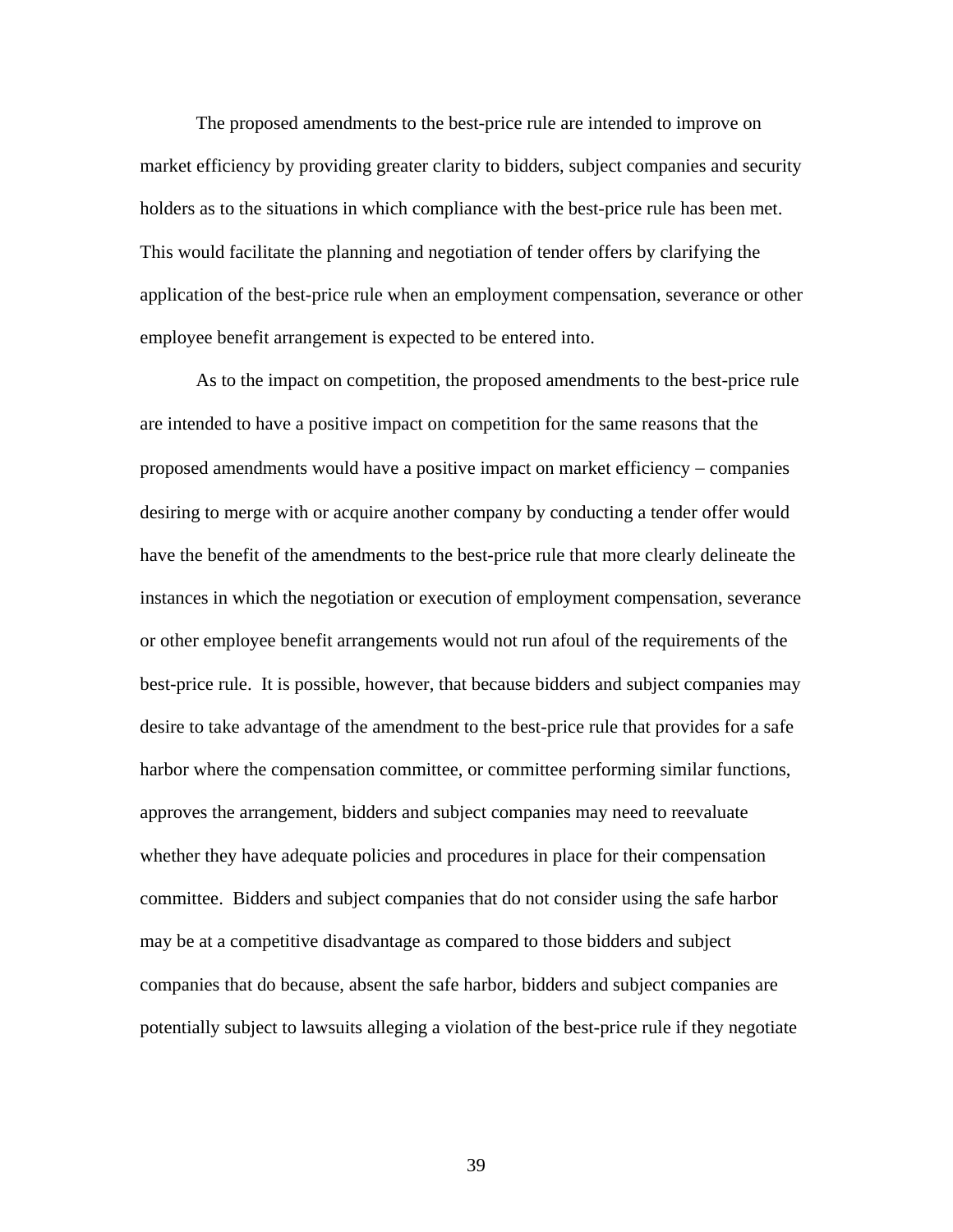or execute employment compensation, severance or other employee benefit arrangements that are outside the terms of the safe harbor.

In this regard, we request comment regarding the degree to which our proposed changes to the best-price rule would create competitively harmful effects on public companies, and how to minimize those effects.

The proposed amendments should promote capital formation since the amendments seek to eliminate the uncertainty caused by the varying judicial interpretations of the best-price rule, which would remove any disincentive to the use of tender offers as a means to accomplish mergers and acquisitions. The clarifications to the best-price rule would have the added effect of leveling the regulatory playing field between statutory mergers and tenders offers, which we understand has been disfavored recently in favor of statutory mergers because the best-price rule is not applicable to statutory mergers. Further, for similar reasons, these proposed amendments would promote investor confidence in the tender offer context, as well as in the market as a whole, which would further contribute to capital formation. Nevertheless, it is possible that the safe harbor exclusion from the amended best-price rule may serve to impede capital formation because of the additional time that may need to be spent in ensuring that the compensation committee or committee performing similar functions approves the employment compensation, severance or employee benefit arrangement. We believe, however, that any additional time and effort that may be expended in order to take advantage of the safe harbor from the best-price rule would be appropriate in order to ensure that the best-price rule continues to serve its purpose in ensuring equal treatment among security holders.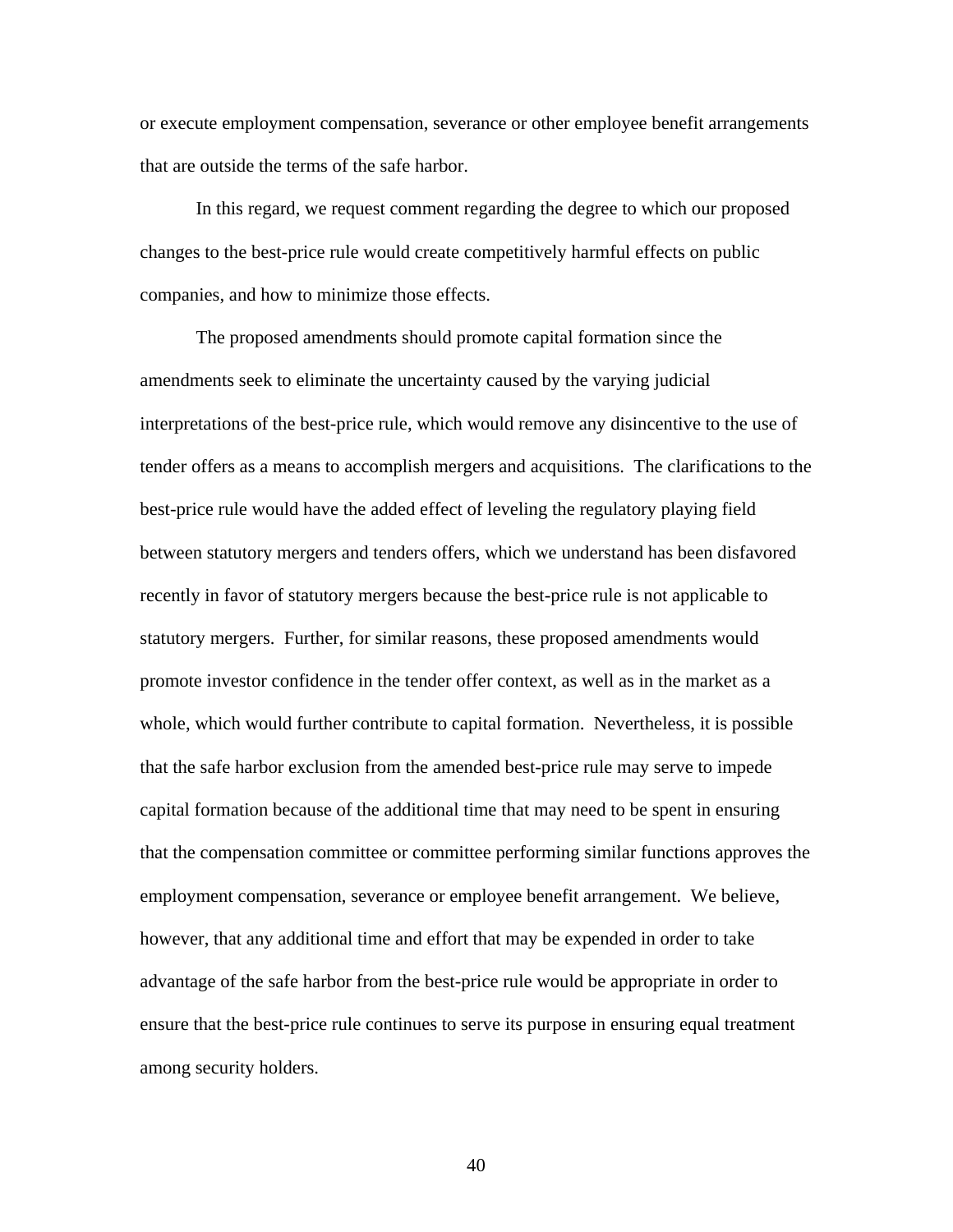The possibility of these effects, their magnitude, if they were to occur, and the extent to which they would be offset by the costs of the proposals are difficult to quantify, and we request comment on how the proposed amendments to the best-price rule, if adopted, would affect efficiency and capital formation. Where empirical data or other factual support is available, we encourage commenters to provide it.

## **VII. INITIAL REGULATORY FLEXIBILITY ANALYSIS**

This Initial Regulatory Flexibility Act Analysis has been prepared in accordance with 5 U.S.C. 603. It relates to proposed revisions to the best-price rule under the Exchange Act to clarify that the rule applies only with respect to the consideration offered and paid for securities tendered in an issuer or third-party tender offer and should not apply to consideration offered and paid according to employment compensation, severance or other employee benefit arrangements entered into with employees or directors of the subject company.

#### **A. Reasons for the proposed action**

The best-price rule was adopted originally to assure fair and equal treatment of all security holders of the class of securities that are the subject of a tender offer by requiring that the consideration paid to any security holder is the highest paid to any other security holder in the tender offer. We are proposing amendments to the best-price rule for three reasons.

First, we want to make it clear that compensatory arrangements between employees and directors and the subject company or bidder are not captured by the application of the best-price rule. We believe that amounts paid pursuant to employment compensation, severance or other employee benefit arrangements should not be deemed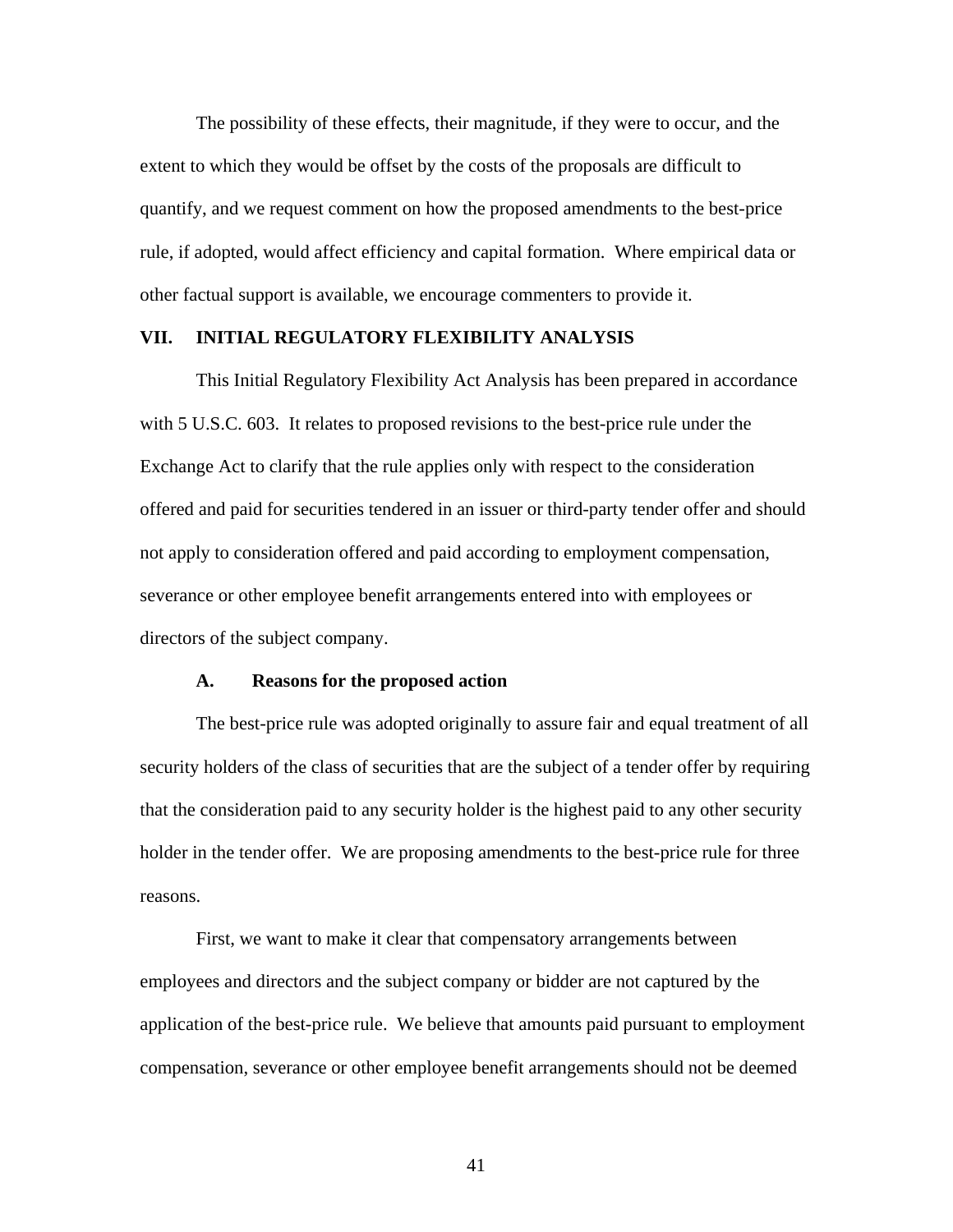included in the consideration paid for tendered securities. These payments are made for a different purpose that is compensatory in nature in exchange for services rendered or that is related to severance or similar events.

Second, since the adoption of the best-price rule, it has been the basis for litigation brought in connection with tender offers in which it is claimed that the bestprice rule was violated as a result of the bidder in a tender offer entering into new, or adopting the subject company's pre-existing, employment compensation, severance or other employee benefit arrangements with security holders of the subject company. In the process of resolving these claims, courts have interpreted the best-price rule in different ways. We are proposing changes to the rule to alleviate the uncertainty that the various interpretations of the best-price rule by courts have produced.

Finally, we want to reduce any unwarranted incentive to structure transactions as statutory mergers, to which the best-price rule does not apply, instead of tender offers, to which it does apply. We understand that the uncertainty regarding the application of the best-price rule has made parties reluctant to utilize tender offers as a means to accomplish extraordinary transactions, and we believe the proposed changes to the rule would alleviate the need for this reluctance.

#### **B. Objectives**

The overall objective of the proposed reforms is to make it clear that employment compensation, severance or other employee benefit arrangements between employees and directors of the subject company or bidder are not captured by the application of the bestprice rule. We also seek to alleviate the uncertainty bidders and subject companies face in planning and structuring third-party and issuer tender offers due to varying judicial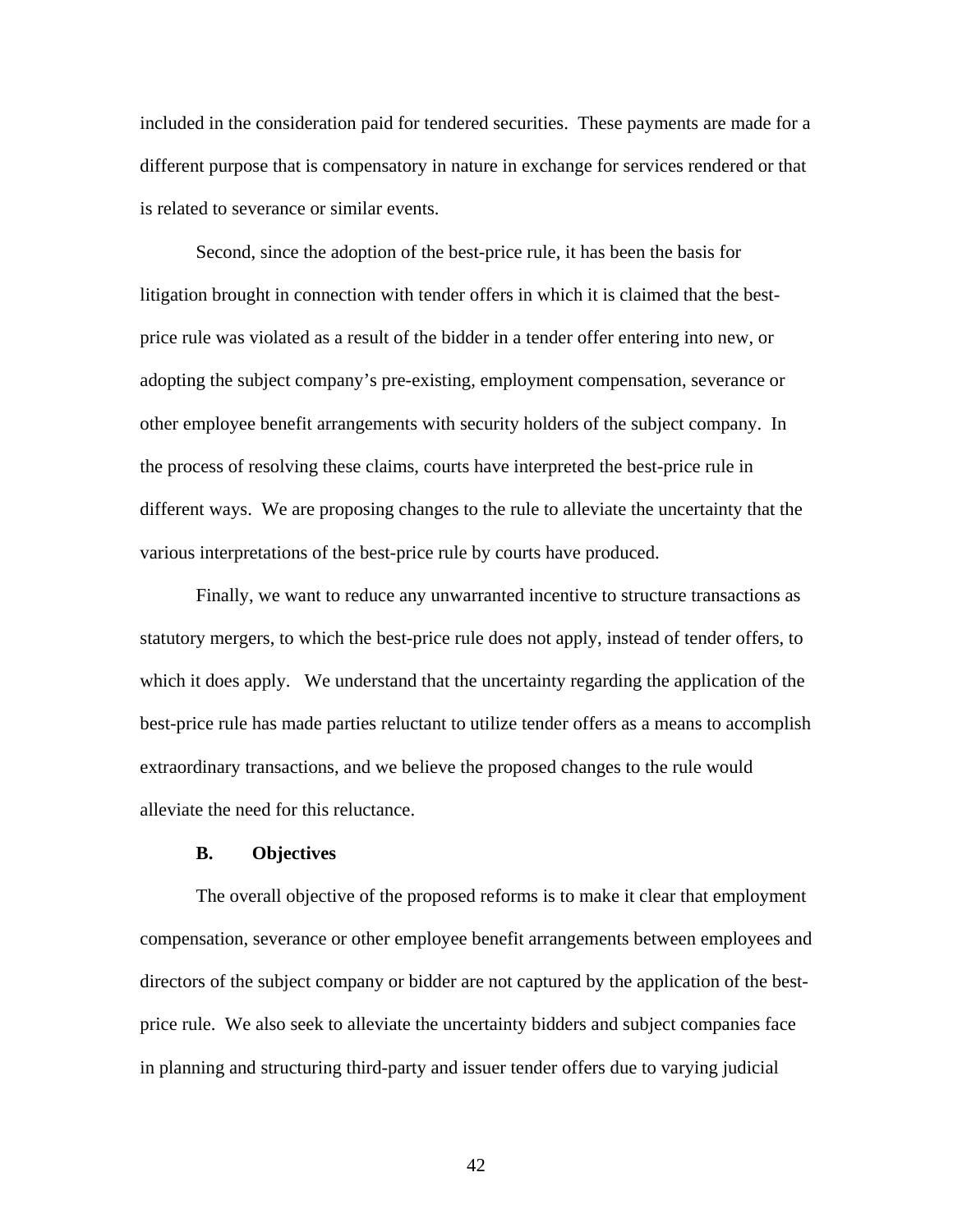interpretations of the best-price rule. Finally, we want to remove any unwarranted incentive to structure transactions as statutory mergers, to which the best-price rule does not apply, instead of tender offers, to which it does apply.

First, we propose to clarify that the best-price rule applies only with respect to the consideration offered and paid for securities tendered in a tender offer. Second, we propose amending the rule in the context of third-party tender offers to make it clear that the negotiation, execution or amendment of payments made or to be made or benefits granted or to be granted according to employment compensation, severance or other employee benefit arrangements that are entered into by the bidder or the subject company with current or future employees or directors of the subject company were never intended to trigger the best-price rule. Lastly, to give additional comfort to parties entering into employment compensation, severance or other employee benefit arrangements, we propose to add a safe harbor to assist parties in the determination of whether such arrangements are outside the best-price rule. These modifications to the best-price rule would provide greater certainty to the parties in structuring the terms of tender offers and would also give security holders greater confidence that the best-price rule is continuing to ensure equal treatment among security holders.

## **C. Legal basis**

We are proposing amendments to the best-price rule under Sections 3(b), 10, 13, 14, 23(a) and 36 of the Exchange Act, as amended, and Section 23(c) of the Investment Company Act of 1940, as amended.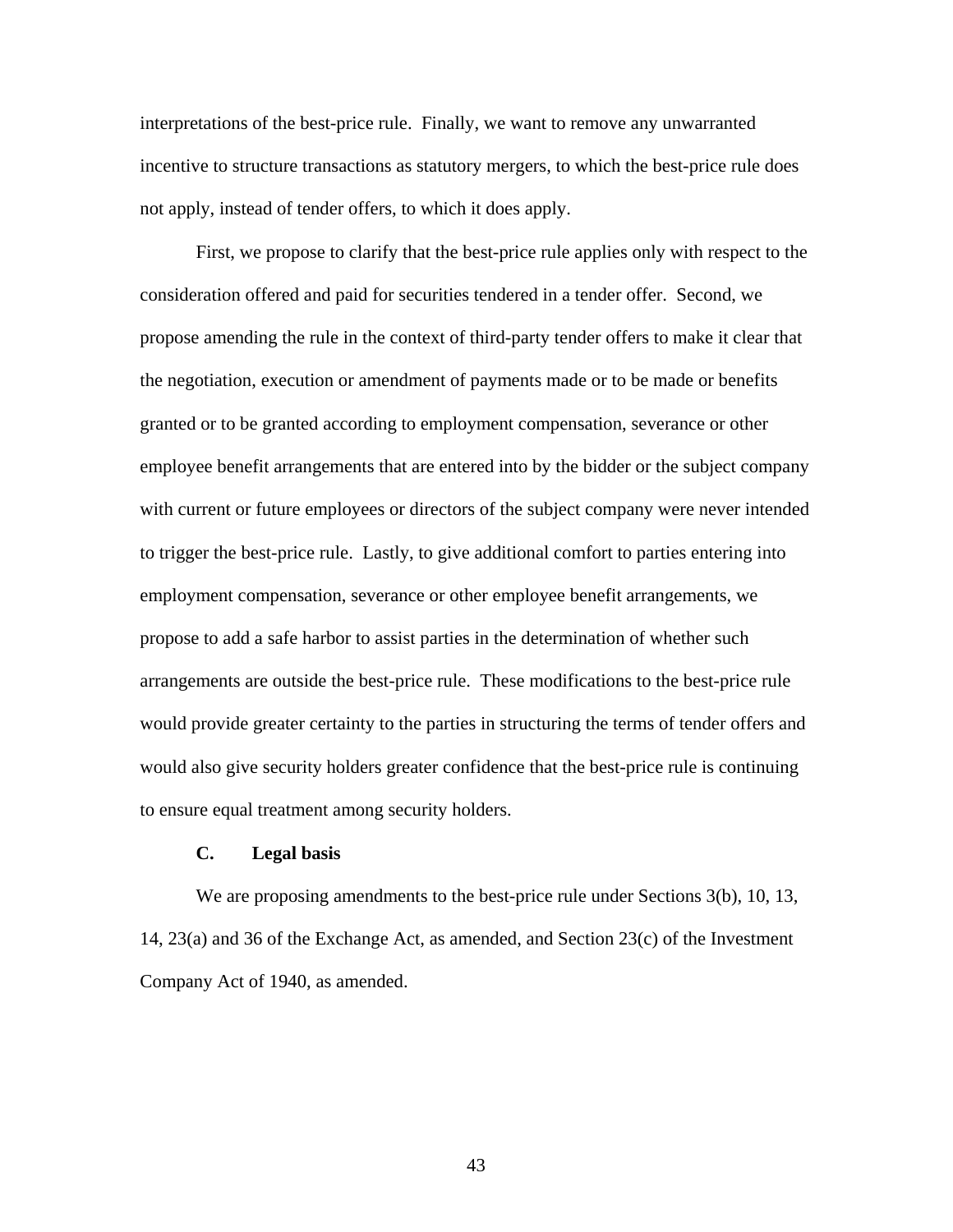# **D. Small entities subject to the proposed rules**

The proposed changes to the best-price rule would affect issuers that are small entities. Exchange Act Rule  $0-10(a)^{59}$  defines an issuer, other than an investment company, to be a "small business" or "small organization" for purposes of the Regulatory Flexibility Act if it had total assets of \$5 million or less on the last day of its most recent fiscal year. An investment company is considered to be a "small business" or "small organization" if it, together with other investment companies in the same group of related investment companies, has net assets of \$50 million or less as of the end of its most recent fiscal year.<sup>60</sup> We estimate that there were approximately 3,500 public issuers, other than investment companies, that may be considered small entities. We estimate that there are approximately 240 investment companies that may be considered small entities. Of these 240 investment companies that may be considered small entities, we estimate that 97 are closed-end investment companies, including closed-end investment companies electing to be treated as business development companies, as defined in Section  $2(a)(48)$ of the Investment Company Act of  $1940<sup>61</sup>$  that may be affected by these proposed amendments.

The Commission received a total of 362 issuer and 110 third-party tender offer schedules in its 2005 fiscal year. We estimate that 13 of the issuer tender offer schedules were issuer tender offers that were filed by subject companies that were small entities, including investment companies. We further estimate that 41 of those tender offer schedules were third-party tender offers where the subject companies were small entities,

<sup>59</sup> 17 CFR 240.0-10(a).

<sup>&</sup>lt;sup>60</sup> 17 CFR 270.0-10.

 $^{61}$  15 U.S.C. 80a-2(a)(48).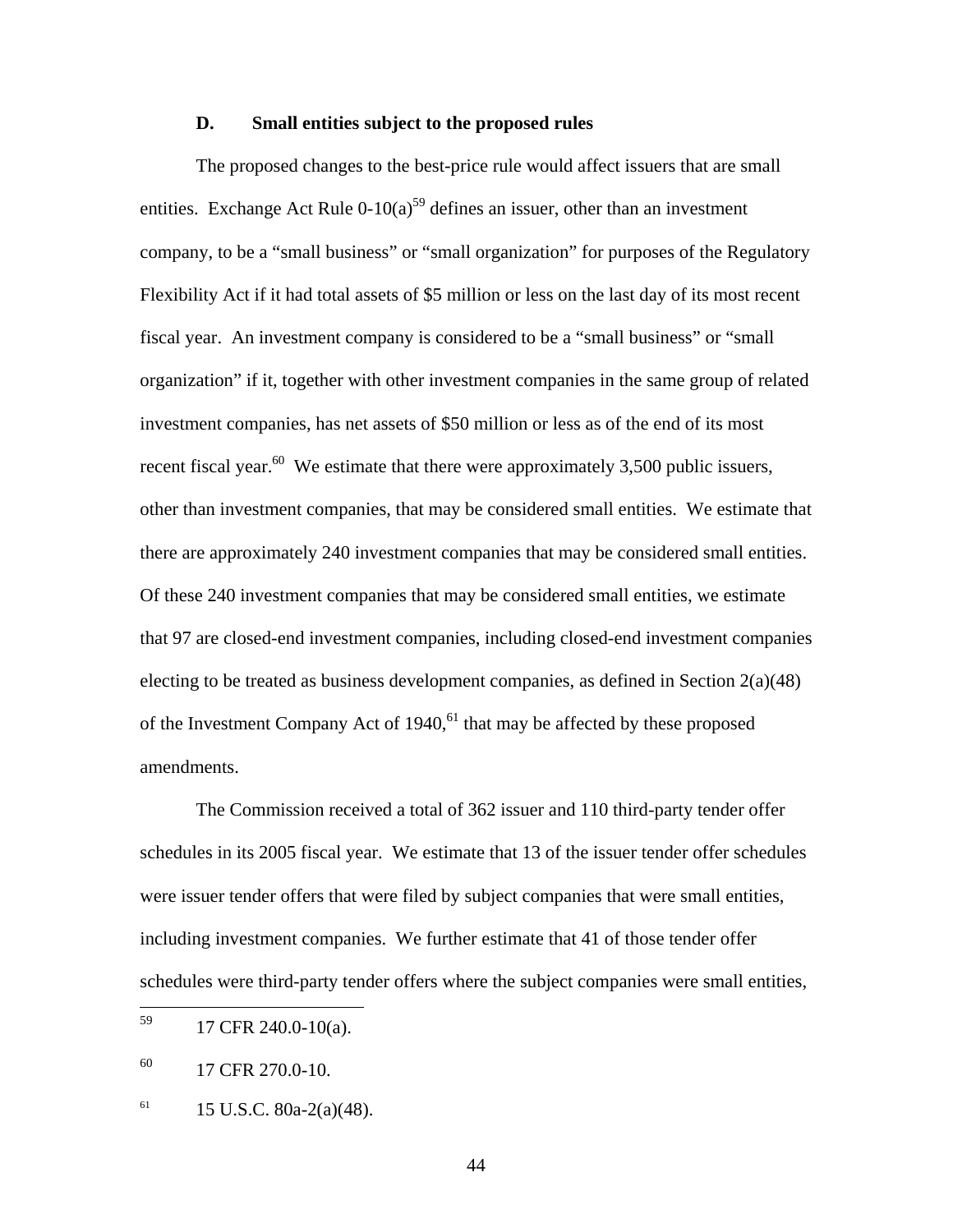including investment companies. Therefore, as discussed below, we believe that the proposals would affect a limited number of small entities that are reporting companies. However, we request comment on the number of small entities that would be impacted by our proposals, including any available empirical data.

### **E. Reporting, recordkeeping and other compliance requirements**

The proposed changes to the best-price rule are expected to result in minimal additional costs to all bidders and subject companies, large or small. Because the current best-price rule already requires bidders to ensure that the consideration paid to any security holder pursuant to the tender offer is the highest consideration paid to any other security holder during such tender offer, the proposed changes to the best-price rule should not impose significant additional costs, if any, and should not require any additional professional skills. Thus, the task of complying with the proposed changes could be performed by the same person or group of persons responsible for compliance under the current rules at a minimal incremental cost.

We understand that one aspect of the proposed changes, the safe harbor, may impose extra steps on the bidder and/or subject company to ensure compliance with the safe harbor, and such compliance could entail new costs. Most bidders and subject companies already are required to have a compensation committee or a committee performing similar functions, so the cost of forming and organizing a committee should be a cost that is already being incurred by the bidder or subject company. This is particularly the case where the bidder or subject company either has a class of securities listed on a registered national securities exchange or on an automated inter-dealer quotation system of a national securities association because the listing standards of each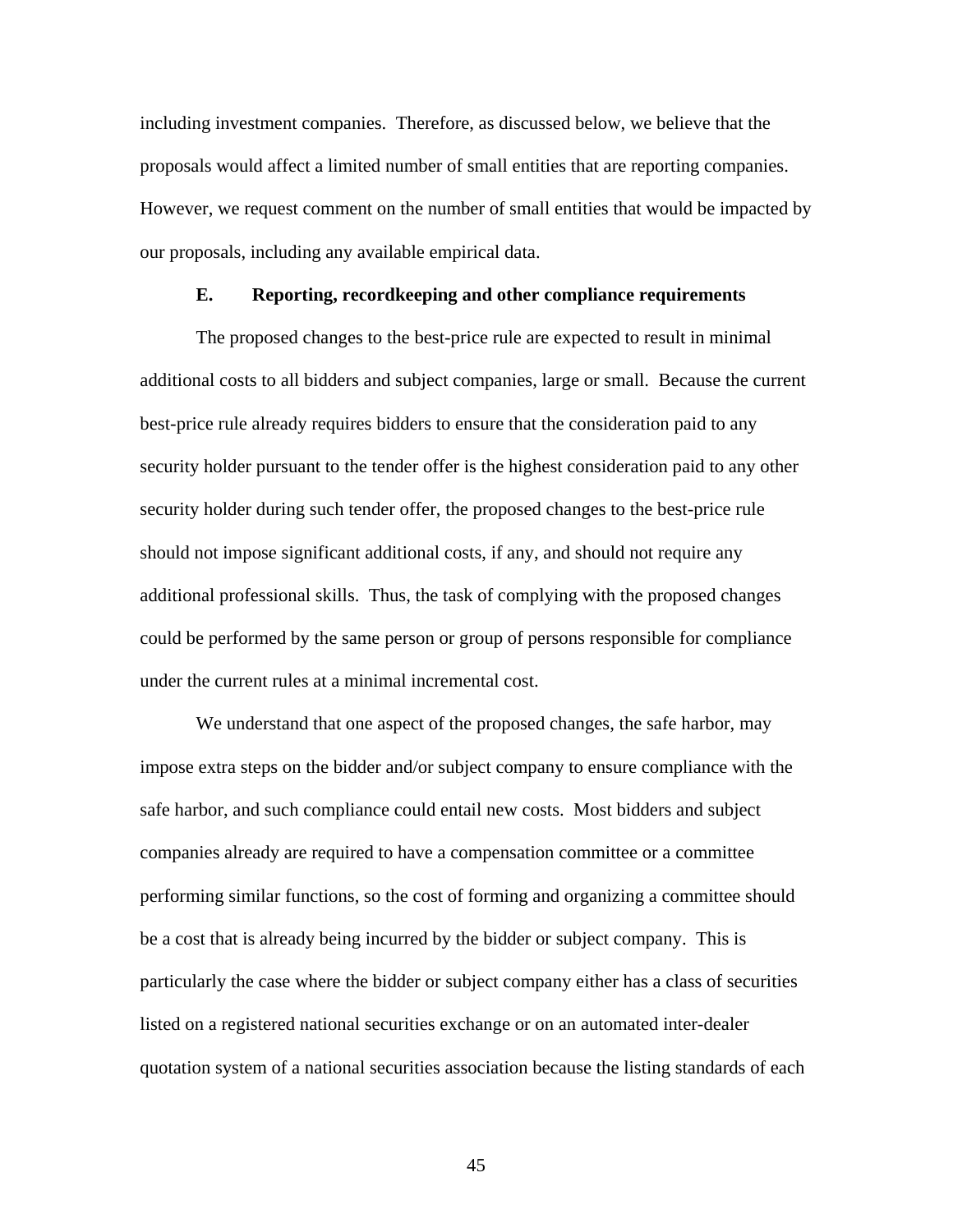generally impose certain requirements regarding the formation and composition of the members of the board of directors and its committees.

Small entities or organizations might be less likely to have a class of securities listed on a registered national securities exchange or on an automated inter-dealer quotation system of a national securities association. As a result, it is possible that small entities or organizations would be less likely to have the pre-existing infrastructure in place for compensation committees or a committee performing similar functions to approve employment compensation, severance or other employee benefit arrangements. Such small entities or organizations would likely incur additional costs to take advantage of the safe harbor. The cost, however, should be limited to the expense of organizing a committee, reviewing the specific arrangement and holding a meeting of the committee. Further, bidders and subject companies that are small entities or organizations would not be required to take advantage of the safe harbor, so any additional expenses that may be incurred, if any, would be optional on the part of the small entity or organization. Therefore, the proposed rule would likely have virtually no adverse impact upon small entities.

We encourage written comments regarding this analysis. We solicit comments as to whether the proposed changes could have an effect that we have not considered. We request that commenters describe the nature of any impact on small entities and provide empirical data to support the extent of the impact.

#### **F. Duplicative, overlapping or conflicting federal rules**

We believe that there are no rules that conflict with or completely duplicate the proposed changes to the best-price rule.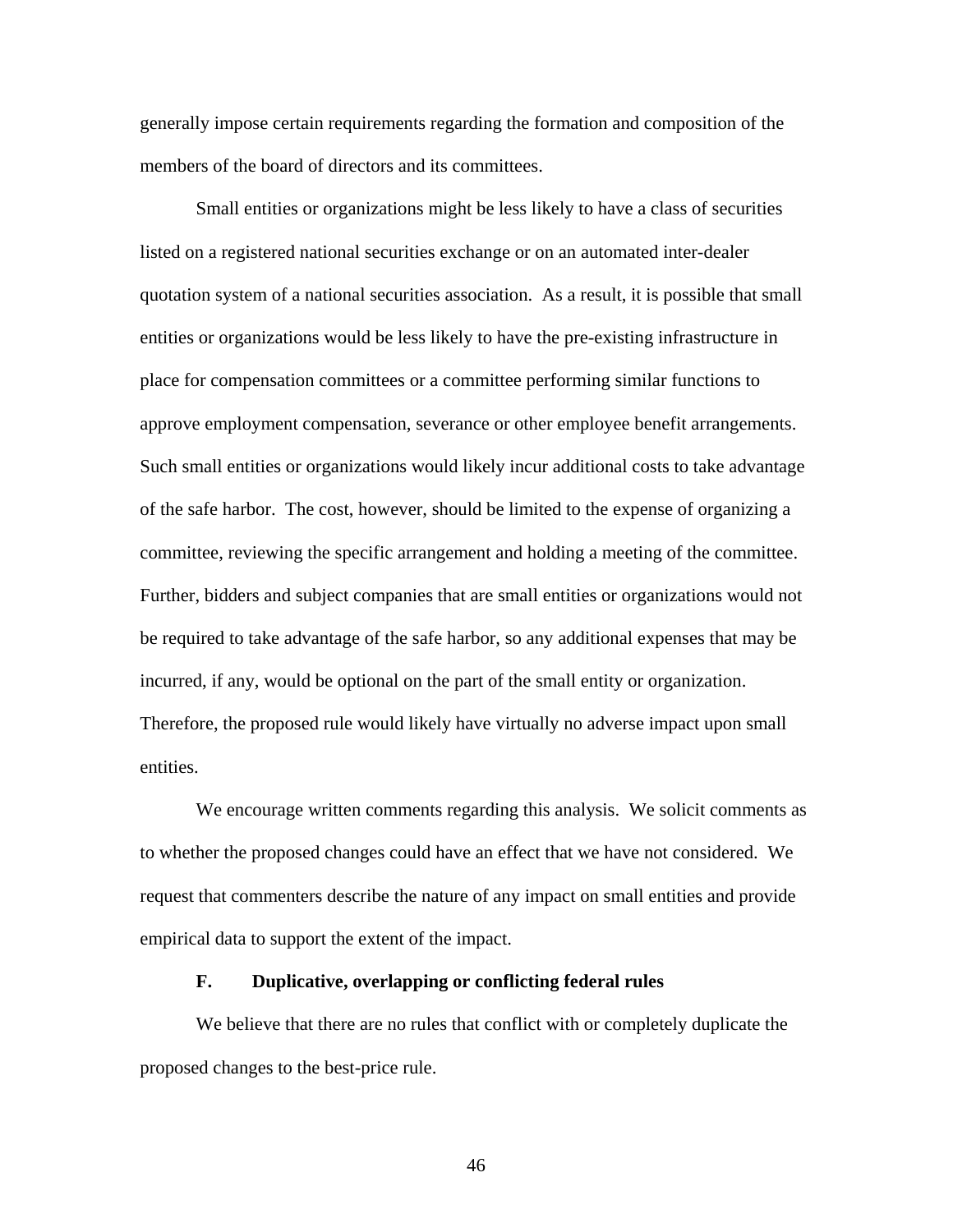## **G. Significant alternatives**

The Regulatory Flexibility Act directs us to consider significant alternatives that would accomplish the stated objective, while minimizing any significant adverse impact on small entities. In connection with the proposals, we considered the following alternatives:

1. Establishing different compliance or reporting requirements or timetables that take into account the resources of small entities;

2. The clarification, consolidation, or simplification of the compliance or reporting requirements for small entities;

3. The use of performance rather than design standards; and

4. An exemption for small entities from coverage of the best-price rule, or any part thereof, for small entities.

We have considered a variety of reforms to achieve our regulatory objectives. However, we believe that the original intent of the best-price rule, to require equal treatment of security holders, would not be served by a best-price rule that applied only to bidders and subject companies of a certain size. Further, we believe that in order to alleviate the uncertainty that the parties to tender offers face, uniform rules applicable to all bidders and subject companies, regardless of size, is necessary. Therefore, the establishment of different requirements for small entities would not be practicable, nor would it be in the public interest. For similar reasons, the clarification, consolidation or simplification of the compliance and reporting requirements for small entities also would not be practicable.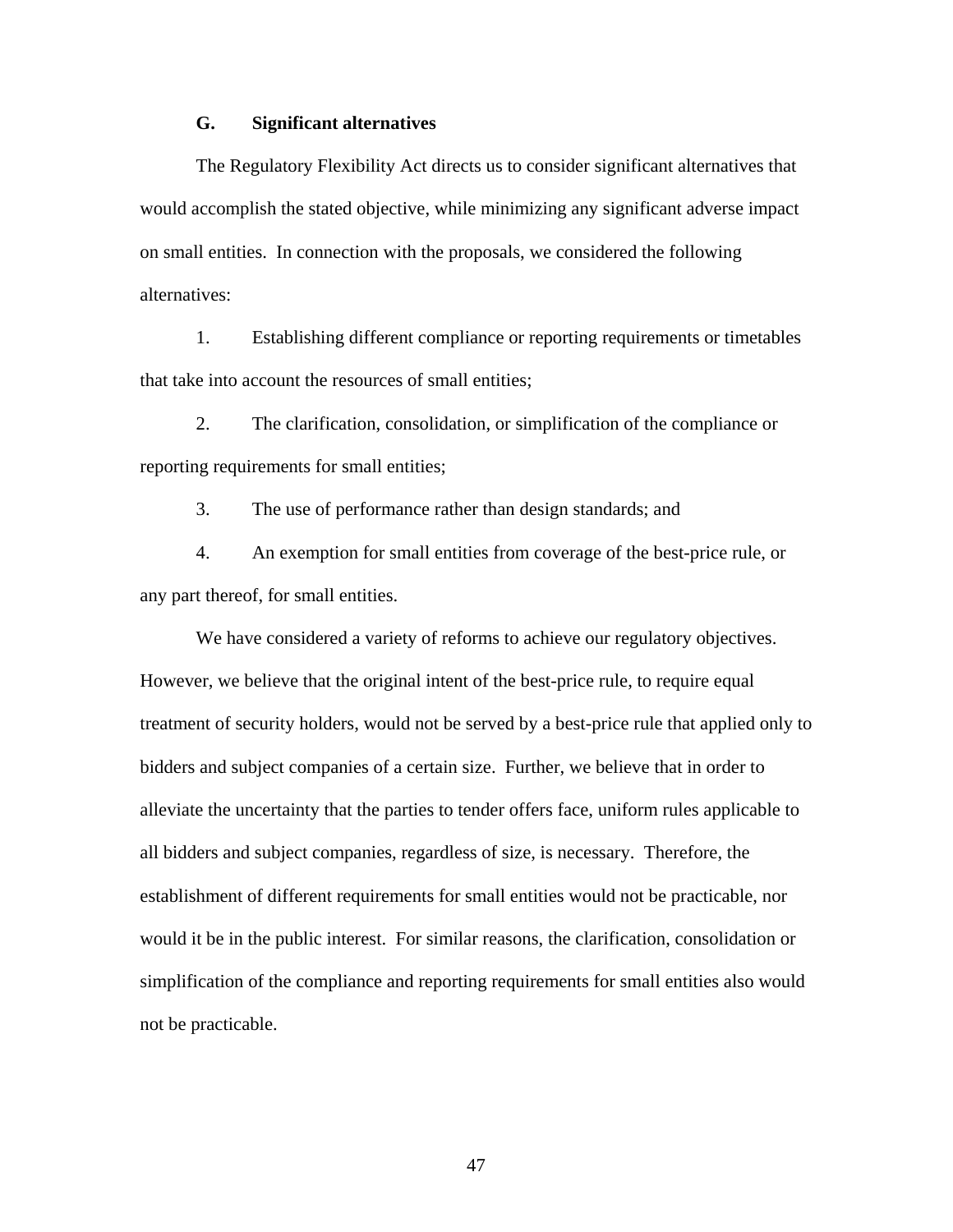Although the best-price rule generally employs performance standards rather than design standards, the proposed changes to the rule would implement certain design standards in order to clarify that the rule should not apply where employment compensation, severance or other employee benefit arrangements are made or will be made or have been granted or will be granted. The implementation of design standards in this case, however, would be more useful to bidders and subject companies because the circumstances in which the best-price rule is applicable would be delineated more clearly. This would provide greater certainty in the application of the rule and the enforcement of the application of the rule. Therefore, implementing design rather than performance standards in the application of the rule appears to be more effective in ensuring compliance with the proposed rule.

The majority of bidders and subject companies that engage in tender offers and are subject to the best-price rule are not small entities. Further, where small entities are bidders and/or subject companies in the tender offer, the proposed changes to the bestprice rule, in general, and the invocation of the safe harbor, in particular, impose minimal additional costs or burdens so exempting small entities from the best-price rule altogether would not be justified in this context.

## **H. Solicitation of comments**

We encourage the submission of comments with respect to any aspect of this Initial Regulatory Flexibility Analysis. In particular, we request comments regarding:

1. The number of small entities that may be affected by the proposals;

2. The existence or nature of the potential impact of the proposed changes on small entities discussed in the analysis; and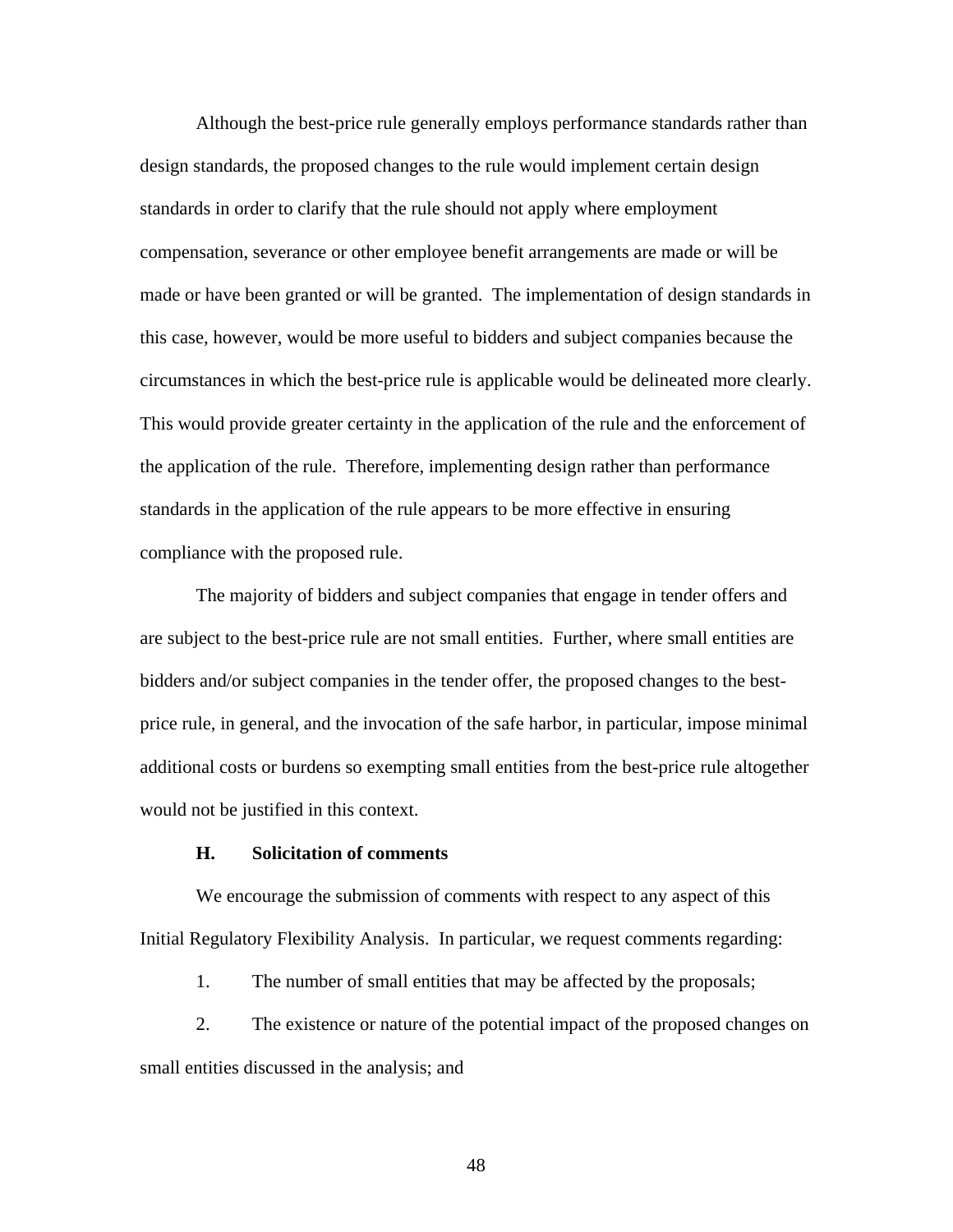3. How to quantify the impact of the proposed revisions.

Such comments will be considered in the preparation of the Final Regulatory Flexibility Analysis, or in the alternative, a certification under Section 605(b) of the Regulatory Flexibility Act, if the proposed changes are adopted, and will be placed in the same public file as comments on the proposed amendments themselves.

## **VIII. SMALL BUSINESS REGULATORY ENFORCEMENT FAIRNESS ACT**

For purposes of the Small Business Regulatory Enforcement Fairness Act of 1996, or  $(SBREFA)$ , <sup>62</sup> we must advise the Office of Management and Budget as to whether the proposed amendments constitute a "major" rule. Under SBREFA, a rule is considered "major" where, if adopted, it results or is likely to result in:

- An annual effect on the economy of \$100 million or more;
- A major increase in costs or prices for consumers or individual industries; or
- Significant adverse effects on competition, investment, or innovation.

We request comment on the potential impact of the proposed amendments on the U.S. economy on an annual basis, any potential increase in costs or prices for consumers or individual industries, and any potential effect on competition, investment or innovation. Commenters are requested to provide empirical data and other factual support for their view to the extent possible.

 $62$  Pub. L. No. 104-121, Title II, 110 Stat. 857 (1996).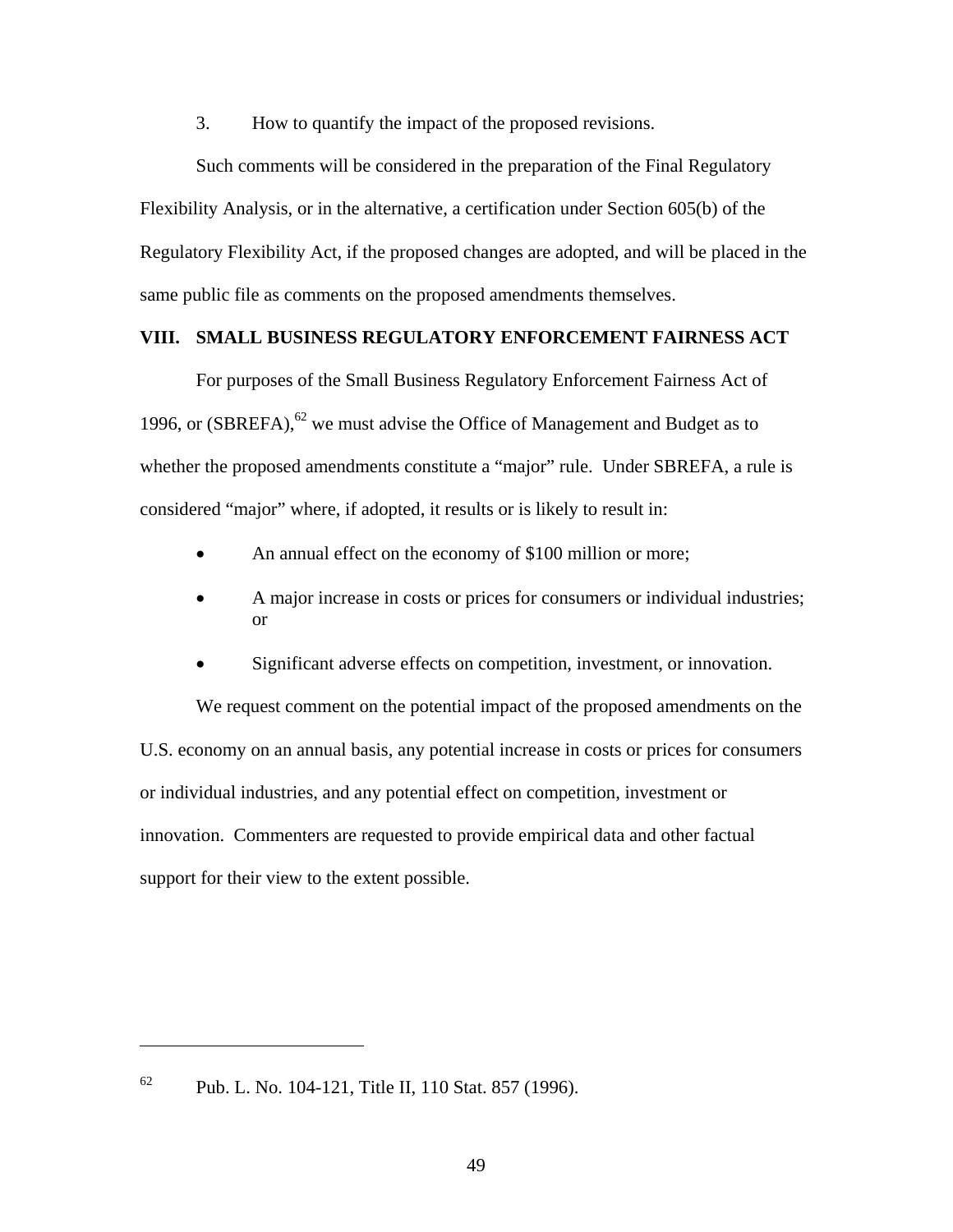# **IX. STATUTORY BASIS**

The amendments to the best-price rule are proposed pursuant to Sections 3(b), 10,

13, 14, 23(a) and 36 of the Exchange Act, as amended, and Section 23(c) of the

Investment Company Act of 1940, as amended.

# **X. TEXT OF THE PROPOSED AMENDMENTS**

#### **List of Subjects in 17 CFR Part 240**

Reporting and recordkeeping requirements, Securities.

In accordance with the foregoing, the Securities and Exchange Commission

proposes to amend Title 17, chapter II of the Code of Federal Regulations as follows:

# **PART 240 – GENERAL RULES AND REGULATIONS, SECURITIES EXCHANGE ACT OF 1934**

1. The authority citation for Part 240 continues to read, in part, as follows:

Authority: 15 U.S.C. 77c, 77d, 77g, 77j, 77s, 77z-2, 77z-3, 77eee, 77ggg, 77nnn,

77sss, 77ttt, 78c, 78d, 78e, 78f, 78g, 78i, 78j, 78j-1, 78k, 78k-1, 78l, 78m, 78n, 78o, 78p,

78q, 78s, 78u-5, 78w, 78x, 78ll, 78mm, 79q, 79t, 80a-20, 80a-23, 80a-29, 80a-37, 80b-3,

80b-4, 80b-11, and 7201 et seq.; and 18 U.S.C. 1350, unless otherwise noted.

\* \* \* \* \*

2. Amend §240.13e-4 by revising paragraph (f)(8)(ii) to read as follows:

**§240.13e-4 Tender offers by issuers.** 

\* \* \* \* \*

(f) \* \* \*

 $(8)$  \* \* \*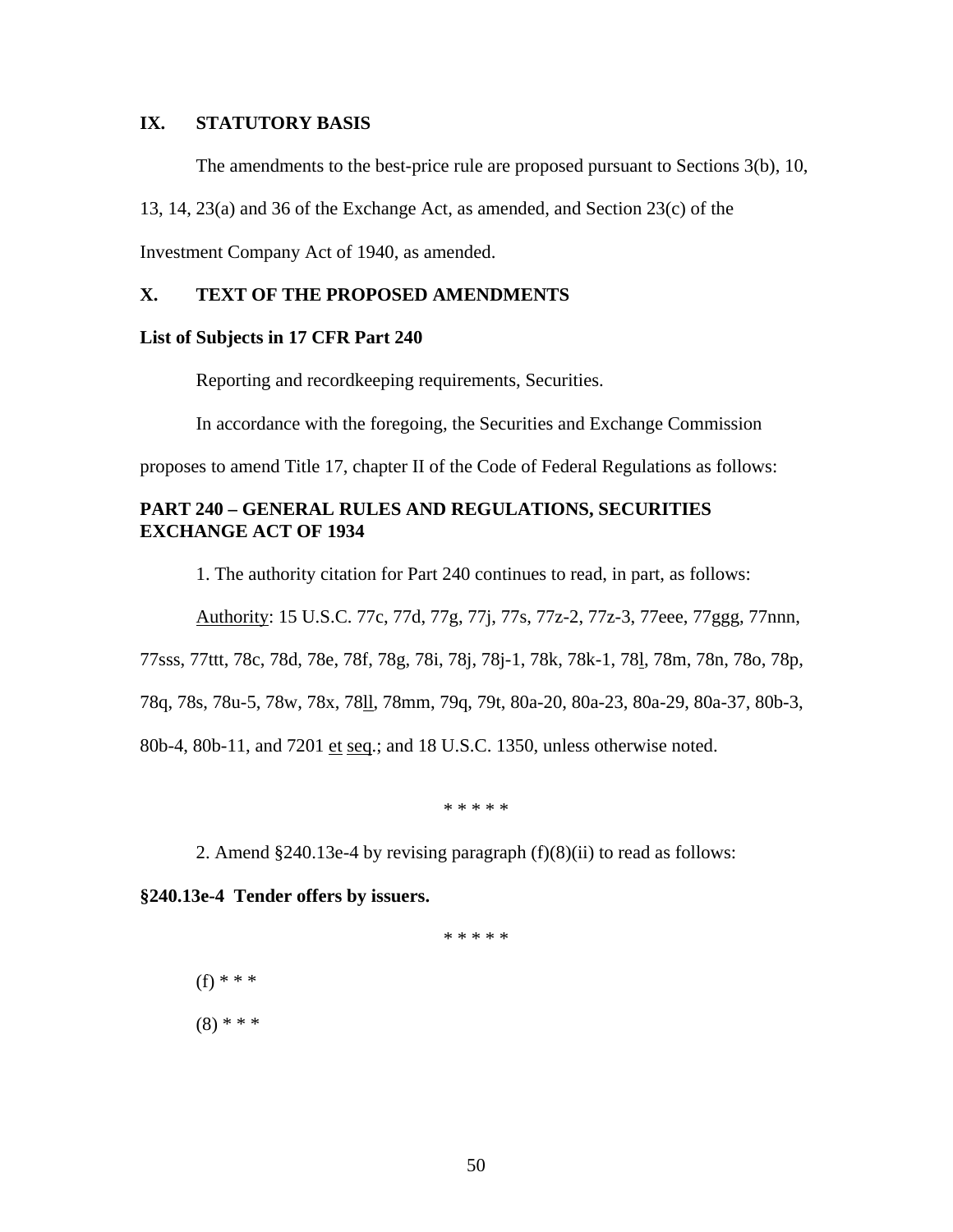(ii) The consideration paid to any security holder for securities tendered in the tender offer is the highest consideration paid to any other security holder for securities tendered in the tender offer.

\* \* \* \* \*

3. Amend  $§240.14d-10$  by revising paragraphs (a)(2), (c) and (d)(2) to read as follows:

**§ 240.14d-10 Equal treatment of security holders.**

 $(a) * * *$ 

(2) The consideration paid to any security holder for securities tendered in the tender offer is the highest consideration paid to any other security holder for securities tendered in the tender offer.

\* \* \* \* \*

(c) Paragraph (a)(2) of this section shall not prohibit:

(1) The offer of more than one type of consideration in a tender offer, where:

(i) Security holders are afforded equal right to elect among each of the types of consideration offered; and

(ii) The highest consideration of each type paid to any security holder is paid to any other security holder receiving that type of consideration.

(2) The negotiation, execution or amendment of an employment compensation, severance or other employee benefit arrangement, or payments made or to be made or benefits granted or to be granted according to such arrangements, with respect to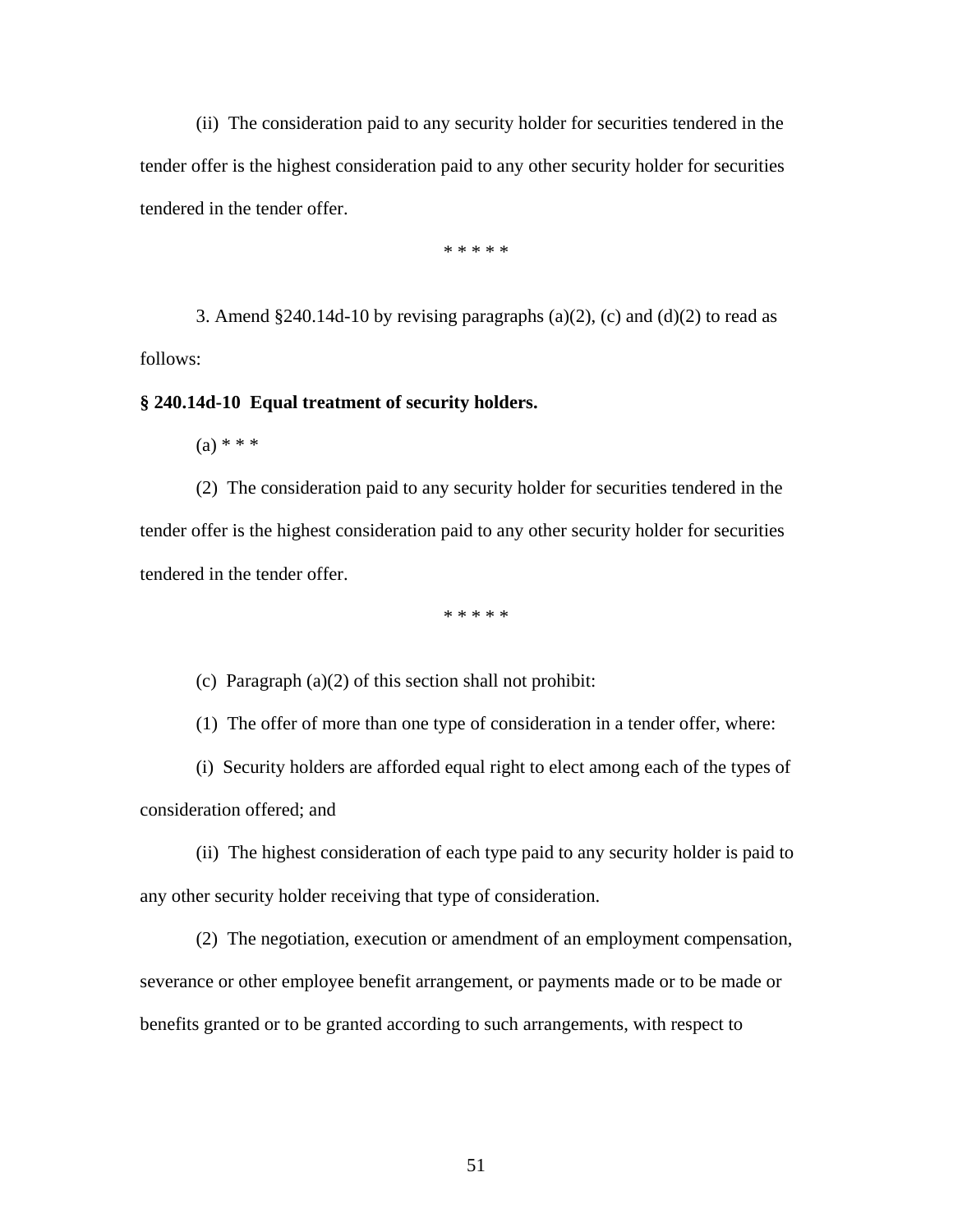employees and directors of the subject company, where the amount payable under the arrangement:

 (i) Relates solely to past services performed or future services to be performed or refrained from performing, by the employee or director (and matters incidental thereto); and

(ii) Is not based on the number of securities the employee or director owns or tenders.

#### Instruction to paragraph  $(c)(2)$ :

The fact that the exemption in paragraph  $(c)(2)$  of this section extends only to employment compensation, severance and other employee benefit arrangements and not to other arrangements, such as commercial arrangements, does not raise any inference that a payment under any such other arrangement constitutes consideration paid for securities in a tender offer.

(3) For purposes of paragraph  $(c)(2)$  of this section, pursuant to this nonexclusive safe harbor, an arrangement shall be deemed an employment compensation, severance or other employee benefit arrangement if it is approved as meeting the requirements of paragraphs  $(c)(2)(i)$  and  $(ii)$  of this section by the compensation committee of the subject company's or bidder's (depending on whether the subject company or bidder is a party to the arrangement) board of directors. If that company's board of directors does not have a compensation committee, the arrangement shall be deemed an employment compensation, severance or other employee benefit arrangement if it is so approved by the committee of that board of directors that performs functions similar to a compensation committee. In each circumstance, the arrangement shall be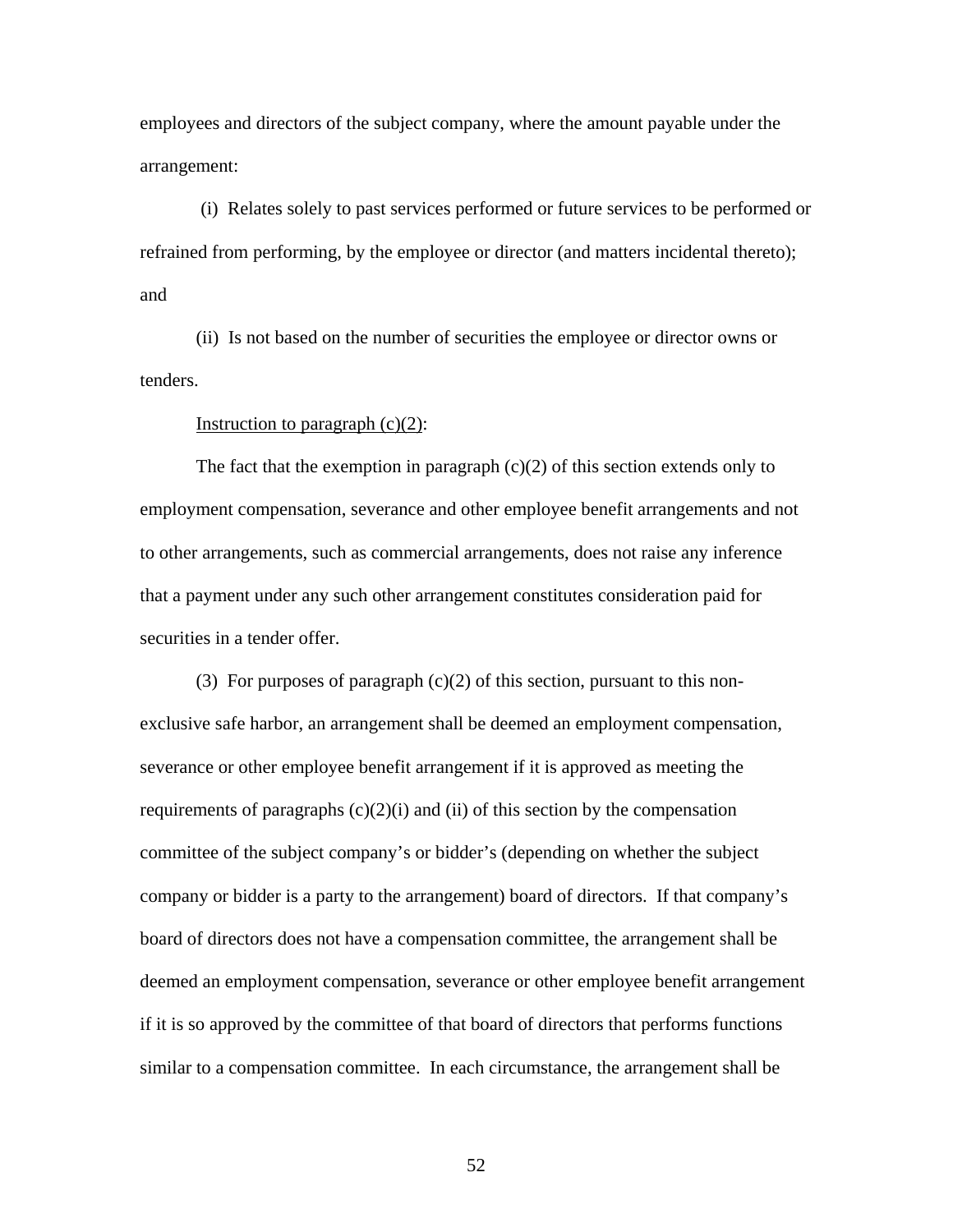deemed an employment compensation, severance or other employee benefit arrangement only if the approving compensation committee or the committee performing similar functions is comprised solely of independent directors.

Instruction to paragraph  $(c)(3)$ : For purposes of determining whether the members of the bidder's or subject company's compensation committee or the committee performing similar functions are independent, the following provisions shall apply:

1. If the bidder or subject company, as applicable, is a listed issuer (as defined in §240.10A-3) whose securities are listed on a national securities exchange registered pursuant to section 6(a) of the Act or in an automated inter-dealer quotation system of a national securities association registered pursuant to section 15A(a) of the Act that has independence requirements for compensation committee members, apply the independence standards for compensation committee members as defined in the listing standards applicable to listed issuers; or

2. If the bidder or subject company, as applicable, is not a listed issuer (as defined in §240.10A-3), in determining whether a member of the compensation committee is independent, the bidder or subject company, as applicable, shall use a definition of independence of a national securities exchange registered pursuant to section 6(a) of the Act or a national securities association registered pursuant to section 15A(a) of the Act that has been approved by the Commission (as that definition may be modified or supplemented). Whatever definition the bidder or subject company, as applicable, chooses, it must apply that definition consistently to all members of the compensation committee or the committee performing similar functions.